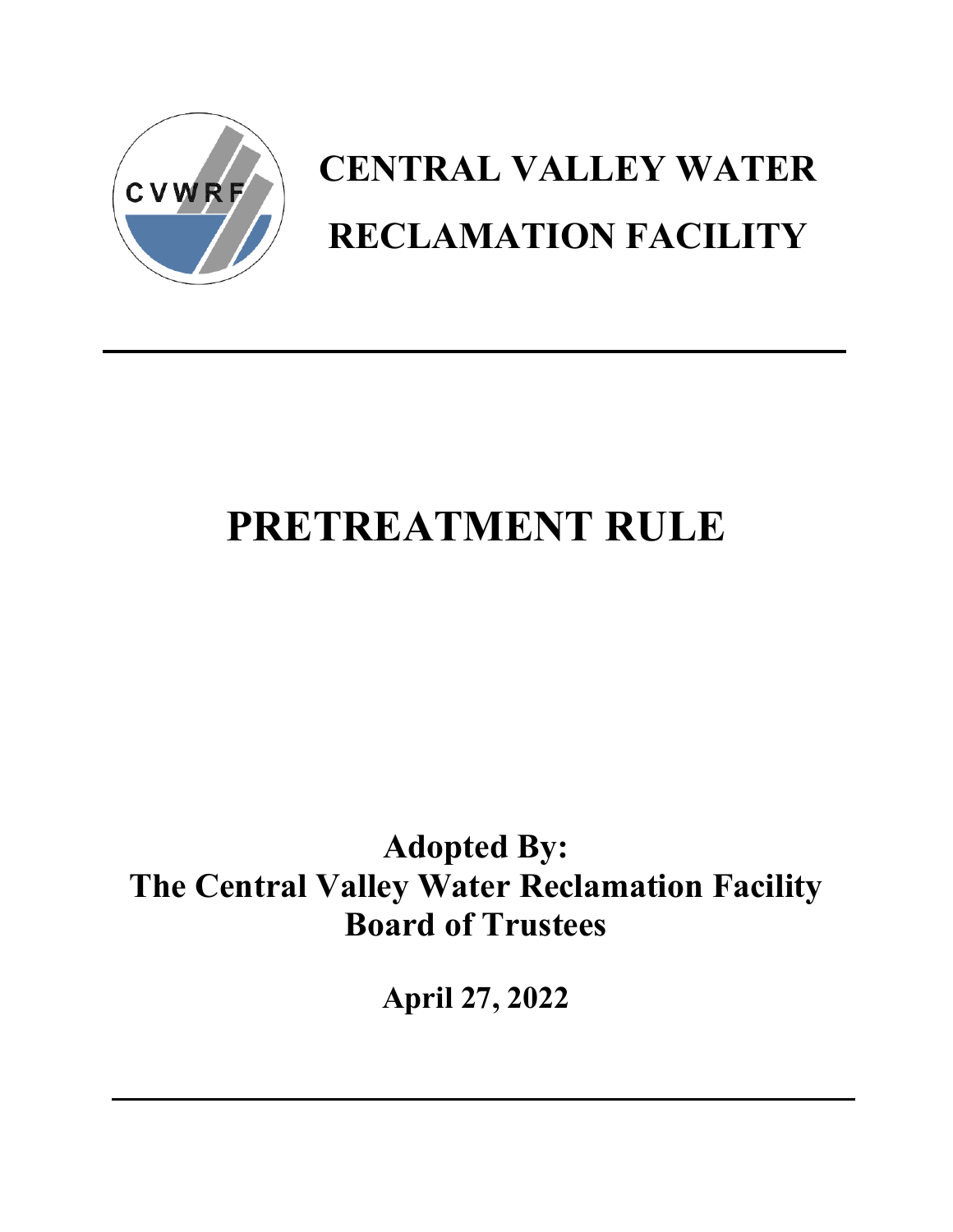### CENTRAL VALLEY WATER RECLAMATION FACILITY PRETREATMENT RULE

### TABLE OF CONTENTS

|--|

| 1.1 |  |
|-----|--|
| 1.2 |  |
| 1.3 |  |
| 1.4 |  |
|     |  |
| 2.1 |  |
| 2.2 |  |
| 2.3 |  |
| 2.4 |  |
| 2.5 |  |
| 2.6 |  |
|     |  |
| 3.1 |  |
| 3.2 |  |
| 3.3 |  |
| 3.4 |  |
| 3.5 |  |
| 3.6 |  |
|     |  |
| 4.1 |  |
| 4.2 |  |
| 4.3 |  |
| 4.4 |  |
| 4.5 |  |
| 4.6 |  |
| 4.7 |  |
|     |  |
| 5.1 |  |
| 5.2 |  |
| 5.3 |  |
| 5.4 |  |
| 5.5 |  |
| 5.6 |  |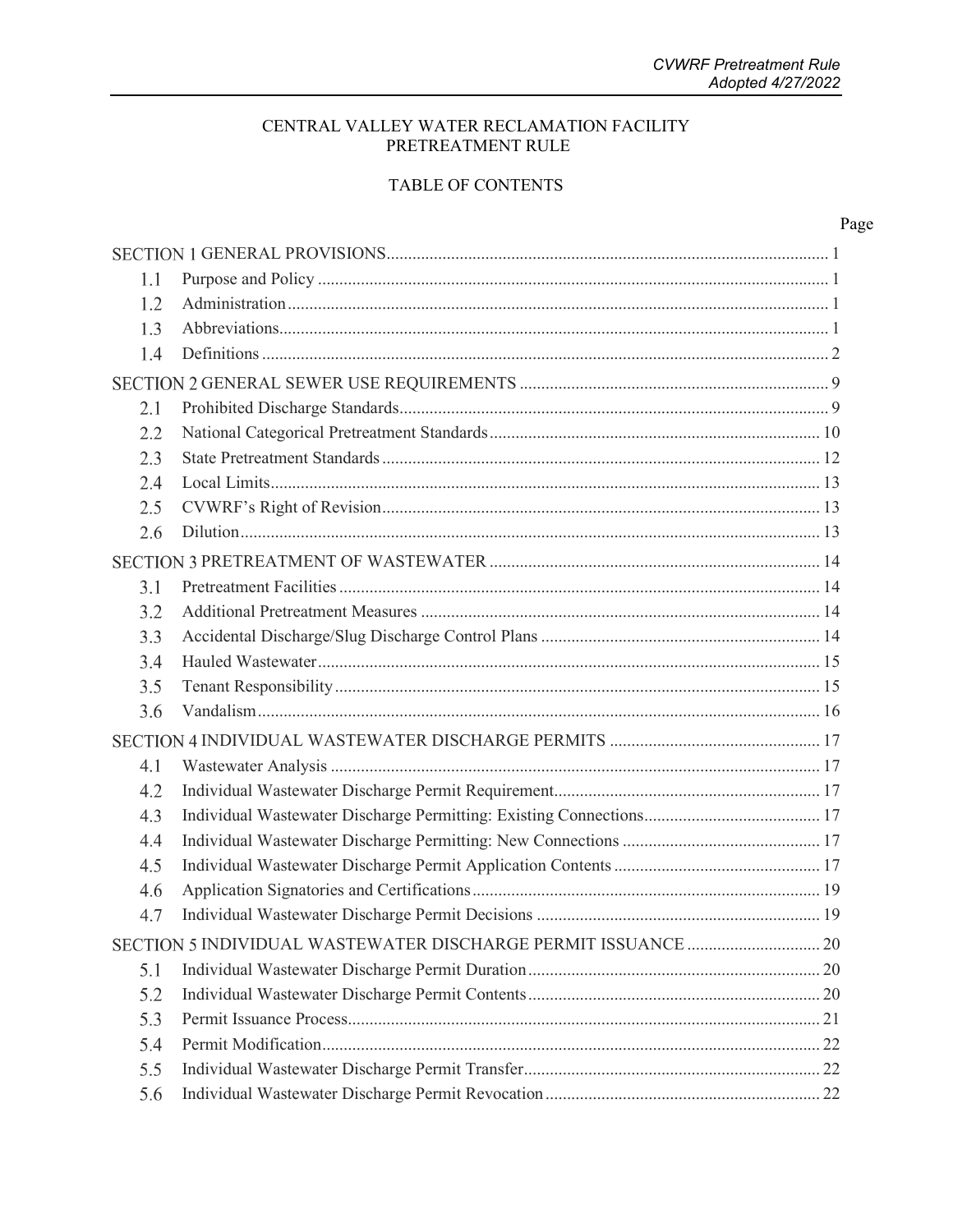| 5.7  |                                                                           |  |
|------|---------------------------------------------------------------------------|--|
| 5.8  |                                                                           |  |
|      |                                                                           |  |
| 6.1  |                                                                           |  |
| 6.2  |                                                                           |  |
| 6.3  | Reports on Compliance with Categorical Pretreatment Standard Deadline  26 |  |
| 6.4  |                                                                           |  |
| 6.5  |                                                                           |  |
| 6.6  |                                                                           |  |
| 6.7  |                                                                           |  |
| 6.8  |                                                                           |  |
| 6.9  |                                                                           |  |
| 6.10 |                                                                           |  |
| 6.11 |                                                                           |  |
|      |                                                                           |  |
| 6.13 |                                                                           |  |
|      |                                                                           |  |
|      |                                                                           |  |
| 7.1  |                                                                           |  |
| 7.2  |                                                                           |  |
|      |                                                                           |  |
|      |                                                                           |  |
|      |                                                                           |  |
|      |                                                                           |  |
|      |                                                                           |  |
|      |                                                                           |  |
|      |                                                                           |  |
|      |                                                                           |  |
|      |                                                                           |  |
|      |                                                                           |  |
|      |                                                                           |  |
|      |                                                                           |  |
|      |                                                                           |  |
|      |                                                                           |  |
|      |                                                                           |  |
|      |                                                                           |  |
|      |                                                                           |  |
|      |                                                                           |  |
|      |                                                                           |  |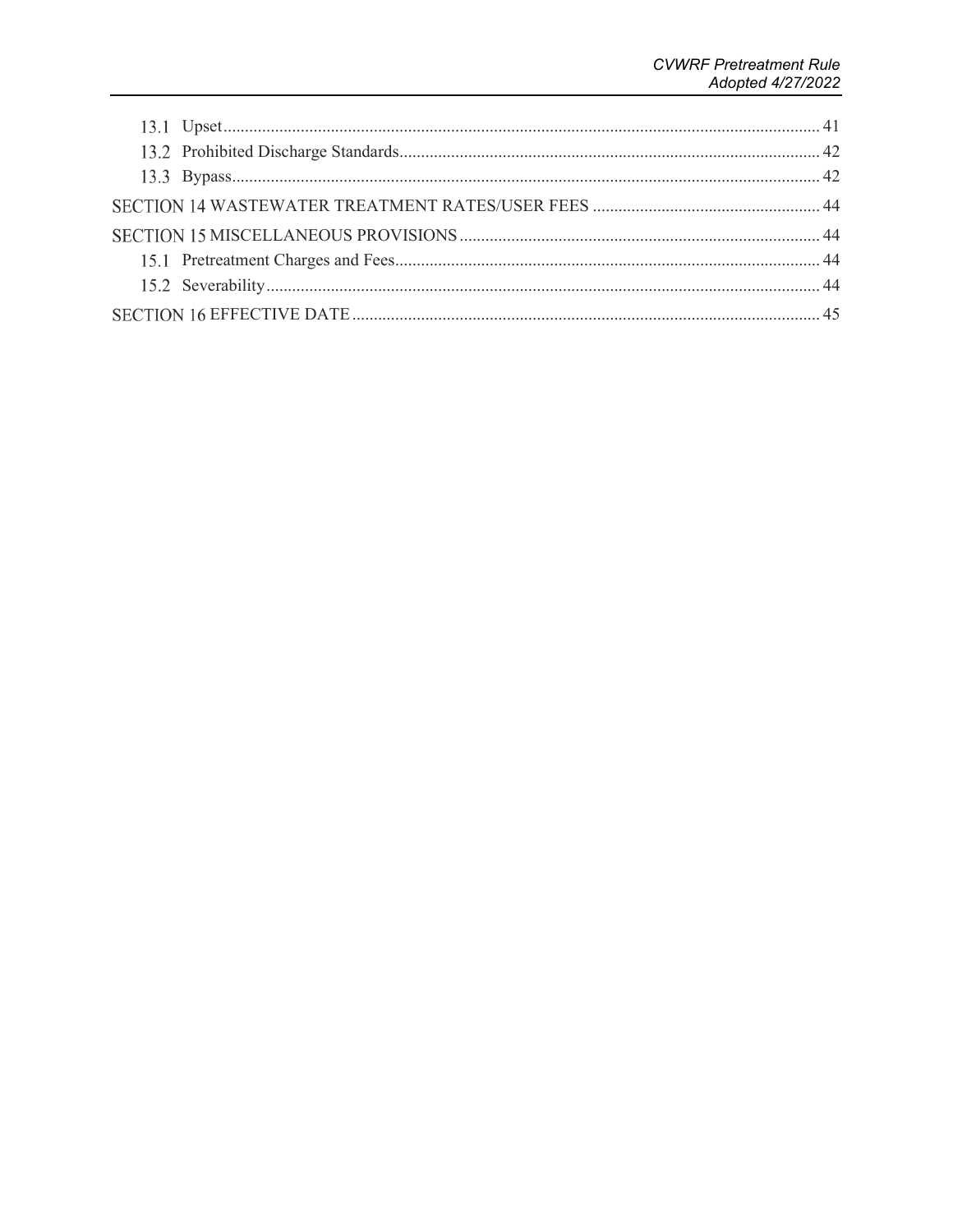### CENTRAL VALLEY WATER RECLAMATION FACILITY PRETREATMENT RULE

### <span id="page-4-0"></span>Adopted April 27, 2022

### <span id="page-4-1"></span>SECTION 1 GENERAL PROVISIONS

#### PURPOSE AND POLICY  $1.1$

- This Pretreatment Rule sets forth uniform requirements for Users of the Publicly Owned Treatment Works for the Central Valley Water Reclamation Facility (CVWRF) and enables CVWRF to comply with all applicable State and Federal laws, including the Clean Water Act (33 United States Code [U.S.C.] section 1251 et seq.) and the General Pretreatment Regulations (Title 40 of the Code of Federal Regulations (CFR) Part 403) and the Utah Administrative Code R317-8-8. The objectives of this Pretreatment Rule are:
	- (1) To prevent the introduction of pollutants into the Publicly Owned Treatment Works that will interfere with its operation or contaminate the resulting sludge;
	- To prevent the introduction of pollutants into the Publicly Owned Treatment Works that will pass through the Publicly Owned Treatment Works, inadequately treated, into receiving waters, or the atmosphere, or otherwise be incompatible with the Publicly Owned Treatment Works;
	- To protect both Publicly Owned Treatment Works personnel who may be affected by wastewater and sludge in the course of their employment and the general public;
	- To promote reuse and recycling of wastewater and sludge from the Publicly Owned Treatment Works;
	- $(5)$  To provide for fees for the equitable distribution of the cost of operation, maintenance, and improvement of the Publicly Owned Treatment Works; and
	- To enable CVWRF to comply with its Utah Pollutant Discharge Elimination System permit conditions, sludge use and disposal requirements, and any other Federal or State laws to which the Publicly Owned Treatment Works is subject.
- This Pretreatment Rule shall apply to all Users of the Publicly Owned Treatment Works. The Pretreatment Rule authorizes the issuance of individual wastewater discharge permits; provides for monitoring, compliance, and enforcement activities; establishes administrative review procedures; requires User reporting; and provides for the setting of fees for the equitable distribution of costs resulting from the program established herein.

#### <span id="page-4-2"></span> $1.2$ ADMINISTRATION

Except as otherwise provided herein, the General Manager shall administer, implement, and enforce the provisions of this Pretreatment Rule. Any powers granted to or duties imposed upon the General Manager may be delegated to duly authorized CVWRF personnel.

#### <span id="page-4-3"></span> $1.3$ ABBREVIATIONS

The following abbreviations, when used in this Pretreatment Rule, shall have the designated meanings:

BMP – Best Management Practice BMR/DAF – Baseline Monitoring Report/Discharge Application Form BOD – Biochemical Oxygen Demand CFR – Code of Federal Regulations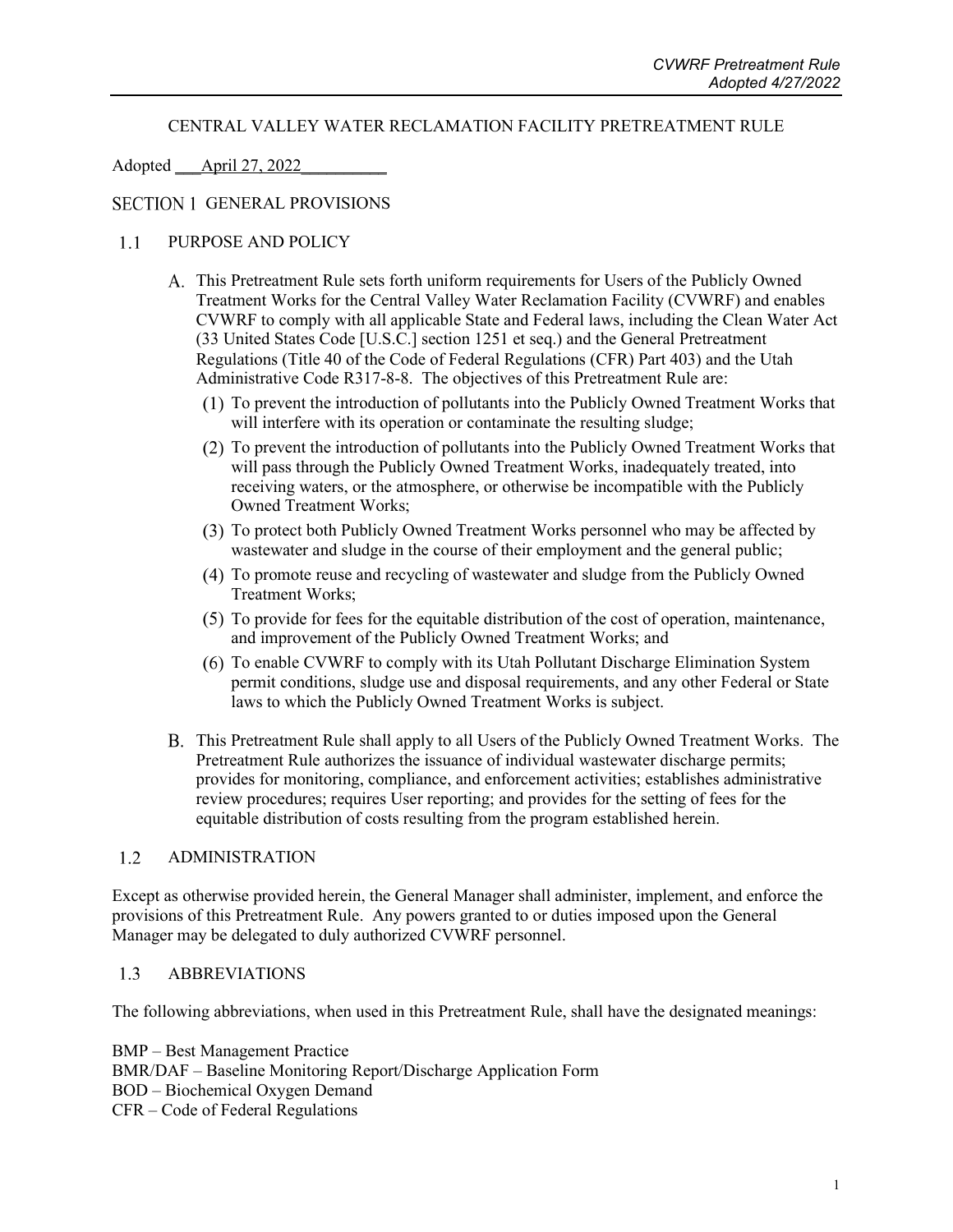CIU – Categorical Industrial User COD – Chemical Oxygen Demand CVWRF – Central Valley Water Reclamation Facility CWA – Clean Water Act EPA – U.S. Environmental Protection Agency FOG – Fats, Oils and Grease FOGS – Fats, Oils, Grease and Sand gpd – gallons per day IU – Industrial User mg/l – milligrams per liter NSCIU – Non-Significant Categorical Industrial User O&M – Operations and Maintenance POTW – Publicly Owned Treatment Works RCRA – Resource Conservation and Recovery Act SIU – Significant Industrial User SNC – Significant Noncompliance TSS – Total Suspended Solids UPDES – Utah Pollutant Discharge Elimination System U.S.C. – United States Code

#### <span id="page-5-0"></span> $1.4$ DEFINITIONS

Unless a provision explicitly states otherwise, the following terms and phrases, as used in this Pretreatment Rule, shall have the meanings hereinafter designated.

- Act or "the Act." The Federal Water Pollution Control Act, also known as the Clean Water A. Act, as amended, 33 U.S.C. section 1251 et seq. and any subsequent amendments thereto.
- Approval Authority means the State of Utah, Department of Environmental Quality,  $B<sub>1</sub>$ Division of Water Quality (DWQ) or its successor agency.
- Authorized or Duly Authorized Representative of the User.  $C_{\cdot}$ 
	- $(1)$  If the User is a corporation:
		- (a) The president, secretary, treasurer, or a vice-president of the corporation in charge of a principal business function, or any other person who performs similar policy or decision-making functions for the corporation; or
		- (b) The manager of one or more manufacturing, production, or operating facilities, provided the manager is authorized to make management decisions that govern the operation of the regulated facility including having the explicit or implicit duty of making major capital investment recommendations, and initiate and direct other comprehensive measures to assure long-term environmental compliance with environmental laws and regulations; can ensure that the necessary systems are established or actions taken to gather complete and accurate information for individual wastewater discharge permit requirements; and where authority to sign documents has been assigned or delegated to the manager in accordance with corporate procedures.
	- If the User is a partnership or sole proprietorship: a general partner or proprietor, respectively.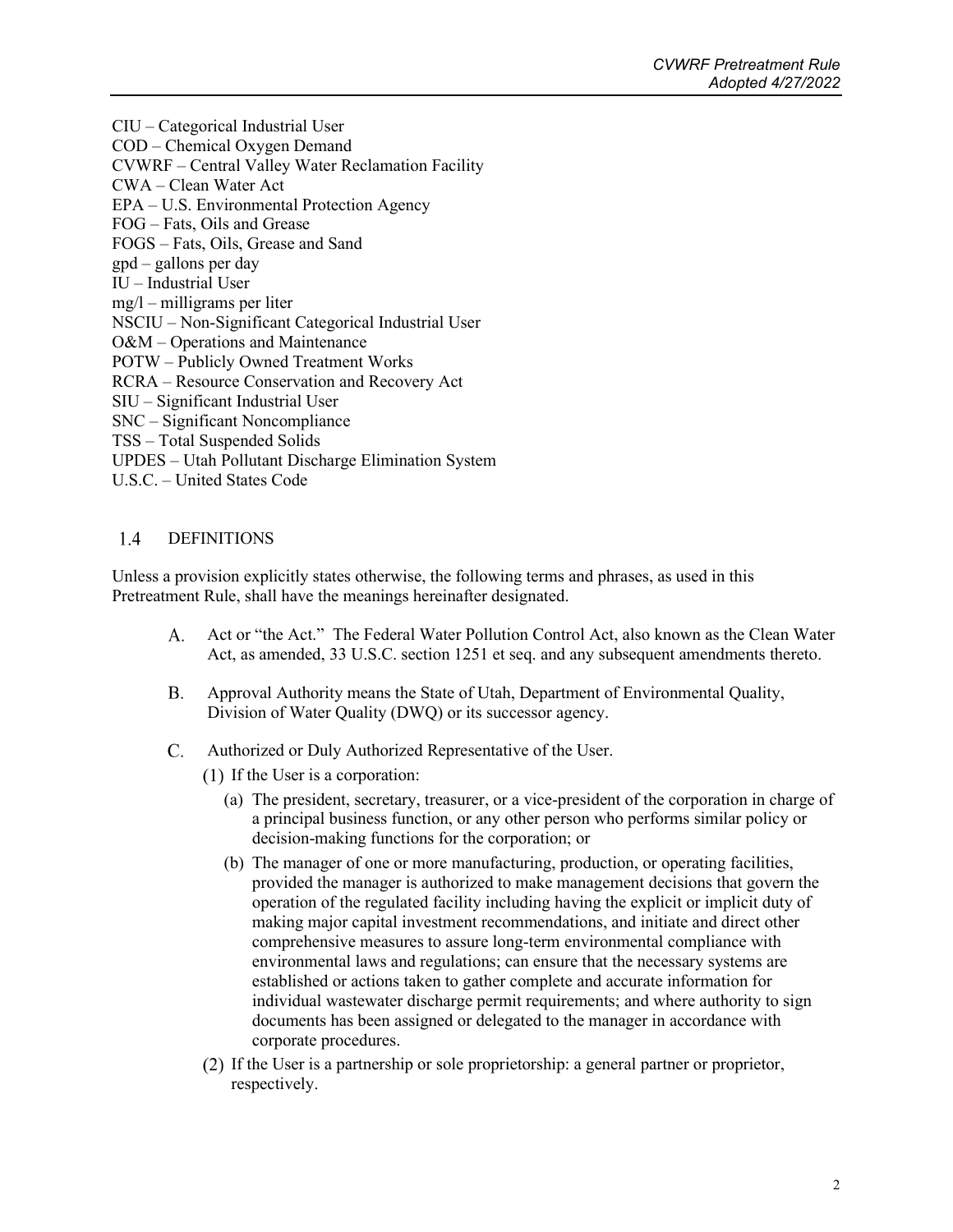- If the User is a Federal, State, or local governmental facility: a director or highest official appointed or designated to oversee the operation and performance of the activities of the government facility, or their designee.
- The individuals described in paragraphs 1 through 3, above, may designate a Duly Authorized Representative if the authorization is in writing, the authorization specifies the individual or position responsible for the overall operation of the facility from which the discharge originates or having overall responsibility for environmental matters for the company, and the written authorization is submitted to the General Manager.
- D. Best Management Practices or BMPs means schedules of activities, prohibitions of practices, maintenance procedures, and other management practices to implement the prohibitions listed in Section 2.1 B and C. BMPs may also include, but are not limited to, treatment requirements, operating procedures, and practices to control plant site runoff, spillage or leaks, sludge or waste disposal, or drainage from raw materials storage. BMPs shall be considered Local Limits and Pretreatment Standards for the purposes of this Pretreatment Rule and Section 307(d) of the Act, 40 CFR 403.5(c)(4) and R317-8-8.8.
- E. Biochemical Oxygen Demand or BOD. The quantity of oxygen utilized in the biochemical oxidation of organic matter under standard laboratory procedures for five (5) days at 20 degrees centigrade, usually expressed as a concentration (e.g., mg/l).
- Categorical Pretreatment Standard or Categorical Standard. Any regulation containing  $F<sub>1</sub>$ pollutant discharge limits promulgated by EPA in accordance with sections 307(b) and (c) of the Act (33 U.S.C. section 1317) that apply to a specific category of Users and that appear in 40 CFR Chapter I, Subchapter N, Parts 405-471.
- Categorical Industrial User. An Industrial User subject to a categorical Pretreatment G. Standard or categorical Standard.
- H. CVWRF. The Central Valley Water Reclamation Facility.
- I. Chemical Oxygen Demand or COD. A measure of the oxygen required to oxidize all compounds, both organic and inorganic, in water.
- $J<sub>1</sub>$ Composite Sample. The sample resulting from the combination of individual wastewater samples taken at selected intervals based on an increment of either flow or time. The method should be in accordance with 40 CFR Part 403 Appendix E Subpart I – Composite Method.
- K. Control Authority. The Central Valley Water Reclamation Facility
- L. Daily Maximum. The arithmetic average of all effluent samples for a pollutant collected during a calendar day.
- Daily Maximum Limit. The maximum allowable discharge limit of a pollutant during a calendar day. Where Daily Maximum Limits are expressed in units of mass, the daily discharge is the total mass discharged over the course of the day. Where Daily Maximum Limits are expressed in terms of a concentration, the daily discharge is the arithmetic average measurement of the pollutant concentration derived from all measurements taken that day.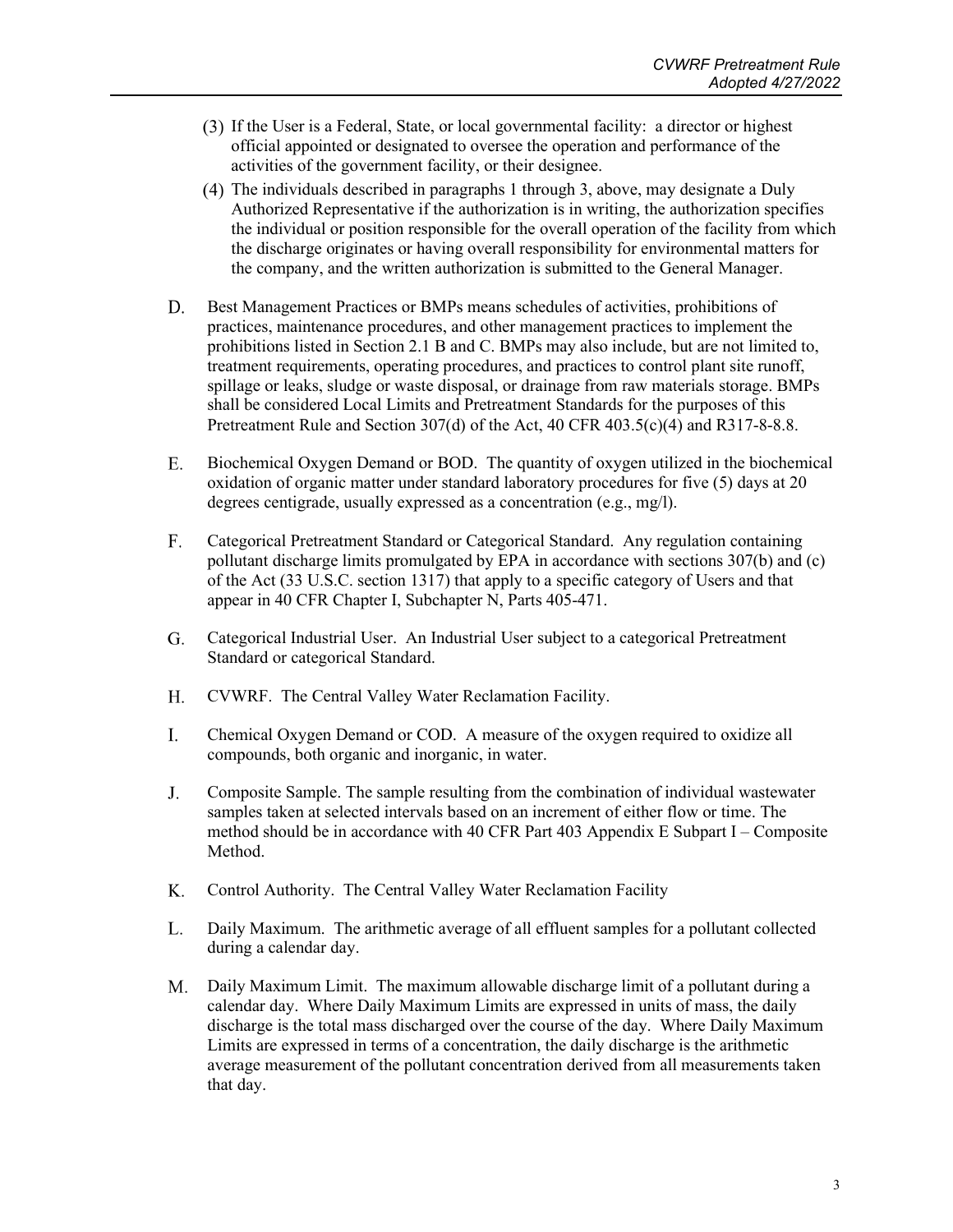- N. Environmental Protection Agency or EPA. The U.S. Environmental Protection Agency or, where appropriate, the Regional Water Management Division Director, the Regional Administrator, or other duly authorized official of said agency.
- $O<sub>1</sub>$ Existing Source. Any source of discharge that is not a "New Source."
- $P_{\cdot}$ General Manager. An individual appointed by the Board of Trustees who acts as the chief executive officer of CVWRF, or where appropriate, a duly authorized person of CVWRF.
- Grab Sample. A sample that is taken from a wastestream without regard to the flow in the  $O<sub>1</sub>$ wastestream and over a period of time not to exceed fifteen (15) minutes.
- $R_{\cdot}$ Hauled Waste. Any material arriving at the POTW from sources not connected to the POTW including, but not limited to the following: food wastes, fats, oils and grease (FOG), other POTW liquids or solids, construction activity wastewater, remediation wastewater, leachate, and septic waste.
- Hazardous Waste as defined in 40 CFR 261.3 and this reference is incorporated herein and S. made a part hereof.
- T. Indirect Discharge. The introduction of pollutants into the POTW from any nondomestic source.
- U. Industrial User (IU) or User. A source or potential source of Indirect Discharge.
- $V_{\cdot}$ Instantaneous Limit. The maximum or minimum concentration (or load) of a pollutant allowed to be discharged at any time, determined from the analysis of any discrete, grab or composited sample collected, independent of the industrial flow rate and the duration of the sampling event.
- Interference. A discharge that, alone or in conjunction with a discharge or discharges from other sources, both:
	- inhibits or disrupts the POTW, its treatment processes or operations or its sludge processes, use or disposal; and
	- $(2)$  therefore, is a cause of a violation of the CVWRF's UPDES permit or of the prevention of sewage sludge use or disposal in compliance with any of the following statutory/regulatory provisions or permits issued thereunder, or any more stringent State or local regulations: section 405 of the Act; the Solid Waste Disposal Act, including Title II commonly referred to as the Resource Conservation and Recovery Act (RCRA); any State regulations contained in any State sludge management plan prepared pursuant to Subtitle D of the Solid Waste Disposal Act; the Clean Air Act; the Toxic Substances Control Act; and the Marine Protection, Research, and Sanctuaries Act.
- Local Limit. Specific discharge limits developed to protect the POTW in accordance with Х. 40 CFR 403.5 and enforced by the CVWRF upon industrial or commercial facilities to implement the general and specific discharge prohibitions listed in Section 2.1 B and C. The technical based Local Limits are listed in Section 2.4 of this Pretreatment Rule. The development documents are kept on file at the CVWRF office and can be reviewed if requested.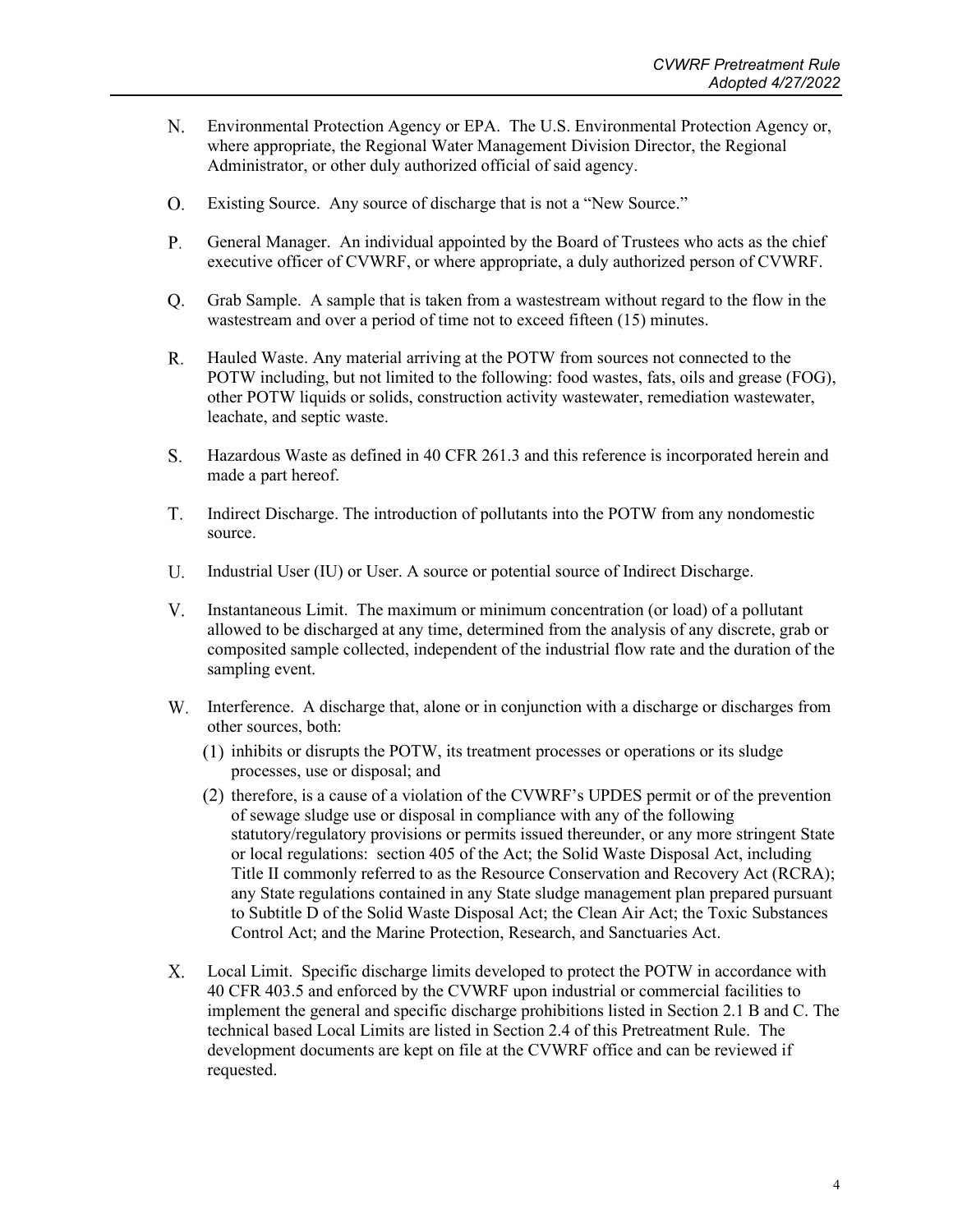- Y. Medical Waste. Isolation wastes, infectious agents, human blood and blood products, pathological wastes, sharps, body parts, contaminated bedding, surgical wastes, potentially contaminated laboratory wastes, and dialysis wastes.
- Z. Member Entity. One of the seven political subdivisions which formed and currently constitute the members of CVWRF: Cottonwood Improvement District, Granger-Hunter Improvement District, Kearns Improvement District, Mt Olympus Improvement District, Murray City, City of South Salt Lake, and Taylorsville-Bennion Improvement District.
- Monthly Average. The sum of all "daily discharges" measured during a calendar month divided by the number of "daily discharges" measured during that month.
- BB. Monthly Average Limit. The highest allowable average of "daily discharges" over a calendar month, calculated as the sum of all "daily discharges" measured during a calendar month divided by the number of "daily discharges" measured during that month.
- CC. New Source.
	- Any building, structure, facility, or installation from which there is (or may be) a discharge of pollutants, the construction of which commenced after the publication of proposed Pretreatment Standards under section 307(c) of the Act that will be applicable to such source if such Standards are thereafter promulgated in accordance with that section, provided that:
		- (a) The building, structure, facility, or installation is constructed at a site at which no other source is located; or
		- (b) The building, structure, facility, or installation totally replaces the process or production equipment that causes the discharge of pollutants at an Existing Source; or
		- (c) The production or wastewater generating processes of the building, structure, facility, or installation are substantially independent of an Existing Source at the same site. In determining whether these are substantially independent, factors such as the extent to which the new facility is integrated with the existing plant, and the extent to which the new facility is engaged in the same general type of activity as the Existing Source, should be considered.
	- Construction on a site at which an Existing Source is located results in a modification rather than a New Source if the construction does not create a new building, structure, facility, or installation meeting the criteria of Section  $(1)(b)$  or  $(c)$  above but otherwise alters, replaces, or adds to existing process or production equipment.
	- Construction of a New Source as defined under this paragraph has commenced if the owner or operator has:
		- (a) Begun, or caused to begin, as part of a continuous onsite construction program
			- (i) any placement, assembly, or installation of facilities or equipment; or
			- (ii) significant site preparation work including clearing, excavation, or removal of existing buildings, structures, or facilities which is necessary for the placement, assembly, or installation of new source facilities or equipment; or
		- (b) Entered into a binding contractual obligation for the purchase of facilities or equipment which are intended to be used in its operation within a reasonable time. Options to purchase or contracts which can be terminated or modified without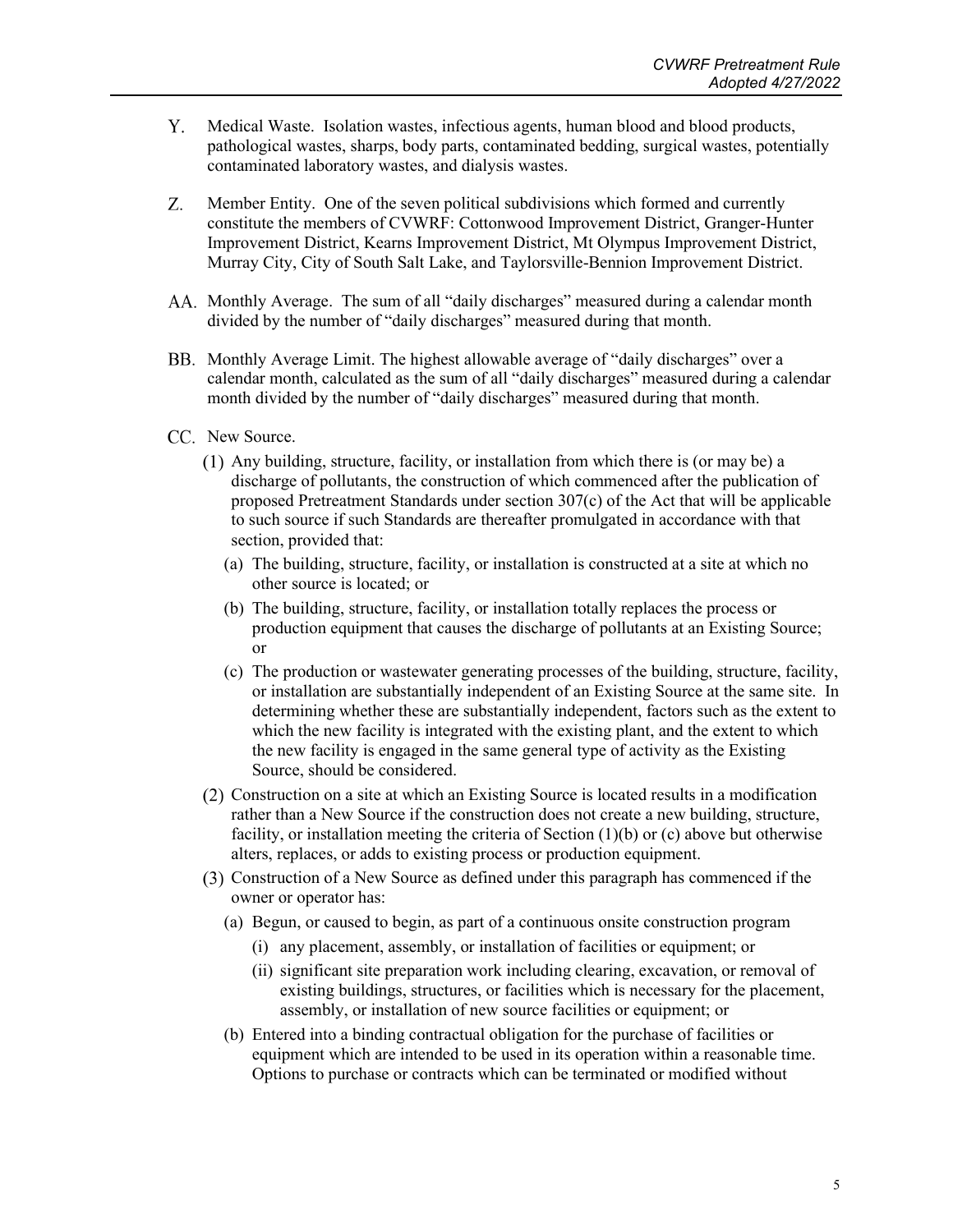substantial loss, and contracts for feasibility, engineering, and design studies do not constitute a contractual obligation under this paragraph.

- Noncontact Cooling Water. Water used for cooling that does not come into direct contact with any raw material, intermediate product, waste product, or finished product.
- Pass Through. A discharge which exits the POTW into Waters of the State in quantities or concentrations which, alone or in conjunction with a discharge or discharges from other sources, is a cause of a violation of any requirement of the CVWRF's UPDES permit, including an increase in the magnitude or duration of a violation.
- Person. Any individual, partnership, copartner ship, firm, company, corporation, association, joint stock company, trust, estate, governmental entity, or any other legal entity; or their legal representatives, agents, or assigns. This definition includes all Federal, State, and local governmental entities.
- GG. pH. A measure of the acidity or basicity of a solution expressed in standard units.
- Pollutant. Dredged spoil, solid waste, incinerator residue, filter backwash, sewage, garbage, sewage sludge, munitions, medical wastes, chemical wastes, biological materials, radioactive materials, heat, wrecked or discarded equipment, rock, sand, cellar dirt, municipal, agricultural and industrial wastes, and certain characteristics of wastewater (e.g., pH, temperature, TSS, turbidity, color, BOD, COD, toxicity, or odor).
- Pretreatment. The reduction of the amount of pollutants, the elimination of pollutants, or II. the alteration of the nature of pollutant properties in wastewater prior to, or in lieu of, introducing such pollutants into the POTW. This reduction or alteration can be obtained by physical, chemical, or biological processes; by process changes; or by other means, except by diluting the concentration of the pollutants unless allowed by an applicable Pretreatment Standard.
- Pretreatment Requirements. Any substantive or procedural requirement related to pretreatment imposed on a User, other than a Pretreatment Standard.
- KK. Pretreatment Standards or Standards. Pretreatment Standards shall mean prohibited discharge standards, categorical Pretreatment Standards, and Local Limits.
- Prohibited Discharge Standards or Prohibited Discharges. Absolute prohibitions against the discharge of certain substances; these prohibitions appear in Section 2.1 of this Pretreatment Rule.
- MM. Publicly Owned Treatment Works or POTW. A treatment works, as defined by section 212 of the Act (33 U.S.C. section 1292), which is owned by the CVWRF. This definition includes any devices or systems used in the collection, storage, treatment, recycling, and reclamation of sewage or industrial wastes of a liquid nature and any conveyances, which convey wastewater to a treatment plant. It also includes sewers, pipes and other conveyances if they convey wastewater to a POTW Treatment Plant. The term also means the municipality as defined in section 502(4) of the Act, which has jurisdiction over the Indirect Discharges to and the discharges from such a treatment works.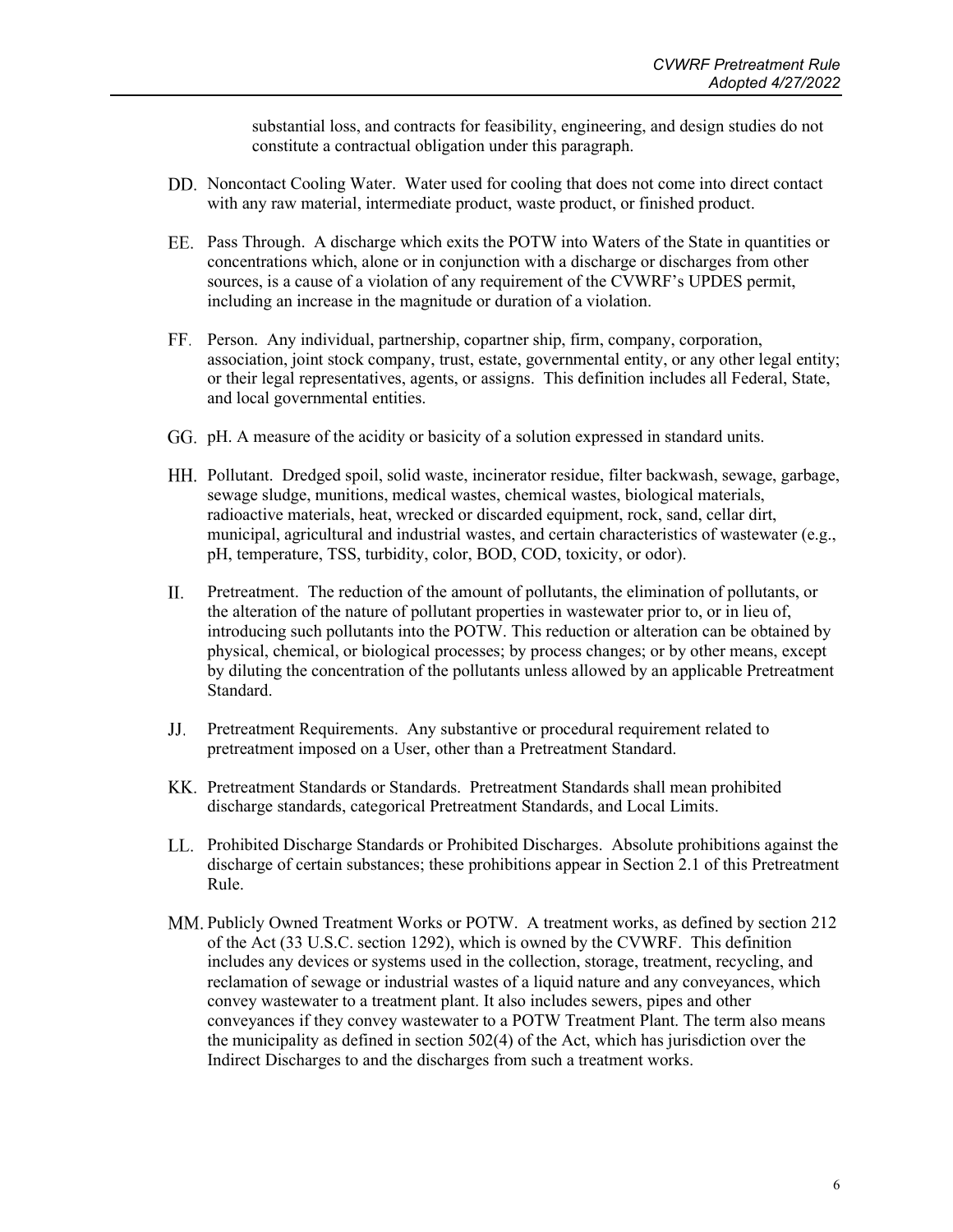- NN. Septic Tank Waste. Any sewage from holding tanks such as vessels, chemical toilets, campers, trailers, and septic tanks.
- OO. Sewage. Human excrement and gray water (household showers, dishwashing operations, etc.).
- PP. Significant Industrial User (SIU).

Except as provided in paragraphs (3) and (4) of this Section, an SIU is:

- An Industrial User subject to categorical Pretreatment Standards; or
- (2) An Industrial User that:
	- (a) Discharges an average of twenty-five thousand (25,000) gpd or more of process wastewater to the POTW (excluding sanitary, noncontact cooling and boiler blowdown wastewater);
	- (b) Contributes a process wastestream which makes up five (5) percent or more of the average dry weather hydraulic or organic capacity of the POTW treatment plant; or
	- (c) Is designated as such by the CVWRF on the basis that it has a reasonable potential for adversely affecting the POTW's operation or for violating any Pretreatment Standard or Requirement.
- (3) The CVWRF may determine that an Industrial User subject to categorical Pretreatment Standards is a NSCIU rather than an SIU on a finding that the Industrial User never discharges more than 100 gallons per day (gpd) of total categorical wastewater (excluding sanitary, non-contact cooling and boiler blowdown wastewater, unless specifically included in the Pretreatment Standard) and the following conditions are met:
	- (a) The Industrial User, prior to CVWRF's finding, has consistently complied with all applicable categorical Pretreatment Standards and Requirements;
	- (b) The Industrial User annually submits the certification statement required in Section 6.14 B, together with any additional information necessary to support the certification statement; and
	- (c) The Industrial User never discharges any untreated concentrated wastewater.
- Upon a finding that a User meeting the criteria in Subsection (2) of this part has no reasonable potential for adversely affecting the POTW's operation or for violating any Pretreatment Standard or Requirement, the CVWRF may at any time, on its own initiative or in response to a petition received from an Industrial User, and in accordance with procedures in 40 CFR 403.8(f)(6), determine that such User should not be considered an SIU.
- QQ. Slug Load or Slug Discharge. Any discharge at a flow rate or concentration, which could cause a violation of the prohibited discharge standards in Section 2.1 of this Pretreatment Rule. A Slug Discharge is any discharge of a non-routine, episodic nature, including but not limited to an accidental spill or a non-customary batch discharge, which has a reasonable potential to cause Interference or Pass Through, or in any other way violate the POTW's regulations, Local Limits or Permit conditions.
- RR. Storm Water. Any flow occurring during or following any form of natural precipitation, and resulting from such precipitation, including snowmelt.
- General Manager. The person designated by the CVWRF Board of Trustees to supervise the operation of the POTW, and who is charged with certain duties and responsibilities by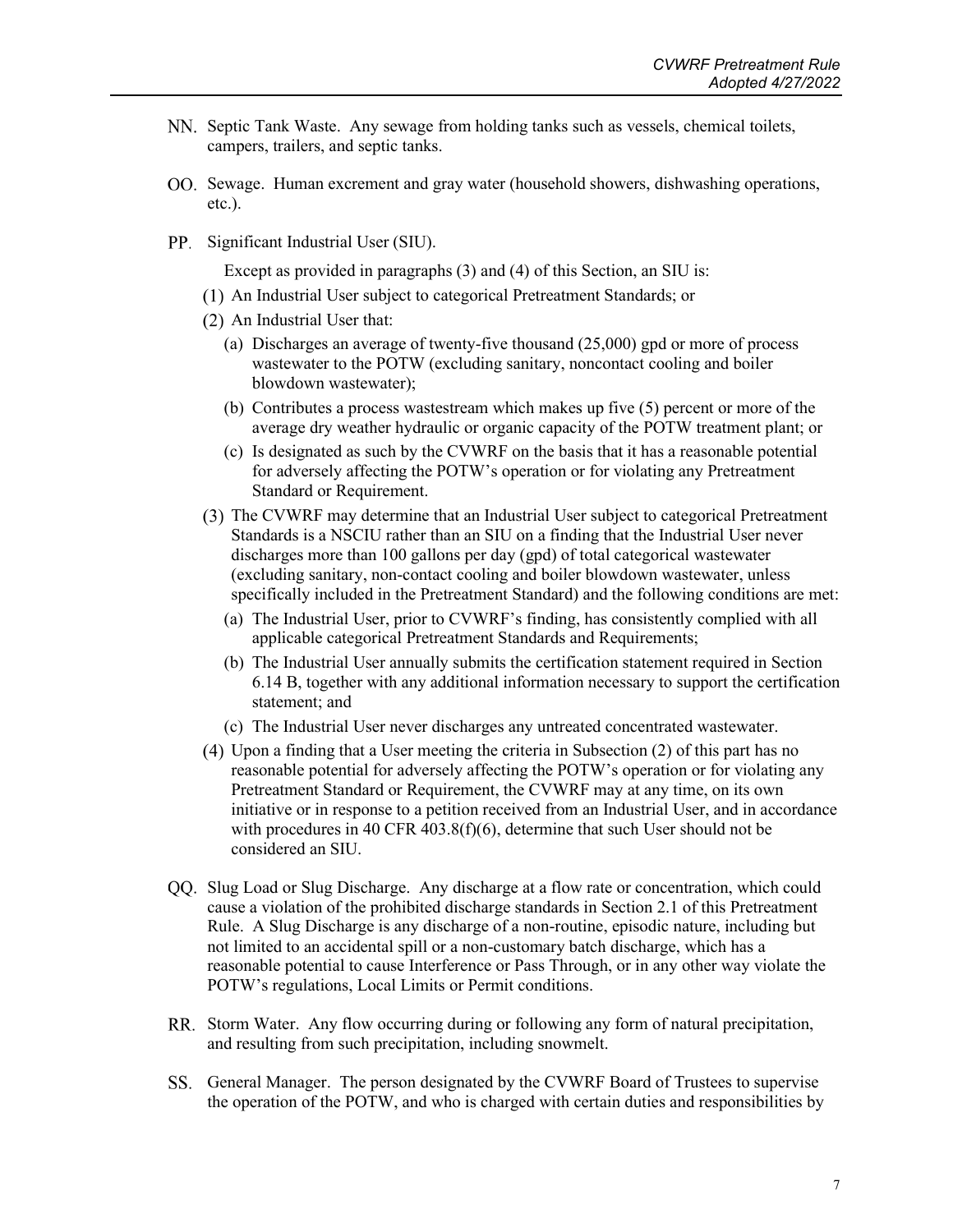this Pretreatment Rule**.** The term also means a Duly Authorized Representative of the General Manager.

- Total Suspended Solids or Suspended Solids. The total suspended matter that floats on the surface of, or is suspended in, water, wastewater, or other liquid, and that is removable by laboratory filtering.
- UU. User or Industrial User. A source of indirect discharge.
- Wastewater. Liquid and water-carried industrial wastes and sewage from residential dwellings, commercial buildings, industrial and manufacturing facilities, and institutions, whether treated or untreated, which are contributed to the POTW.
- Wastewater Treatment Plant or Treatment Plant. That portion of the POTW which is designed to provide treatment of municipal sewage and compatible industrial waste.
- Water of the State means all streams, lakes, ponds, marshes, water-courses, waterways, wells, springs, irrigation systems, drainage systems, and all other bodies or accumulations of water, surface and underground, natural or artificial, public or private, which are contained within, flow through, or border upon this state or any portion thereof, except that bodies of water confined to and retained within the limits of private property, and which do not develop into or constitute a nuisance, or a public health hazard, or a menace to fish and wildlife, shall not be considered to be "waters of the state" under this definition.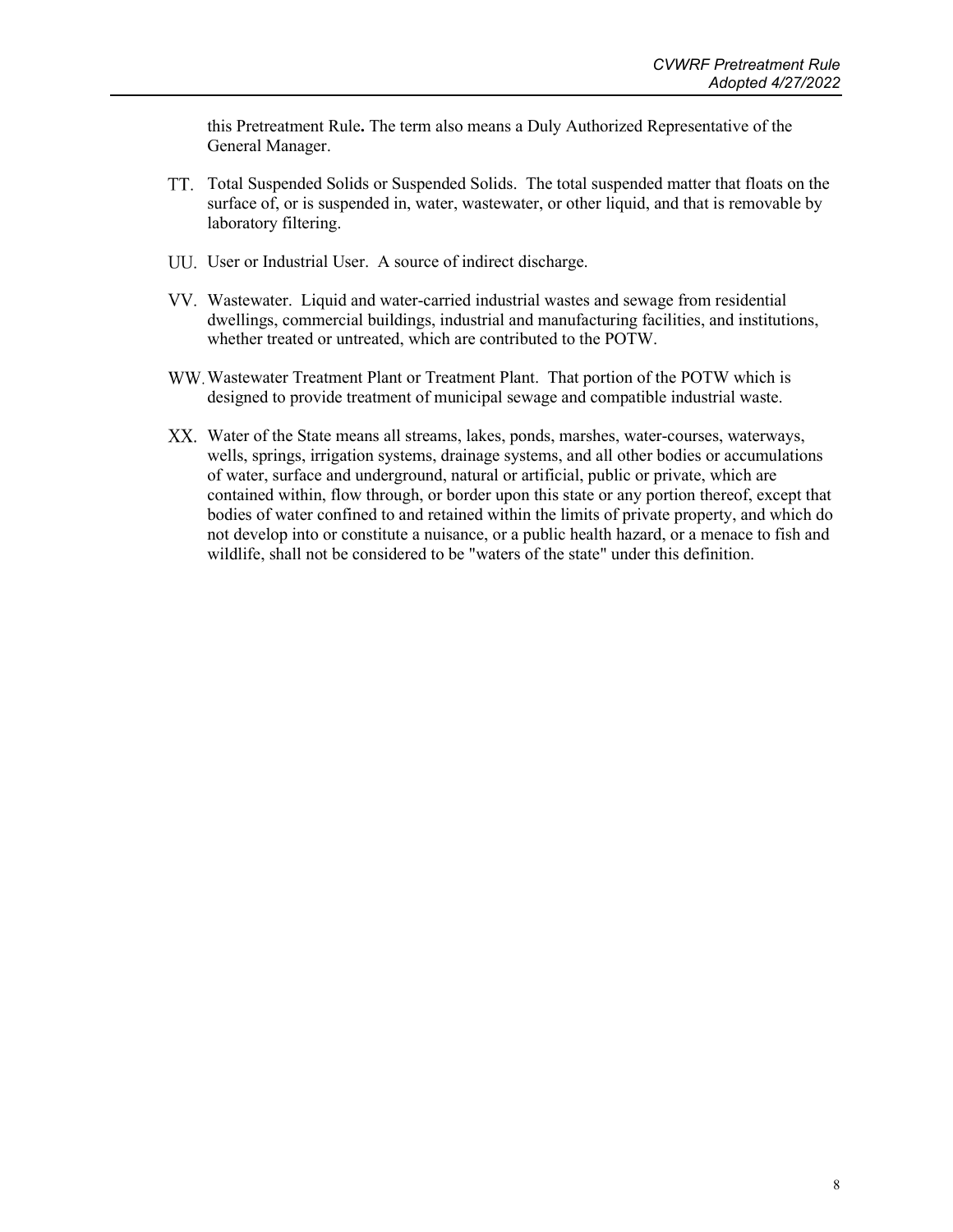### <span id="page-12-1"></span><span id="page-12-0"></span>SECTION 2 GENERAL SEWER USE REQUIREMENTS

#### $2.1$ PROHIBITED DISCHARGE STANDARDS

- Pollutants, substances, or wastewater prohibited by this Section shall not be processed or stored in such a manner that they could be discharged to the POTW.
- General Prohibitions. No User shall introduce or cause to be introduced into the POTW any pollutant or wastewater which causes Pass Through or Interference. These general prohibitions and specific prohibitions (listed in 2.1 ) apply to all Users of the POTW whether or not they are subject to categorical Pretreatment Standards or any other National, State, or local Pretreatment Standards or Requirements.
- C. Specific Prohibitions. No User shall introduce or cause to be introduced into the POTW the following pollutants, substances, or wastewater which causes Pass Through or Interference:
	- Pollutants which create a fire or explosive hazard in the POTW, including, but not limited to, wastestreams with a closed-cup flashpoint of less than 140 degrees F (60 degrees C) using the test methods specified in 40 CFR 261.21;
	- Pollutants which will cause corrosive structural damage to the POTW, but in no case discharges with pH lower than 5.0, unless the works is specifically designed to accommodate such discharges;
	- Pollutants which will cause corrosive structural damage to the POTW, but in no case discharges with a pH of more than 12;
	- Solid or viscous pollutants in amounts which will cause obstruction of the flow in the POTW resulting in Interference;
	- $(5)$  Solids shall not be discharged that are greater than  $1/2$  inch.
	- $(6)$  Any pollutant, including oxygen-demanding pollutants (BOD, etc.), released in a discharge at a flow rate and/or pollutant concentration which will cause Interference with the POTW;
	- $(7)$  Heat in amounts which will inhibit biological activity in the POTW resulting in Interference, but in no case heat in such quantities that the temperature at the POTW Treatment Plant exceeds 104 degrees F (40 degrees C) unless the Approval Authority, upon request of the POTW, approves alternate temperature limits;
	- (8) Wastewater having a temperature greater than  $104$  degrees F (40 degrees C);
	- Petroleum oil, nonbiodegradable cutting oil, or products of mineral oil origin, in amounts that will cause Interference or Pass Through;
	- Pollutants which result in the presence of toxic gases, vapors, or fumes within the POTW in a quantity that may cause acute worker health and safety problems;
	- Any trucked or hauled pollutants, except at discharge points designated by the POTW, see Section 3.4 of this Pretreatment Rule;
	- Noxious or malodorous liquids, gases, solids, or other wastewater which, either singly or by interaction with other wastes, are sufficient to create a public nuisance or a hazard to life, or to prevent entry into the sewers for maintenance or repair;
	- Wastewater which imparts color which cannot be removed by the treatment process, such as, but not limited to, dye wastes and vegetable tanning solutions, which consequently imparts color to the treatment plant's effluent, thereby violating the CVWRF's NPDES permit;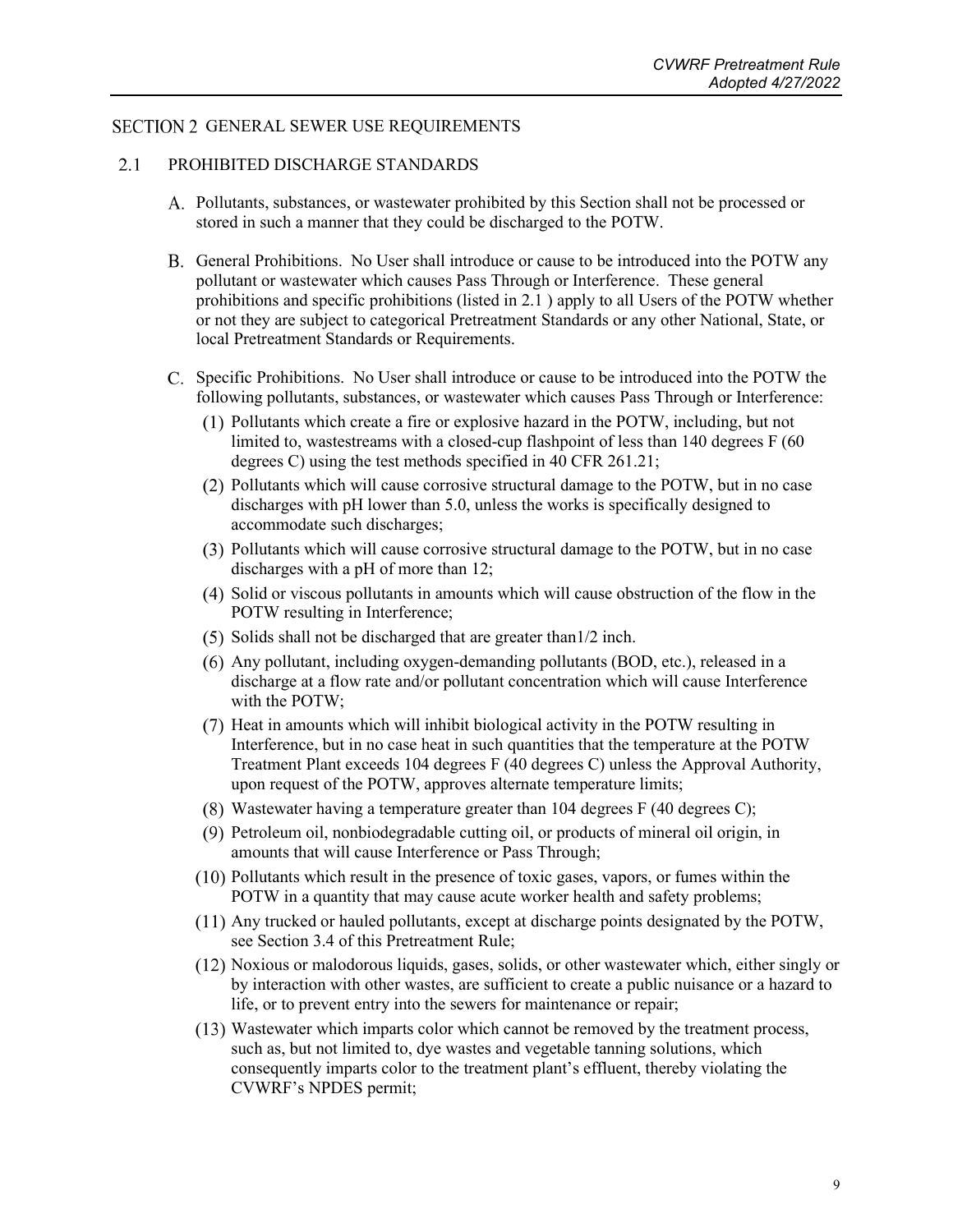- Wastewater containing any radioactive wastes or isotopes except in compliance with applicable State or Federal regulations;
- $(15)$  Storm Water, surface water, ground water, artesian well water, roof runoff, subsurface drainage, swimming pool drainage, condensate, deionized water, Noncontact Cooling Water, and unpolluted wastewater, unless specifically authorized by the General Manager;
- $(16)$  Sludges, screenings, or other residues from the pretreatment of industrial wastes;
- $(17)$  Medical Wastes, except as specifically authorized by the General Manager in an individual wastewater discharge permit;
- Wastewater causing, alone or in conjunction with other sources, the treatment plant's effluent to fail toxicity test;
- $(19)$  Detergents, surface-active agents, or other substances which that might cause excessive foaming in the POTW;

#### <span id="page-13-0"></span> $2.2$ NATIONAL CATEGORICAL PRETREATMENT STANDARDS

- A. National Categorical Pretreatment Standards specifying quantities or concentrations of pollutants or pollutant properties which may be discharged to a POTW by existing or new industrial users in specific industrial subcategories have been established by EPA in 40 CFR Chapter I, Subchapter N, Parts 405-471 and are hereby incorporated.
- Users subject to categorical standards must comply with the categorical Pretreatment Standards found at 40 CFR Chapter I, Subchapter N, Parts 405–471.
- When wastewater subject to a categorical Pretreatment Standard is mixed with wastewater not regulated by the same Standard, the General Manager shall impose an alternate limit in accordance with 40 CFR 403.6(e).
- Where a categorical Pretreatment Standard is expressed only in terms of either the mass or the concentration of a pollutant in wastewater, the General Manager may impose equivalent concentration or mass limits in accordance with Section 2.2 G, 2.2 H and 2.2 I.
- When the limits in a categorical Pretreatment Standard are expressed only in terms of mass of pollutant per unit of production, the General Manager may convert the limits to equivalent limitations expressed either as mass of pollutant discharged per day or effluent concentration for purposes of calculating effluent limitations applicable to individual Industrial Users.
- CIU may obtain a net/gross adjustment to a categorical Pretreatment Standard in accordance with the following paragraphs of this Section.
	- Categorical Pretreatment Standards may be adjusted to reflect the presence of pollutants in the Industrial User's intake water in accordance with this Section. Any Industrial User wishing to obtain credit for intake pollutants must make application to the CVWRF. Upon request of the Industrial User, the applicable Standard will be calculated on a "net" basis (i.e., adjusted to reflect credit for pollutants in the intake water) if the requirements of paragraph (2) of this Section are met.
	- (2) Criteria
		- (a) Either
			- (i) The applicable categorical Pretreatment Standards contained in 40 CFR subchapter N specifically provide that they shall be applied on a net basis; or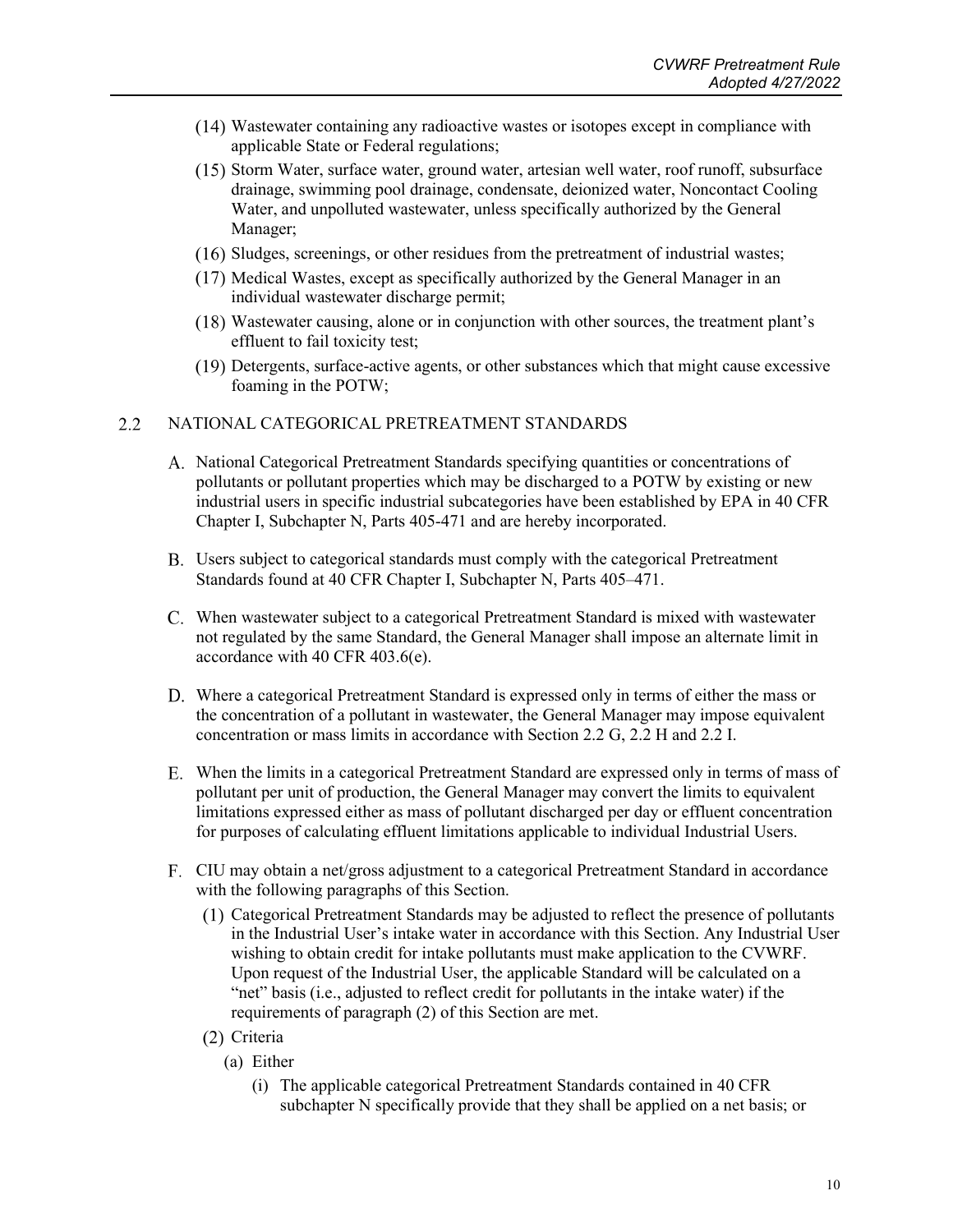- (ii) The Industrial User demonstrates that the control system it proposes or uses to meet applicable categorical Pretreatment Standards would, if properly installed and operated, meet the Standards in the absence of pollutants in the intake waters.
- (b) Credit for generic pollutants such as BOD, TSS, and oil and grease should not be granted unless the Industrial User demonstrates that the constituents of the generic measure in the User's effluent are substantially similar to the constituents of the generic measure in the intake water or unless appropriate additional limits are placed on process water pollutants either at the outfall or elsewhere.
- (c) Credit shall be granted only to the extent necessary to meet the applicable categorical Pretreatment Standard(s), up to a maximum value equal to the influent value. Additional monitoring may be necessary to determine eligibility for credits and compliance with Standard(s) adjusted under this Section.
- (d) Credit shall be granted only if the User demonstrates that the intake water is drawn from the same body of water as that into which the POTW discharges. The CVWRF may waive this requirement if it finds that no environmental degradation will result.
- When a categorical Pretreatment Standard is expressed only in terms of pollutant concentrations, an Industrial User may request that the CVWRF convert the limits to equivalent mass limits. The determination to convert concentration limits to mass limits is within the discretion of the General Manager. The CVWRF may establish equivalent mass limits only if the Industrial User meets all the conditions set forth in Sections 2.2  $G(1)(a)$ through  $2.2G(1)(e)$  below.
	- $(1)$  To be eligible for equivalent mass limits, the Industrial User must:
		- (a) Employ, or demonstrate that it will employ, water conservation methods and technologies that substantially reduce water use during the term of its individual wastewater discharge permit;
		- (b) Currently use control and treatment technologies adequate to achieve compliance with the applicable categorical Pretreatment Standard, and not have used dilution as a substitute for treatment;
		- (c) Provide sufficient information to establish the facility's actual average daily flow rate for all wastestreams, based on data from a continuous effluent flow monitoring device, as well as the facility's long-term average production rate. Both the actual average daily flow rate and the long-term average production rate must be representative of current operating conditions;
		- (d) Not have daily flow rates, production levels, or pollutant levels that vary so significantly that equivalent mass limits are not appropriate to control the discharge; and
		- (e) Have consistently complied with all applicable categorical Pretreatment Standards during the period prior to the Industrial User's request for equivalent mass limits.
	- (2) An Industrial User subject to equivalent mass limits must:
		- (a) Maintain and effectively operate control and treatment technologies adequate to achieve compliance with the equivalent mass limits;
		- (b) Continue to record the facility's flow rates through the use of a continuous effluent flow monitoring device;
		- (c) Continue to record the facility's production rates and notify the General Manager whenever production rates are expected to vary by more than 20 percent from its baseline production rates determined in paragraph 2.2 G(1)(c) of this Section. Upon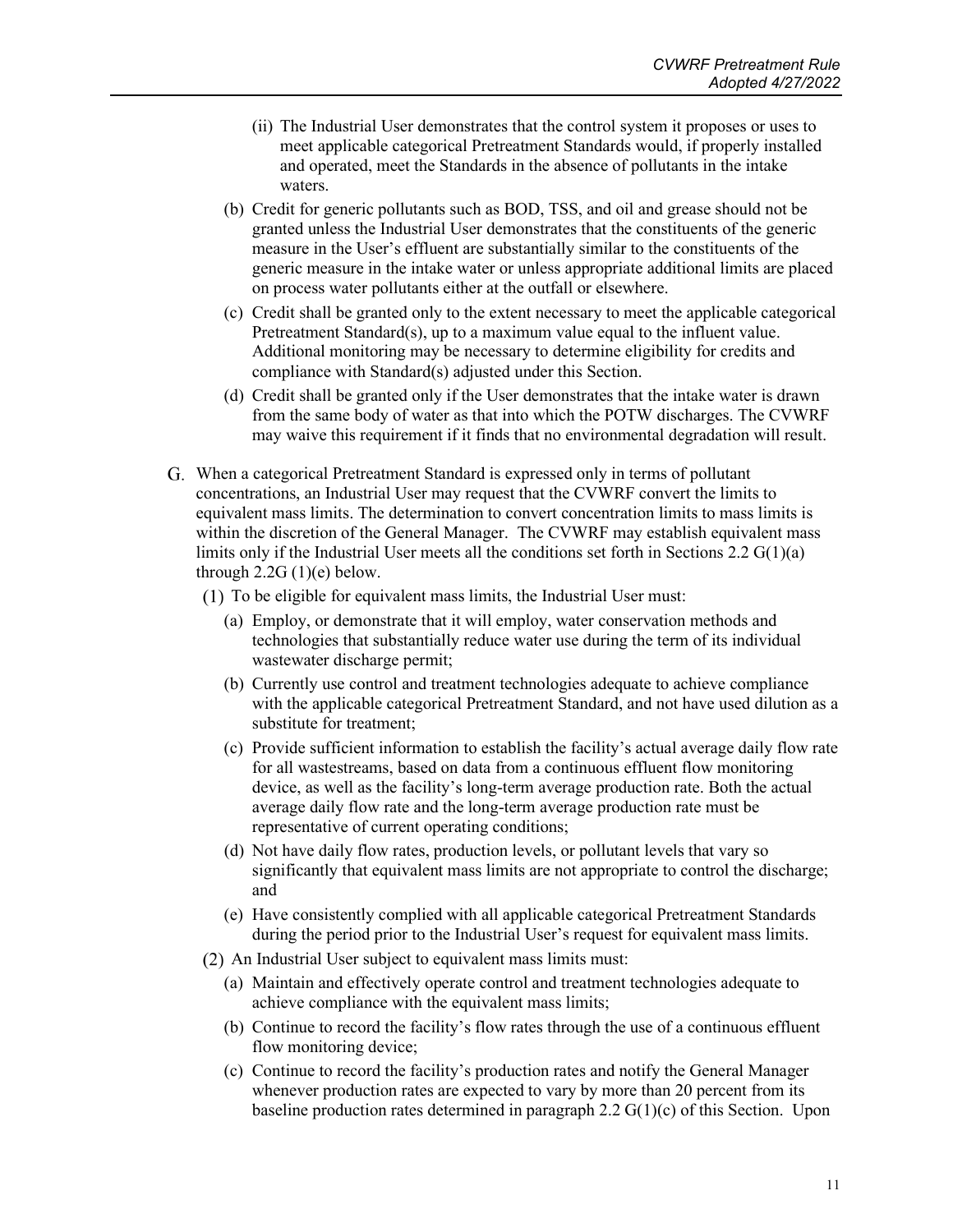notification of a revised production rate, the General Manager will reassess the equivalent mass limit and revise the limit as necessary to reflect changed conditions at the facility; and

- (d) Continue to employ the same or comparable water conservation methods and technologies as those implemented pursuant to paragraphs  $2.2 \text{ G}(1)(a)$  of this Section so long as it discharges under an equivalent mass limit.
- When developing equivalent mass limits, the General Manager:
	- (a) Will calculate the equivalent mass limit by multiplying the actual average daily flow rate of the regulated process(es) of the Industrial User by the concentration-based Daily Maximum and Monthly Average Standard for the applicable categorical Pretreatment Standard and the appropriate unit conversion factor;
	- (b) Upon notification of a revised production rate, will reassess the equivalent mass limit and recalculate the limit as necessary to reflect changed conditions at the facility; and
	- (c) May retain the same equivalent mass limit in subsequent individual wastewater discharge permit terms if the Industrial User's actual average daily flow rate was reduced solely as a result of the implementation of water conservation methods and technologies, and the actual average daily flow rates used in the original calculation of the equivalent mass limit were not based on the use of dilution as a substitute for treatment pursuant to Section 2.6. The Industrial User must also be in compliance with Section 13.3 regarding the prohibition of bypass.
- The General Manager may convert the mass limits of the categorical Pretreatment Standards of 40 CFR Parts 414, 419, and 455 to concentration limits for purposes of calculating limitations applicable to individual Industrial Users. The conversion is at the discretion of the General Manager.
- Once included in its permit, the Industrial User must comply with the equivalent limitations developed in Section 2.2 in lieu of the promulgated categorical Standards from which the equivalent limitations were derived.
- Many categorical Pretreatment Standards specify one limit for calculating maximum daily discharge limitations and a second limit for calculating maximum Monthly Average, or 4-day average, limitations. Where such Standards are being applied, the same production or flow figure shall be used in calculating both the average and the maximum equivalent limitation.
- Any Industrial User operating under a permit incorporating equivalent mass or concentration limits calculated from a production-based Standard shall notify the General Manager within two (2) business days after the User has a reasonable basis to know that the production level will significantly change within the next calendar month. Any User not notifying the General Manager of such anticipated change will be required to meet the mass or concentration limits in its permit that were based on the original estimate of the long-term average production rate.

#### <span id="page-15-0"></span>2.3 STATE PRETREATMENT STANDARDS

Users must comply with Utah State Pretreatment Standards contained in the Utah Administrative Code at R317-8-8.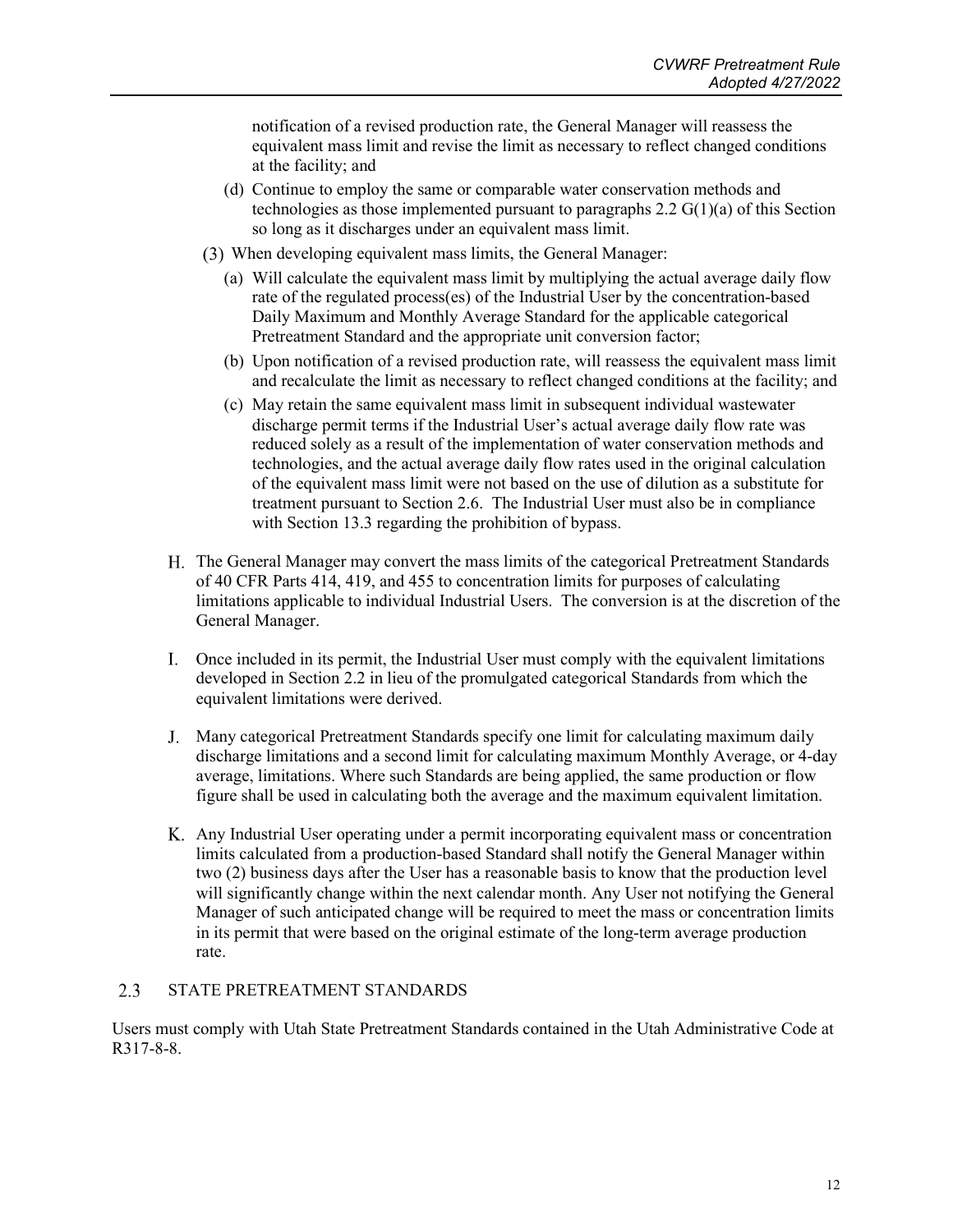#### <span id="page-16-0"></span>2.4 LOCAL LIMITS

- A. The General Manager is authorized to establish Local Limits pursuant to 40 CFR 403.5(c).
- Local limits apply at the point where the wastewater is discharged to the POTW. All concentrations for metallic substances are for total metal unless indicated otherwise. The General Manager may impose mass limitations in addition to the concentration-based limitations as stated in 2.4 D.
- C. The General Manager may develop Best Management Practices (BMPs), by Pretreatment Rule or in individual wastewater discharge permits, to implement Local Limits and the requirements of Section 2.1.
- D. No User shall discharge wastewater containing pollutants in excess of the specific Local Limits as established by the CVWRF from time to time. The Local Limits are developed and implement per the requirements of 40 CFR 403. The development documents can be found at the CVWRF.

#### <span id="page-16-1"></span> $2.5$ CVWRF'S RIGHT OF REVISION

The CVWRF reserves the right to establish, by Pretreatment Rule or in individual wastewater discharge permits, more stringent Standards or Requirements on discharges to the POTW consistent with the purpose of this Pretreatment Rule. In addition, the General Manager is authorized to temporarily or permanently revoke or suspend issuance of any type of permit at any time in order to protect the POTW from Pass Through or Interference in order to maintain compliance with any UPDES permit requirement or pretreatment program requirement. The General Manager shall also have the right to deny new or increased contributions or to set additional conditions on such contributions to protect the POTW, including limits that may be more stringent than the approved Local Limits.

#### <span id="page-16-2"></span>2.6 DILUTION

No User shall ever increase the use of process water, or in any way attempt to dilute a discharge, as a partial or complete substitute for adequate treatment to achieve compliance with a discharge limitation unless expressly authorized by an applicable Pretreatment Standard or Requirement. The General Manager may impose mass limitations on Users who are using dilution to meet applicable Pretreatment Standards or Requirements, or in other cases when the imposition of mass limitations is appropriate.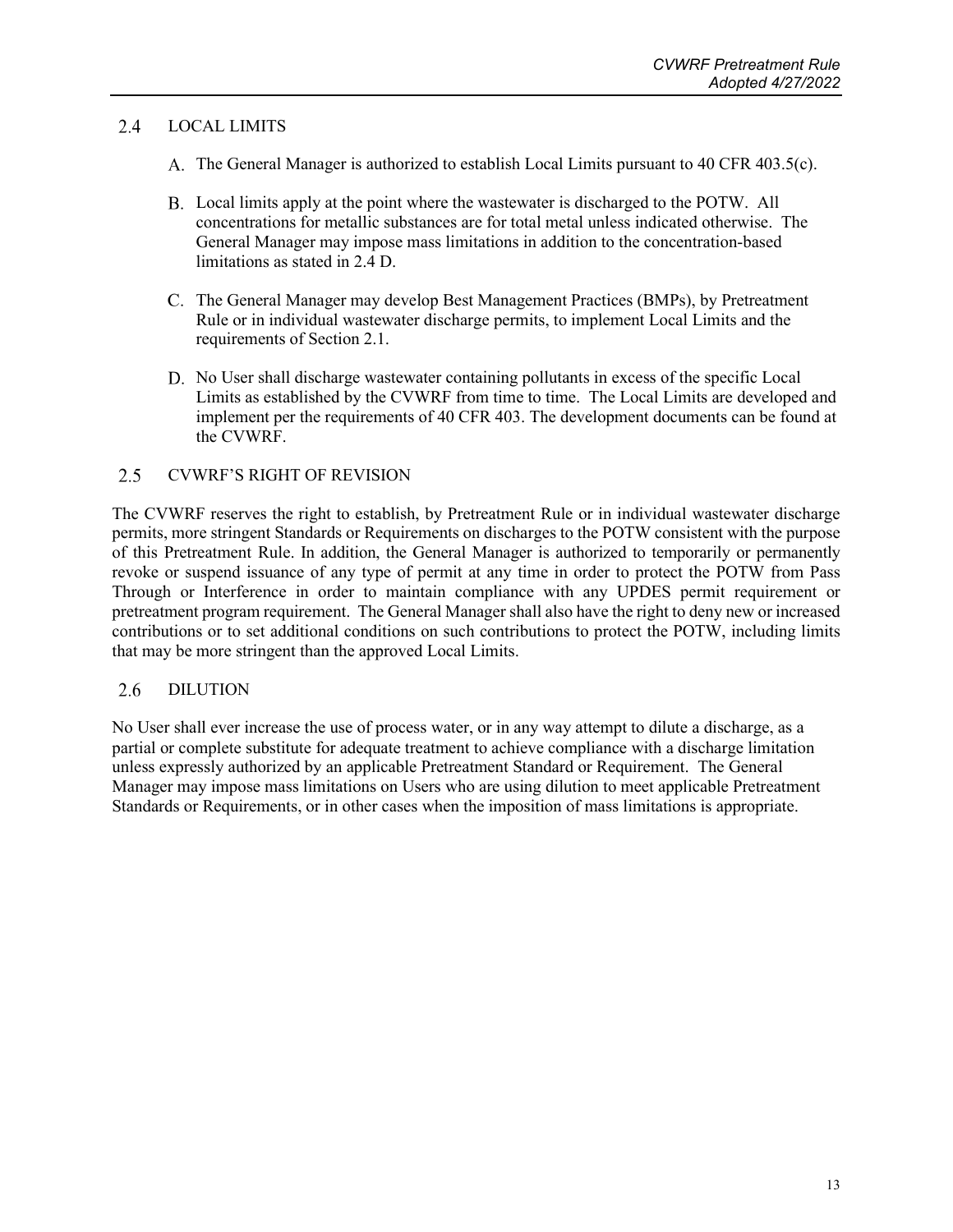### <span id="page-17-1"></span><span id="page-17-0"></span>**SECTION 3 PRETREATMENT OF WASTEWATER**

#### $3.1$ PRETREATMENT FACILITIES

Users shall provide wastewater treatment as necessary to comply with this Pretreatment Rule and shall achieve compliance with all categorical Pretreatment Standards, Local Limits, and the prohibitions set out in Section 2.1 of this Pretreatment Rule within the time limitations specified by EPA, the State, or the General Manager, whichever is more stringent. Any facilities necessary for compliance shall be provided, operated, and maintained at the User's expense. Detailed plans describing such facilities and operating procedures shall be submitted to the General Manager for review and shall be acceptable to the General Manager before such facilities are constructed. The review of such plans and operating procedures shall in no way relieve the User from the responsibility of modifying such facilities as necessary to produce a discharge acceptable to the CVWRF under the provisions of this Pretreatment Rule.

#### <span id="page-17-2"></span> $3.2$ ADDITIONAL PRETREATMENT MEASURES

- Whenever deemed necessary, the General Manager may require Users to restrict their discharge during peak flow periods, designate that certain wastewater be discharged only into specific sewers, relocate and/or consolidate points of discharge, separate sewage wastestreams from industrial wastestreams, and such other conditions as may be necessary to protect the POTW and determine the User's compliance with the requirements of this Pretreatment Rule.
- The General Manager may require any person discharging into the POTW to install and maintain, on their property and at their expense, a suitable storage and flow-control facility to ensure equalization of flow. An individual wastewater discharge permit may be issued solely for flow equalization.
- Grease, oil, and sand interceptors shall be provided when necessary for the proper handling of wastewater containing excessive amounts of grease and oil, or sand; except that such interceptors shall not be required for residential users. All interception units shall be of a type and capacity approved by the member entity having jurisdiction, and shall be so located to be easily accessible for cleaning and inspection. Such interceptors shall be inspected, cleaned, and repaired by the User at their expense.
- Users with the potential to discharge flammable substances may be required to install and maintain an approved combustible gas detection meter.
- Sampling manholes shall be located in an area to allow for ease of cleaning, sampling and inspection by the User and the CVWRF. If located in a parking area parking shall not be allowed on the sampling manhole.

#### <span id="page-17-3"></span>ACCIDENTAL DISCHARGE/SLUG DISCHARGE CONTROL PLANS  $3.3$

The General Manager shall evaluate whether each SIU needs an accidental discharge/Slug Discharge control plan or other action to control Slug Discharges. The General Manager will evaluate an SIU for a Slug Discharge control plan within the first year of determining that an IU is an SIU. If the General Manager determines that the SIU does not require a slug control plan, then the SIU will be evaluated every two years, thereafter, for the need to develop a Slug Discharge control plan. The General Manager may require any User to develop, submit for approval, and implement such a plan or take such other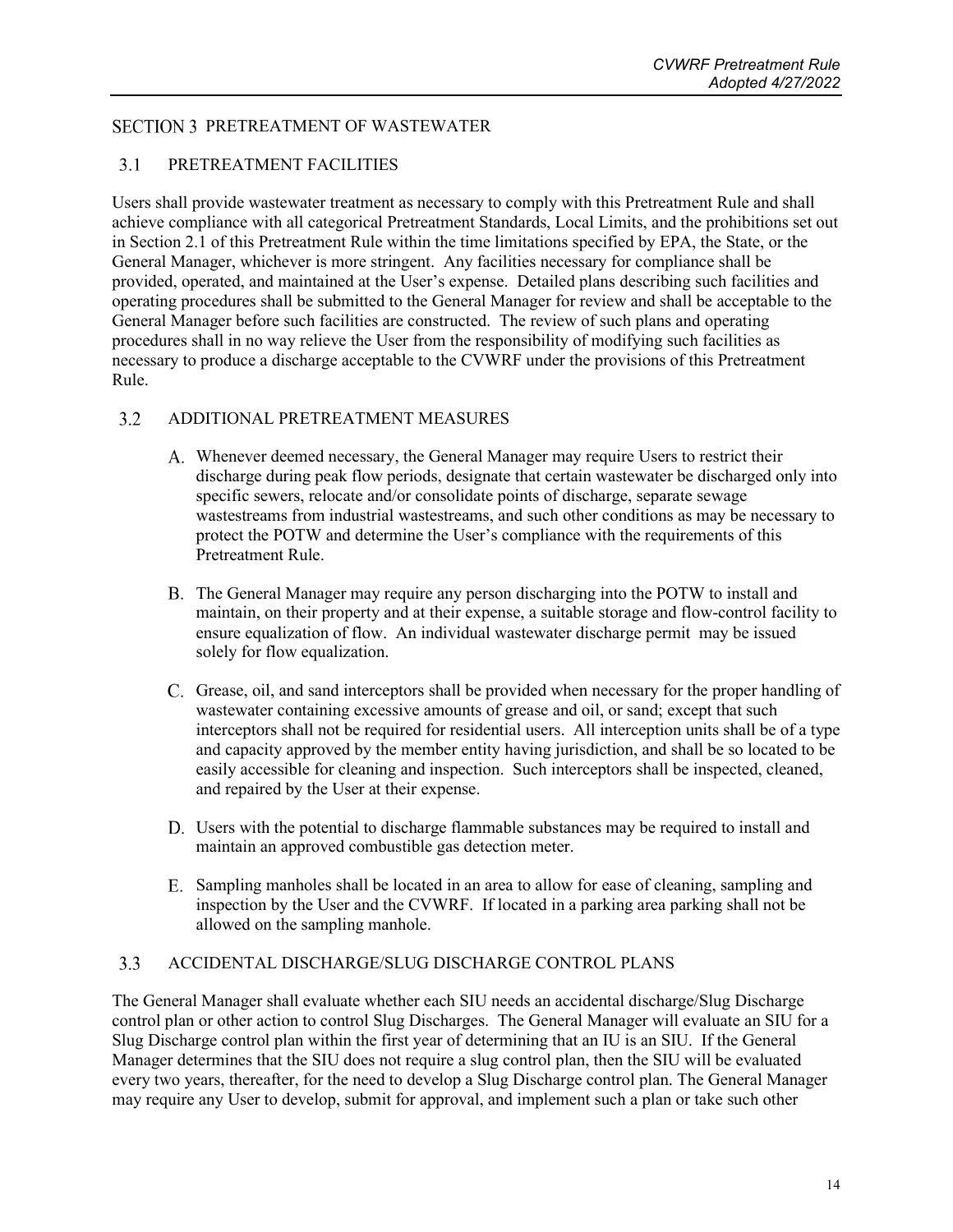action that may be necessary to control Slug Discharges. An accidental discharge/Slug Discharge control plan shall address, at a minimum, the following:

- Description of discharge practices, including nonroutine batch discharges;
- B. Description of stored chemicals;
- Procedures for immediately notifying the General Manager of any accidental or, as required by Section 6.6 of this Pretreatment Rule; and
- Procedures to prevent adverse impact from any accidental or Slug Discharge. Such procedures include, but are not limited to, inspection and maintenance of storage areas, handling and transfer of materials, loading and unloading operations, control of plant site runoff, worker training, building of containment structures or equipment, measures for containing toxic organic pollutants, including solvents, and/or measures and equipment for emergency response.

#### <span id="page-18-0"></span> $3.4$ HAULED WASTEWATER

- A. Septic tank waste may be introduced into the POTW only at locations designated by the General Manager, and at such times as are established by the General Manager. Such waste shall not violate Section 2 of this Pretreatment Rule or any other requirements established by the CVWRF. The General Manager may require septic tank waste haulers to obtain individual wastewater discharge permits.
- The General Manager may require haulers of industrial waste to obtain individual wastewater discharge permits. The General Manager may require generators of hauled industrial waste to obtain individual wastewater discharge permits. The General Manager also may prohibit the disposal of hauled industrial waste. The discharge of hauled industrial waste is subject to all other requirements of this Pretreatment Rule.
- Industrial waste haulers may discharge loads only at locations designated by the General Manager. No load may be discharged without prior consent of the General Manager. The General Manager may collect samples of each hauled load to ensure compliance with applicable Standards. The General Manager may require the industrial waste hauler to provide a waste analysis of any load prior to discharge.
- D. Industrial waste haulers must provide a waste-tracking form for every load. This form shall include, at a minimum, the name and address of the industrial waste hauler, permit number, truck identification, names and addresses of sources of waste, and volume and characteristics of waste. The form shall identify the type of industry, known or suspected waste constituents, and whether any wastes are RCRA hazardous wastes.

#### <span id="page-18-1"></span> $3.5$ TENANT RESPONSIBILITY

Where an owner of property leases premises to any other person as a tenant under any rental or lease agreement, if either the owner or the tenant is a User, either or both may be held responsible for compliance with the provisions of this Rule.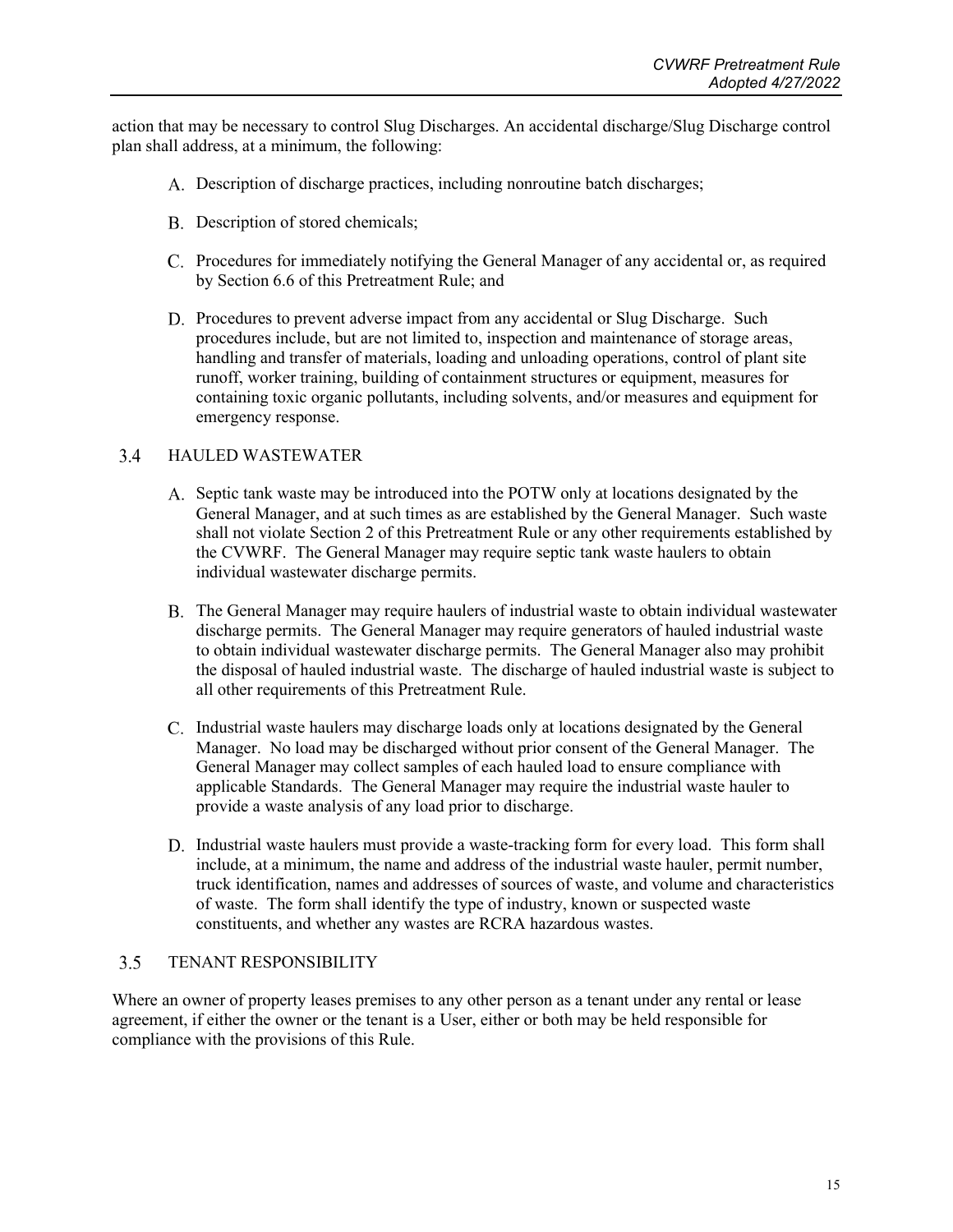#### <span id="page-19-0"></span>3.6 VANDALISM

No person shall maliciously, willfully, or negligently break, damage, destroy, uncover, deface, tamper with, or prevent access to any structure, appurtenance, or equipment, or other part of the POTW. Any person found in violation shall be subject to sanctions as outlined in Sections 10-12 of this Rule.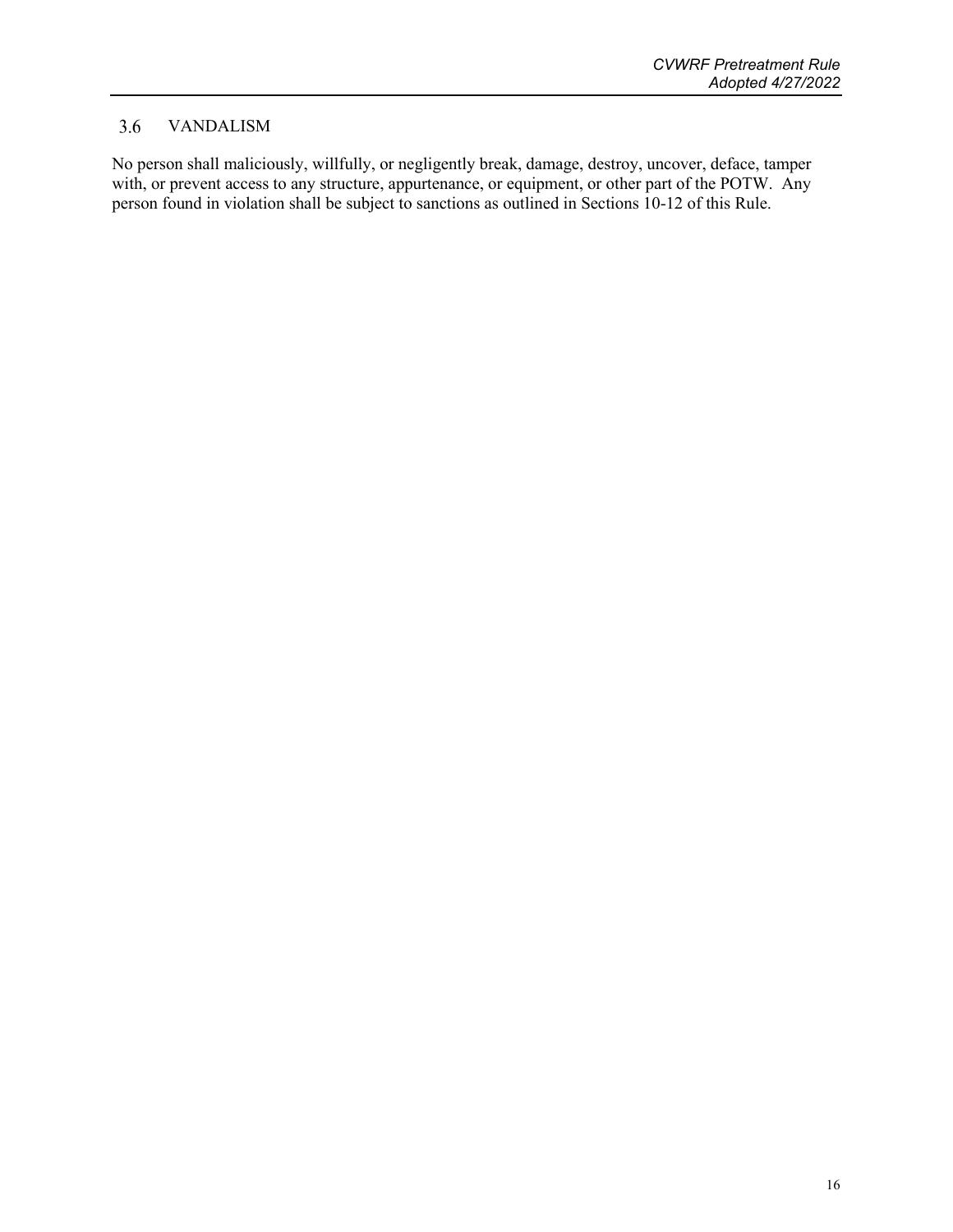### <span id="page-20-1"></span><span id="page-20-0"></span>SECTION 4 INDIVIDUAL WASTEWATER DISCHARGE PERMITS

#### $4.1$ WASTEWATER ANALYSIS

When requested by the General Manager, a User must submit information on the nature and characteristics of its wastewater within ninety (90) days of the request. The General Manager is authorized to prepare a form for this purpose and may periodically require Users to update this information. If the User changes or adds a process the User is required to update the information provided to the General Manager 90 days prior to the process being changed or added.

#### <span id="page-20-2"></span> $4.2$ INDIVIDUAL WASTEWATER DISCHARGE PERMIT REQUIREMENT

- A. No SIU shall discharge wastewater into the POTW without first completing a BMR and if required obtaining an individual wastewater discharge permit from the General Manager, except that an SIU that has filed a timely application pursuant to Section 4.3 of this Pretreatment Rule may continue to discharge for the time period specified therein.
- The General Manager may require other Users to obtain individual wastewater discharge permits as necessary to carry out the purposes of this Pretreatment Rule.
- Any violation of the terms and conditions of an individual wastewater discharge permit shall be deemed a violation of this Pretreatment Rule and subjects the wastewater discharge permittee to the sanctions set out in Sections 9 through 12 of this Pretreatment Rule. Obtaining an individual wastewater discharge permit does not relieve a permittee of its obligation to comply with all Federal and State Pretreatment Standards or Requirements or with any other requirements of Federal, State, and local law.

#### <span id="page-20-3"></span> $4.3$ INDIVIDUAL WASTEWATER DISCHARGE PERMITTING: EXISTING CONNECTIONS

Any User required to obtain an individual wastewater discharge permit that was discharging wastewater into the POTW prior to the effective date of this Pretreatment Rule and who wishes to continue such discharges in the future, shall, within ninety (90) days after said date, apply to the General Manager for an individual wastewater discharge permit in accordance with Section 4.5 of this Pretreatment Rule, and shall not cause or allow discharges to the POTW to continue after ninety (90) days of the effective date of this Pretreatment Rule except in accordance with an individual wastewater discharge permit issued by the General Manager.

#### <span id="page-20-4"></span> $4.4$ INDIVIDUAL WASTEWATER DISCHARGE PERMITTING: NEW CONNECTIONS

Any User required to obtain an individual wastewater discharge permit who proposes to begin or recommence discharging into the POTW must obtain such permit prior to the beginning or recommencing of such discharge. An application for this individual wastewater discharge permit, in accordance with Section 4.5 of this Pretreatment Rule, must be filed at least ninety (90) days prior to the date upon which any discharge will begin or recommence.

#### <span id="page-20-5"></span> $4.5$ INDIVIDUAL WASTEWATER DISCHARGE PERMIT APPLICATION CONTENTS

All Users required to obtain an individual wastewater discharge permit must submit a permit application. All permittees that will be continuing to discharge are required to complete an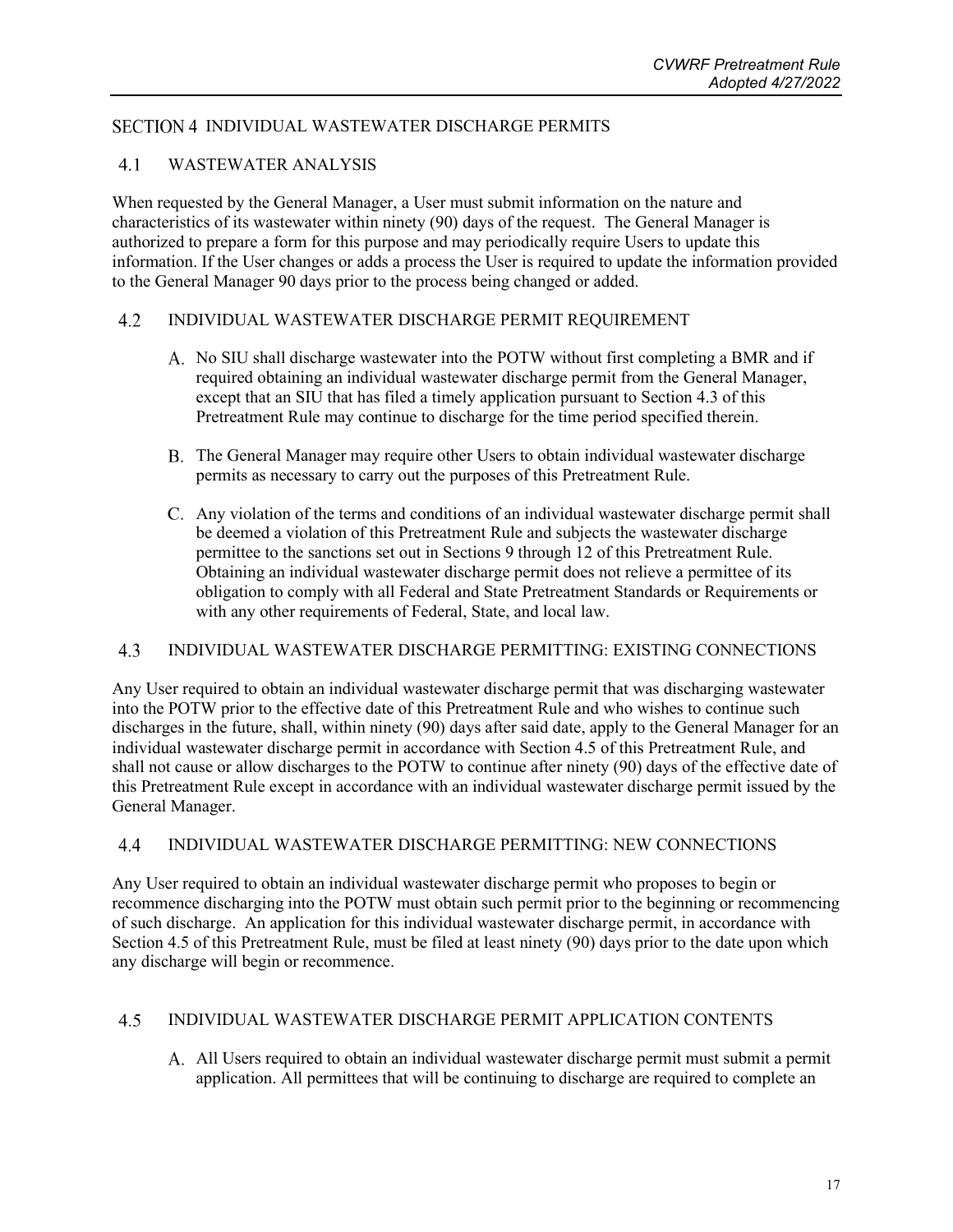application ninety (90) days prior to the permit expiring. The General Manager may require Users to submit all or some of the following information as part of a permit application:

- (1) Identifying Information.
	- (a) The name and address of the facility, including the name of the operator and owner.
	- (b) Contact information for the authorized representative and the duly authorized representative for the facility, and
	- (c) The description of activities, facilities, and plant production processes on the premises;
- Environmental Permits. A list of any environmental control permits held by or for the facility.
- Description of Operations.
	- (a) A brief description of the nature, average rate of production (including each product produced by type, amount, processes, and rate of production), and standard industrial classifications of the operation(s) carried out by such User. This description should include a schematic process diagram, which indicates points of discharge to the POTW from the regulated processes.
	- (b) Types of wastes generated, and a list of all raw materials and chemicals used or stored at the facility which are, or could accidentally or intentionally be, discharged to the POTW;
	- (c) Number and type of employees, hours of operation, and proposed or actual hours of operation;
	- (d) Type and amount of raw materials processed (average and maximum per day);
	- (e) Site plans, floor plans, mechanical and plumbing plans, and details to show all sewers, floor drains, and appurtenances by size, location, and elevation, and all points of discharge;
- (4) Time and duration of discharges;
- $(5)$  The location for monitoring all wastes covered by the permit;
- Flow Measurement. Information showing the measured average daily and maximum daily flow, in gallons per day, to the POTW from regulated process streams and other streams, as necessary, to allow use of the combined wastestream formula set out in Section 2.2 C.
- (7) Measurement of Pollutants.
	- (a) The categorical Pretreatment Standards applicable to each regulated process and any new categorically regulated processes for Existing Sources.
	- (b) The results of sampling and analysis identifying the nature and concentration, and/or mass, where required by the Standard or by the General Manager, of regulated pollutants in the discharge from each regulated process.
	- (c) Instantaneous, Daily Maximum, and long-term average concentrations, or mass, where required, shall be reported.
	- (d) The sample shall be representative of daily operations and shall be analyzed in accordance with procedures set out in Section 6.10 of this Pretreatment Rule. Where the Standard requires compliance with a BMP or pollution prevention alternative, the User shall submit documentation as required by the General Manager or the applicable Standards to determine compliance with the Standard.
	- (e) Sampling must be performed in accordance with procedures set out in Section 6.11 of this Pretreatment Rule.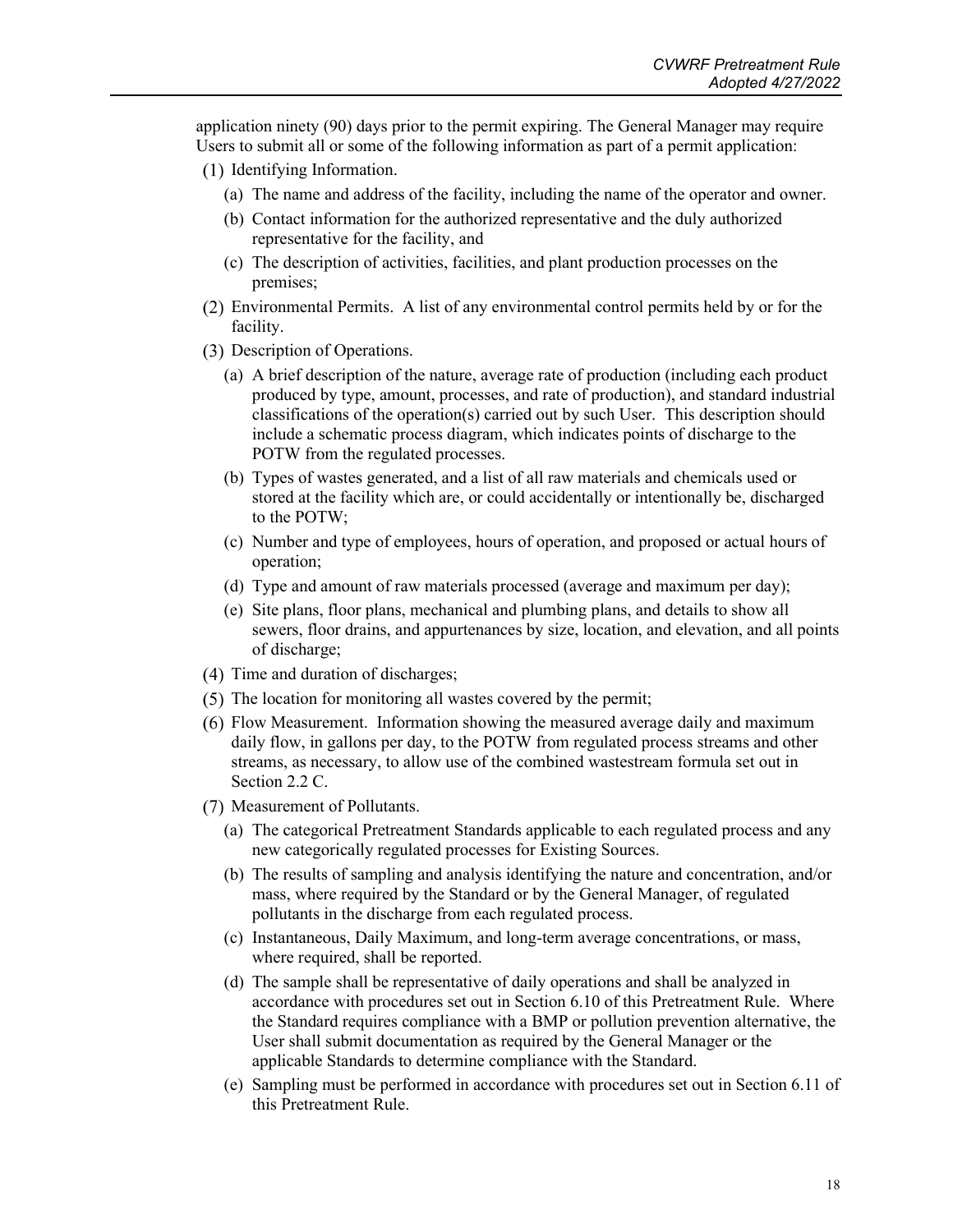- Any requests for a monitoring waiver (or a renewal of an approved monitoring waiver) for a pollutant neither present nor expected to be present in the discharge based on Section 6.4 B.
- (9) Any other information as may be deemed necessary by the General Manager to evaluate the permit application.
- B. Incomplete or inaccurate applications will not be processed and will be returned to the User for revision.
- Based on information provided by the permittee, in 4.5 A., the CVWRF will within thirty (30) days determine if additional information is needed, a permit is not necessary or if a permit will be required to be issued before the IU discharge is allowed to the POTW.
- D. Should any of the information requested or supplied be considered by the User to be of a confidential nature, the User should request confidential status in accordance with Section 8 of this Pretreatment Rule. Information regarding sampling and analysis of the discharge is not considered confidential information.

#### <span id="page-22-0"></span>4.6 APPLICATION SIGNATORIES AND CERTIFICATIONS

- All wastewater discharge permit applications, User reports and certification statements must be signed by an Authorized Representative, see 1.4 C., of the User and contain the certification statement in Section 6.14 A.
- If the designation of an Authorized Representative is no longer accurate because a different individual or position has responsibility for the overall operation of the facility or overall responsibility for environmental matters for the company, a new written authorization satisfying the requirements of this Section must be submitted to the General Manager prior to or together with any reports to be signed by an Authorized Representative.
- C. A facility determined to be a NSCIU by the General Manager pursuant to  $1.4 \text{ PP}(3)$  must annually submit the signed certification statement in Section 6.14 B.

#### <span id="page-22-1"></span>4.7 INDIVIDUAL WASTEWATER DISCHARGE PERMIT DECISIONS

The General Manager will evaluate the data furnished by the User and may require additional information. Within thirty (30) days of receipt of a complete permit application, the General Manager will determine whether to issue an individual wastewater discharge permit. The General Manager may deny or conditionally approve any application for an individual wastewater discharge permit. The General Manager may provide, to the User, a basis for the denial.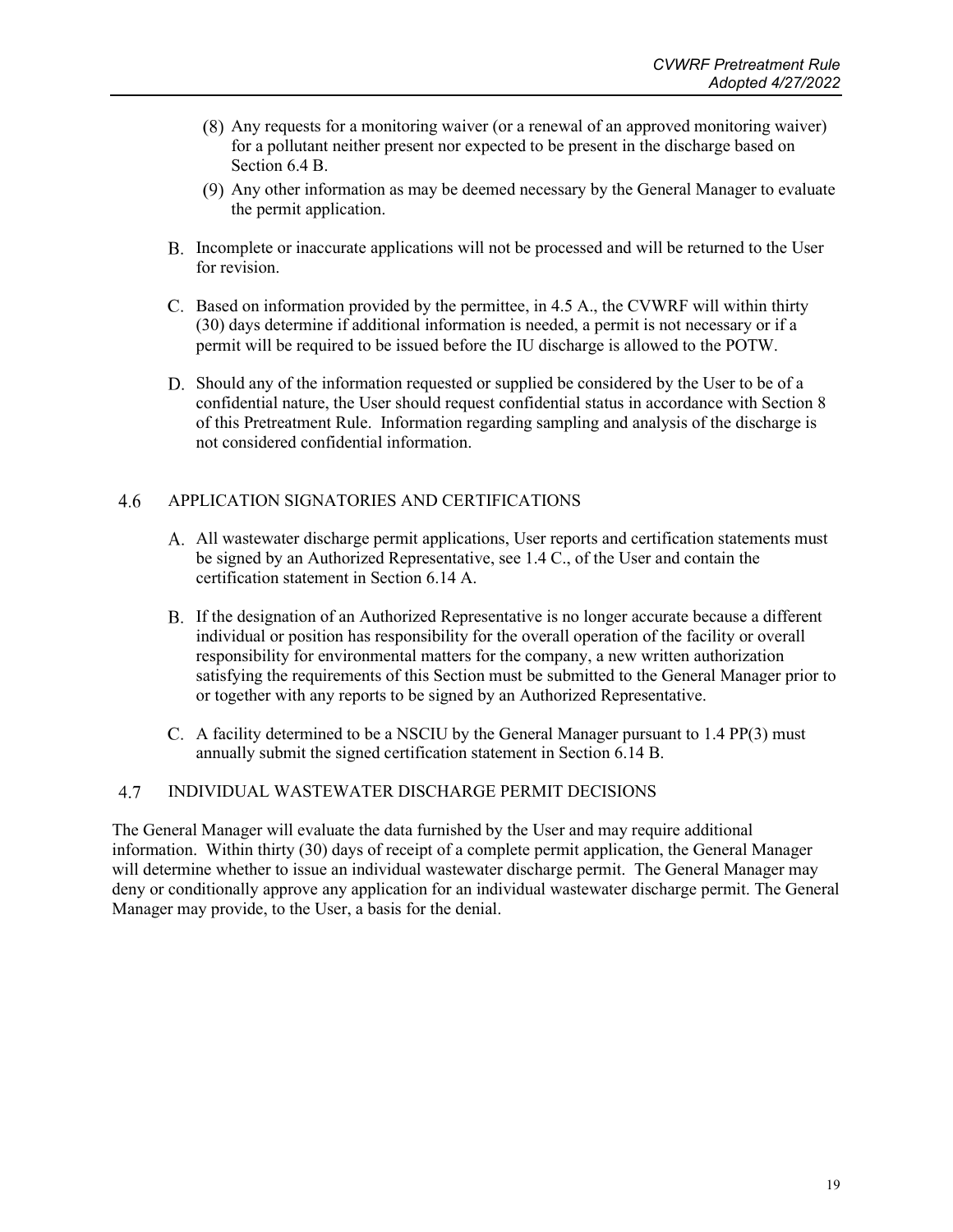### <span id="page-23-0"></span>SECTION 5 INDIVIDUAL WASTEWATER DISCHARGE PERMIT ISSUANCE

#### <span id="page-23-1"></span> $5.1$ INDIVIDUAL WASTEWATER DISCHARGE PERMIT DURATION

An individual wastewater discharge permit shall be issued for a specified time period, not to exceed five (5) years from the effective date of the permit. An individual wastewater discharge permit may be issued for a period less than five (5) years, at the discretion of the General Manager. Each individual wastewater discharge permit will indicate a specific date upon which it will expire.

#### <span id="page-23-2"></span>5.2 INDIVIDUAL WASTEWATER DISCHARGE PERMIT CONTENTS

- An individual wastewater discharge permit shall include such conditions as are deemed reasonably necessary by the General Manager to prevent Pass Through or Interference, protect the quality of the water body receiving the treatment plant's effluent, protect worker health and safety, facilitate sludge management and disposal, and protect against damage to the POTW.
- B. Individual wastewater discharge permits must contain:
	- A statement that indicates the wastewater discharge permit issuance date, expiration date and effective date;
	- A statement that the wastewater discharge permit is nontransferable without prior notification to the CVWRF in accordance with Section 5.5 of this Pretreatment Rule, and provisions for furnishing the new owner or operator with a copy of the existing wastewater discharge permit;
	- Effluent limits, including Best Management Practices, based on applicable Pretreatment Standards;
	- Self-monitoring, sampling, reporting, notification, and record-keeping requirements. These requirements shall include an identification of pollutants (or best management practice) to be monitored, sampling location, sampling frequency, and sample type based on Federal, State, and local law.
	- The process for seeking a waiver from monitoring for a pollutant neither present nor expected to be present in the discharge in accordance with Section 6.4 B.
	- A statement of applicable administrative, civil and criminal penalties for violation of Pretreatment Standards and Requirements, and any applicable compliance schedule. Such schedule may not extend the time for compliance beyond that required by applicable Federal, State, or local law.
	- Requirements to control Slug Discharge, if determined by the General Manager to be necessary.
	- Requirements to report immediately to the General Manager any Slug Discharge or any changes at its facility affecting potential for a Slug Discharge.
	- (9) Any grant of the monitoring waiver by the General Manager must be included as a condition in the User's permit, see Section 6.4 B for additional requirements.
	- $(10)$  Requirements to notify the General Manager of changes to the User's discharge at least ninety (90) days prior to the change. The General Manager may deny or conditionally approve the change prior to the User making the change at the facility that may impact the discharge to the POTW.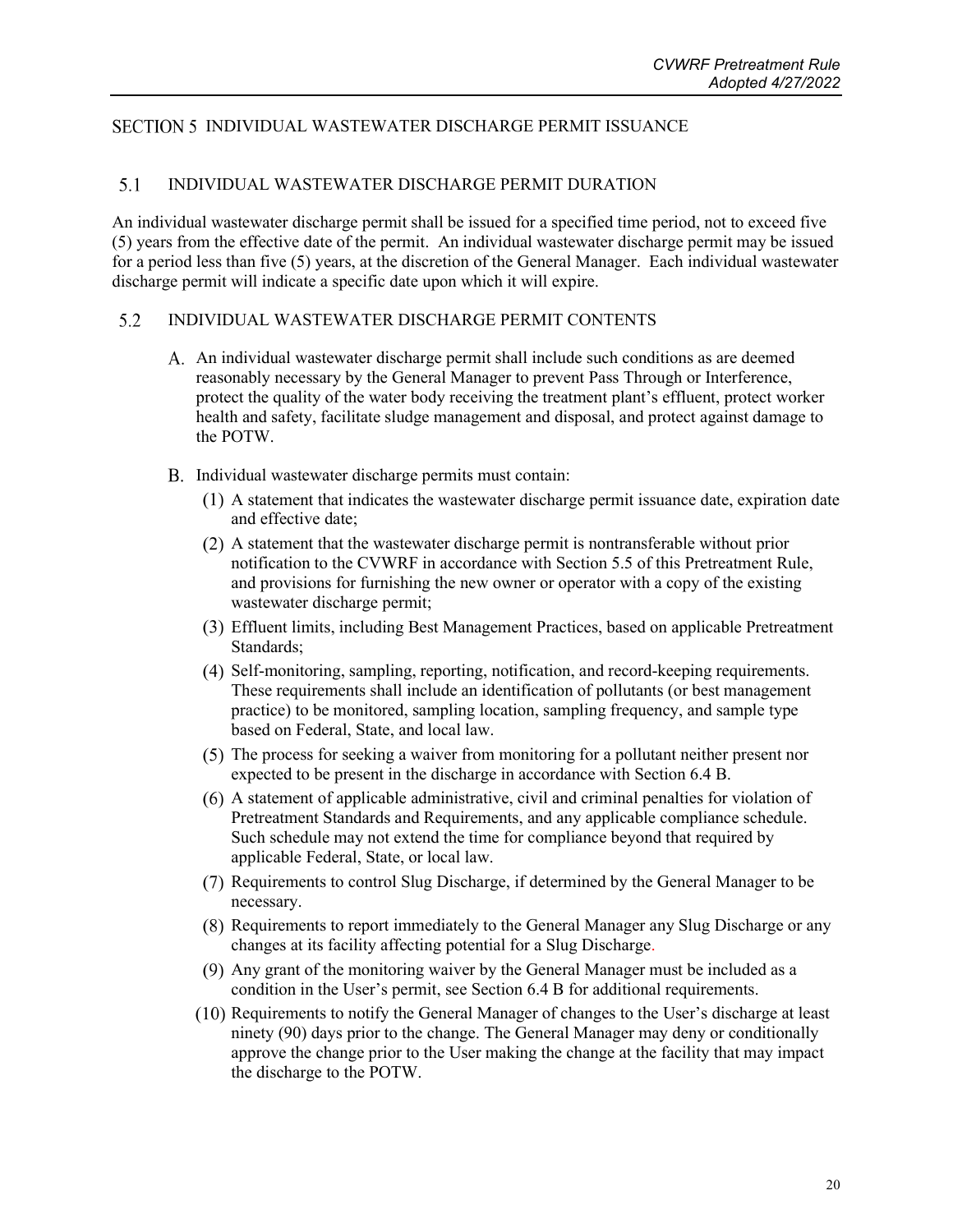- Individual wastewater discharge permits may contain, but need not be limited to, the following conditions:
	- Limits on the average and/or maximum rate of discharge, time of discharge, and/or requirements for flow regulation and equalization;
	- Requirements for the installation of pretreatment technology, pollution control, or construction of appropriate containment devices, designed to reduce, eliminate, or prevent the introduction of pollutants into the POTW;
	- Requirements for the development and implementation of spill control plans or other special conditions including management practices necessary to adequately prevent accidental, unanticipated, or nonroutine discharges;
	- Development and implementation of waste minimization plans to reduce the amount of pollutants discharged to the POTW;
	- (5) The unit charge or schedule of User charges and fees for the management of the wastewater discharged to the POTW;
	- Requirements for installation and maintenance of inspection and sampling facilities and equipment, including flow measurement devices;
	- A statement that compliance with the individual wastewater discharge permit does not relieve the permittee of responsibility for compliance with all applicable Federal and State Pretreatment Standards, including those which become effective during the term of the individual wastewater discharge permit; and
	- Other conditions as deemed appropriate by the General Manager to ensure compliance with this Pretreatment Rule, and State and Federal laws, rules, and regulations.

#### <span id="page-24-0"></span>5.3 PERMIT ISSUANCE PROCESS

- A. Permit Appeals.
	- Any person, including the User, may petition the General Manager to reconsider the terms of an individual wastewater discharge permit within twenty-one (21) days of notice of its issuance.
	- Failure to submit a timely petition for review shall be deemed to be a waiver of the administrative appeal.
	- In its petition, the appealing party must indicate the individual wastewater discharge permit provisions objected to, the reasons for this objection, and the alternative condition, if any, it seeks to place in the individual wastewater discharge permit.
	- The effectiveness of the individual wastewater discharge permit shall not be stayed pending the appeal.
	- $(5)$  If the General Manager fails to act within twenty-one  $(21)$  days, a request for reconsideration shall be deemed to be denied. Decisions not to reconsider an individual wastewater discharge permit, not to issue an individual wastewater discharge permit, or not to modify an individual wastewater discharge permit shall be considered final administrative actions for purposes of judicial review.
	- $(6)$  Aggrieved parties seeking judicial review of the final administrative individual wastewater discharge permit decision must do so by filing a complaint with the Third Judicial Court for Salt Lake County.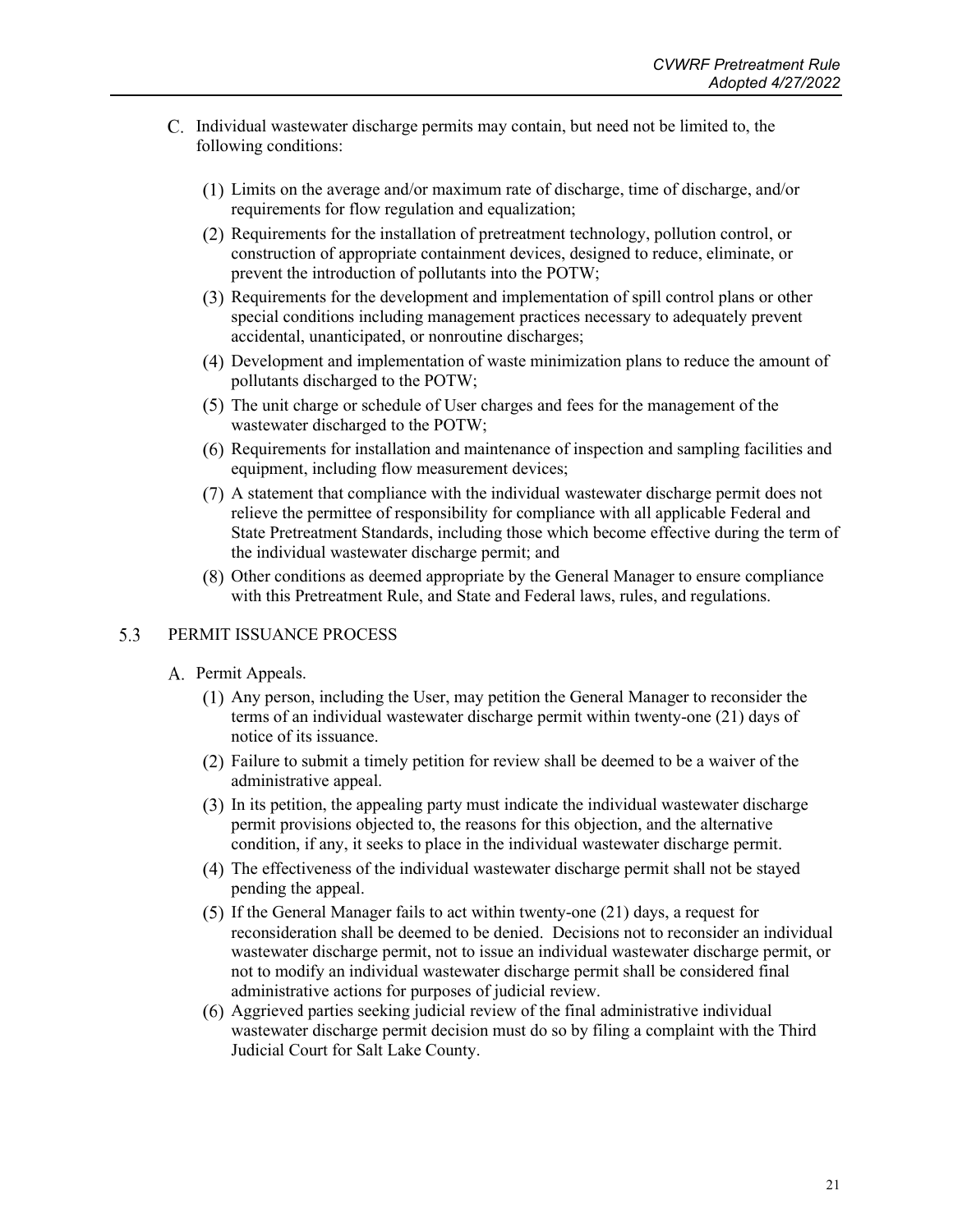#### <span id="page-25-0"></span>5.4 PERMIT MODIFICATION

- The General Manager may modify an individual wastewater discharge permit for good cause, including, but not limited to, the following reasons:
	- To incorporate any new or revised Federal, State, or local Pretreatment Standards or Requirements;
	- To address significant alterations or additions to the User's operation, processes, or wastewater volume or character since the time of the individual wastewater discharge permit issuance;
	- (3) A change in the POTW that requires either a temporary or permanent reduction or elimination of the authorized discharge;
	- (4) Information indicating that the permitted discharge poses a threat to the CVWRF's POTW, CVWRF personnel, the treatment of sludge, or the receiving waters;
	- Violation of any terms or conditions of the individual wastewater discharge permit;
	- Misrepresentations or failure to fully disclose all relevant facts in the wastewater discharge permit application or in any required reporting;
	- Revision of or a grant of variance from categorical Pretreatment Standards pursuant to 40 CFR 403.13;
	- To correct typographical or other errors in the individual wastewater discharge permit; or
	- To reflect a transfer of the facility ownership or operation to a new owner or operator where requested in accordance with Section 5.5.

#### <span id="page-25-1"></span> $5.5$ INDIVIDUAL WASTEWATER DISCHARGE PERMIT TRANSFER

Individual wastewater discharge permits may be transferred to a new owner or operator only if the permittee gives at least ninety (90) days advance notice to the General Manager and approves the individual wastewater discharge permit transfer. The notice to the General Manager must include a written certification by the new owner or operator which:

- States that the new owner and/or operator has no immediate intent to change the facility's operations and processes;
- B. Identifies the specific date on which the transfer is to occur;
- Acknowledges full responsibility for complying with the existing individual wastewater discharge permit;
- D. The conditions of the permit will not change; and
- A copy of the new permit will be provided to the new owner or operator.

Failure to provide advance notice of a transfer renders the individual wastewater discharge permit void as of the date of facility transfer.

#### <span id="page-25-2"></span>5.6 INDIVIDUAL WASTEWATER DISCHARGE PERMIT REVOCATION

The General Manager may revoke an individual wastewater discharge permit for good cause, including, but not limited to, the following reasons: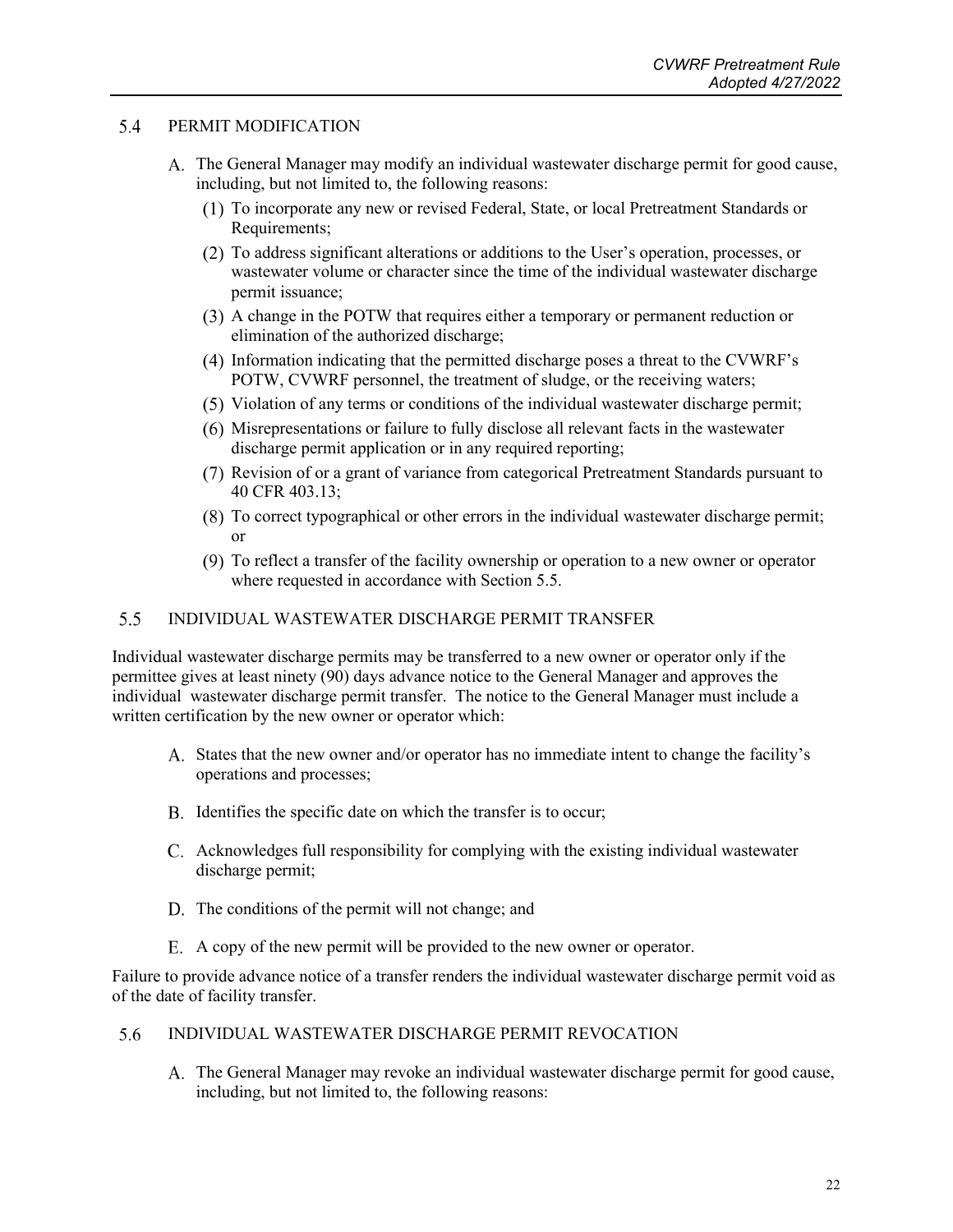- Failure to notify the General Manager of significant changes to the wastewater prior to the changed discharge;
- Failure to provide prior notification to the General Manager of changed conditions pursuant to Section 6.5 of this Pretreatment Rule;
- Misrepresentation or failure to fully disclose all relevant facts in the wastewater discharge permit application;
- Falsifying self-monitoring reports
- (5) Falsifying certification statements;
- (6) Tampering with monitoring equipment;
- Refusing to allow the General Manager timely access to the facility premises and/or records;
- Failure to meet effluent limitations;
- $(9)$  Failure to pay fines;
- $(10)$  Failure to pay sewer charges;
- $(11)$  Failure to meet compliance schedules;
- $(12)$  Failure to complete a wastewater survey or the wastewater discharge permit application or reapplication;
- $(13)$  Failure to provide advance notice of the transfer of business ownership of a permitted facility; or
- Violation of any Pretreatment Standard or Requirement, or any terms of the wastewater discharge permit or this Pretreatment Rule.
- Individual wastewater discharge permits shall be voidable upon cessation of operations or transfer of business ownership. All individual wastewater discharge permits issued to a User are void upon the issuance of a new individual wastewater discharge permit to that User.

#### <span id="page-26-0"></span>5.7 INDIVIDUAL WASTEWATER DISCHARGE PERMIT REISSUANCE

A User with an expiring individual wastewater discharge permit shall apply for individual wastewater discharge permit reissuance by submitting a complete permit application, in accordance with Section 4.5 of this Pretreatment Rule, a minimum of ninety (90) days prior to the expiration of the User's existing individual wastewater discharge permit.

#### <span id="page-26-1"></span>5.8 REGULATION OF WASTE RECEIVED FROM OTHER JURISDICTIONS

- If another municipality or district, or User located within another municipality or district, outside of the boundaries of CVWRF Member Entities service areas contributes wastewater to the POTW, the General Manager shall enter into an agreement with the contributing municipality or district.
- B. Prior to entering into an agreement required by paragraph A, above, the General Manager shall request the following information from the contributing municipality, district or User:
	- A description of the quality and volume of wastewater discharged to the POTW by the contributing municipality, district or User;
	- An inventory of all Users located within the contributing municipality or district that are discharging to the POTW; and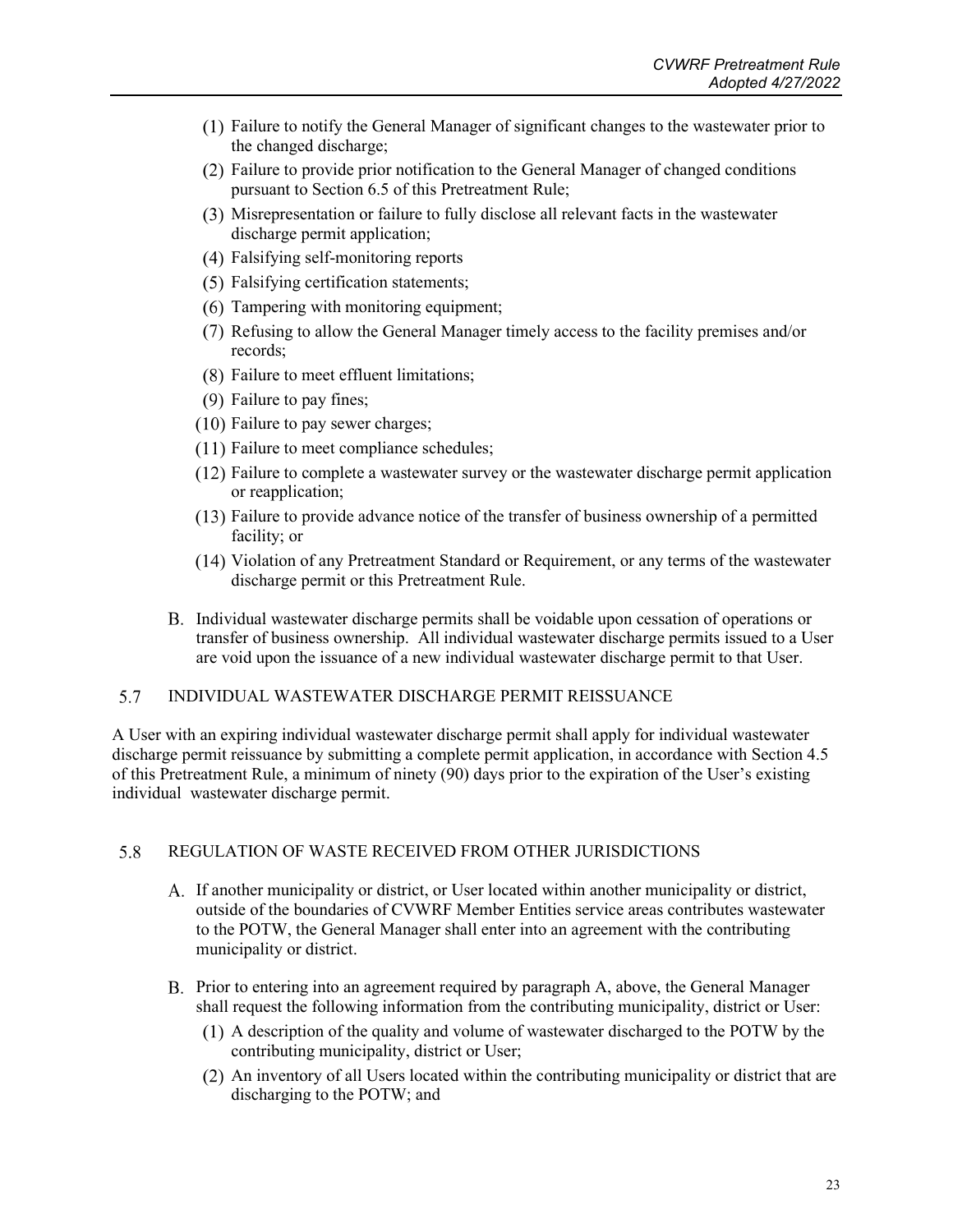- (3) Such other information as the General Manager may deem necessary.
- An agreement, as required by paragraph A, above, shall contain the following conditions:
	- A requirement for the contributing municipality or district to adopt a sewer use Pretreatment Rule which is at least as stringent as this Pretreatment Rule and Local Limits, including required Baseline Monitoring Reports (BMRs) which are at least as stringent as those set out in Section 2.4 of this Pretreatment Rule. The requirement shall specify that such Pretreatment Rule and limits must be revised as necessary to reflect changes made to the CVWRF's Pretreatment Rule or Local Limits;
	- A requirement for the contributing municipality or district to submit a revised User inventory on at least an annual basis;
	- A provision specifying which pretreatment implementation activities, including individual wastewater discharge permit issuance, inspection and sampling, and enforcement, will be conducted by the contributing municipality or district; which of these activities will be conducted by the General Manager; and which of these activities will be conducted jointly by the contributing municipality or district and the General Manager;
	- A requirement for the contributing municipality or district to provide the General Manager with access to all information that the contributing municipality or district obtains as part of its pretreatment activities;
	- Limits on the nature, quality, and volume of the contributing municipality or district's wastewater at the point where it discharges to the POTW;
	- Requirements for monitoring the contributing municipality or district's discharge;
	- A provision ensuring the General Manager access to the facilities of Users located within the contributing municipality or district's jurisdictional boundaries for the purpose of inspection, sampling, and any other duties deemed necessary by the General Manager; and
	- A provision specifying remedies available for breach of the terms of the agreement.
	- Where the contributing municipality or district has primary responsibility for permitting, compliance monitoring, or enforcement, the agreement shall specify that the CVWRF has the right to take action to enforce the terms of the contributing municipality or district's ordinance or to impose and enforce CVWRF Pretreatment Standards and Requirements directly against dischargers in the event the contributing jurisdiction is unable or unwilling to take such action.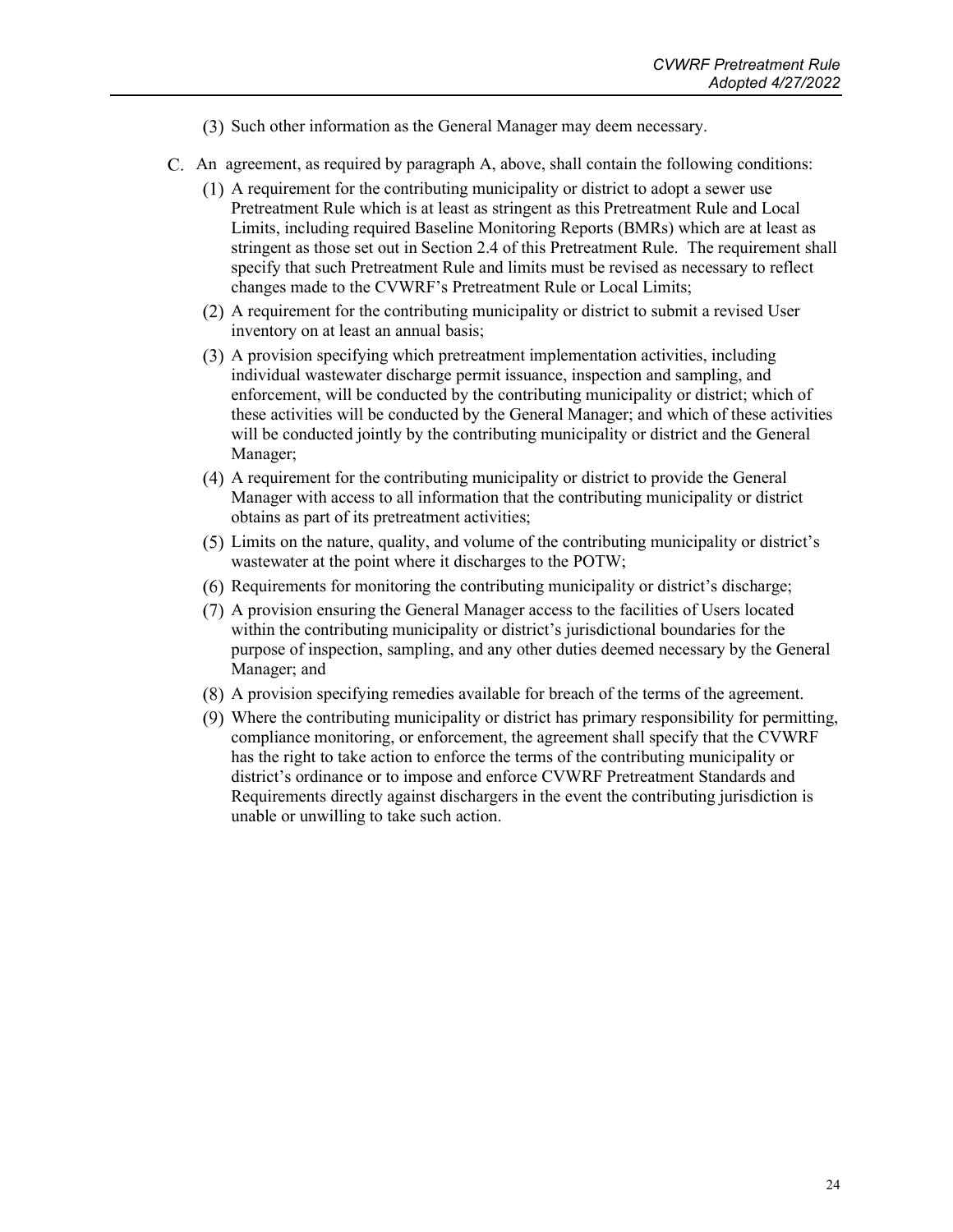### <span id="page-28-1"></span><span id="page-28-0"></span>**SECTION 6 REPORTING REQUIREMENTS**

#### 6.1 BASELINE MONITORING REPORTS (BMR)

### A. BMR Requirements

- $(1)$  Within either one hundred eighty  $(180)$  days after the effective date of a categorical Pretreatment Standard, or the final administrative decision on a category determination under 40 CFR 403.6(a)(4), whichever is later, existing Categorical Industrial Users currently discharging to or scheduled to discharge to the POTW shall submit to the General Manager a report which contains the information listed in paragraph B, below.
- At least ninety (90) days prior to commencement of their discharge, New Sources, and sources that become Categorical Industrial Users subsequent to the promulgation of an applicable categorical Standard, shall submit to the General Manager a report which contains the information listed in paragraph B, below. A New Source shall report the method of pretreatment it intends to use to meet applicable categorical Standards. A New Source also shall give estimates of its anticipated flow and quantity of pollutants to be discharged.
- Users described above shall submit the information set forth below.
	- (1) All information required in Section 4.5 A (1) a., Section 4.5 A (2), Section 4.5 A (3), and Section 4.5 A (6).
	- (2) Measurement of pollutants.
		- (a) The User shall provide the information required in Section 4.5 A (7) a. through d.
		- (b) The User shall take a minimum of one representative sample to compile that data necessary to comply with the requirements of this paragraph.
		- (c) Samples should be taken immediately downstream from pretreatment facilities if such exist or immediately downstream from the regulated process if no pretreatment exists. If other wastewaters are mixed with the regulated wastewater prior to pretreatment the User should measure the flows and concentrations necessary to allow use of the combined wastestream formula in 40 CFR  $403.6(e)$  to evaluate compliance with the Pretreatment Standards. Where an alternate concentration or mass limit has been calculated in accordance with 40 CFR 403.6(e) this adjusted limit along with supporting data shall be submitted to the Control Authority;
		- (d) Sampling and analysis shall be performed in accordance with Section 6.10 and 6.11;
		- (e) The General Manager may allow the submission of a baseline report which utilizes only historical data so long as the data provides information sufficient to determine the need for industrial pretreatment measures; and
		- (f) The baseline report shall indicate the time, date and place of sampling and methods of analysis, and shall certify that such sampling and analysis is representative of normal work cycles and expected pollutant discharges to the POTW.
	- Compliance Certification. A statement, reviewed by the User's Authorized Representative as defined in Section 1.4 C and certified by a qualified professional, indicating whether Pretreatment Standards are being met on a consistent basis, and, if not, whether additional O&M and/or additional pretreatment is required to meet the Pretreatment Standards and Requirements.
	- (4) Compliance Schedule. If additional pretreatment and/or O&M will be required for the User to meet the Pretreatment Standards, the shortest schedule by which the User will provide such additional pretreatment and/or O&M must be provided. The completion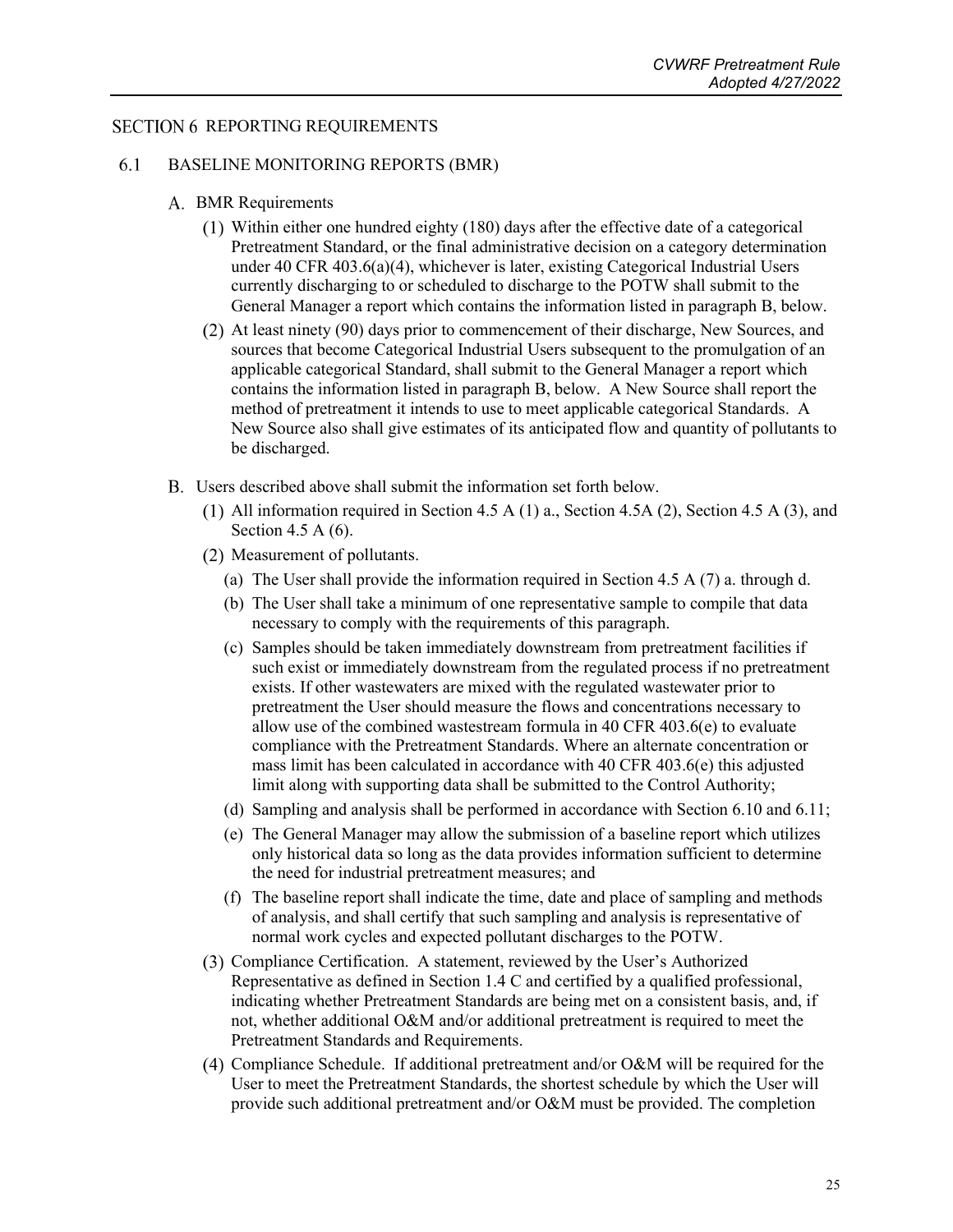date in this schedule shall not be later than the compliance date established for the applicable Pretreatment Standard. A compliance schedule pursuant to this Section must meet the requirements set out in Section 6.2 of this Pretreatment Rule.

Signature and Report Certification. All baseline monitoring reports must be certified in accordance with Section 6.14 A of this Pretreatment Rule and signed by an Authorized Representative as defined in Section 1.4 C.

#### <span id="page-29-0"></span> $6.2$ COMPLIANCE SCHEDULE PROGRESS REPORTS

The following conditions shall apply to the compliance schedule required by Section 6.1 B.(4) of this Pretreatment Rule:

- The schedule shall contain progress increments in the form of dates for the commencement and completion of major events leading to the construction and operation of additional pretreatment required for the User to meet the applicable Pretreatment Standards (such events include, but are not limited to, hiring an engineer, completing preliminary and final plans, executing contracts for major components, commencing and completing construction, and beginning and conducting routine operation);
- B. No increment referred to above shall exceed nine (9) months;
- C. The User shall submit a progress report to the General Manager no later than fourteen (14) days following each date in the schedule and the final date of compliance including, as a minimum, whether or not it complied with the increment of progress, the reason for any delay, and, if appropriate, the steps being taken by the User to return to the established schedule; and
- D. In no event shall more than nine (9) months elapse between such progress reports to the General Manager.

#### <span id="page-29-1"></span>6.3 REPORTS ON COMPLIANCE WITH CATEGORICAL PRETREATMENT STANDARD DEADLINE

Within ninety (90) days following the date for final compliance with applicable categorical Pretreatment Standards, or in the case of a New Source following commencement of the introduction of wastewater into the POTW, any User subject to such Pretreatment Standards and Requirements shall submit to the General Manager a report containing the information described in Section 4.5 A(6) and (7) and 6.1 B(2) of this Pretreatment Rule. For Users subject to equivalent mass or concentration limits established in accordance with the procedures in Section 2.2, this report shall contain a reasonable measure of the User's long-term production rate. For all other Users subject to categorical Pretreatment Standards expressed in terms of allowable pollutant discharge per unit of production (or other measure of operation), this report shall include the User's actual production during the appropriate sampling period. All compliance reports must be signed and certified in accordance with Section 6.14 A of this Pretreatment Rule. All sampling will be done in conformance with Section 6.11.

#### <span id="page-29-2"></span>64 PERIODIC COMPLIANCE REPORTS

Except as specified in Section 6.4.C, all permitted SIUs must, at a frequency determined by the General Manager submit no less than twice per year (June and December or on dates specified) reports indicating the nature, concentration of pollutants in the discharge which are limited by Pretreatment Standards and the measured or estimated average and maximum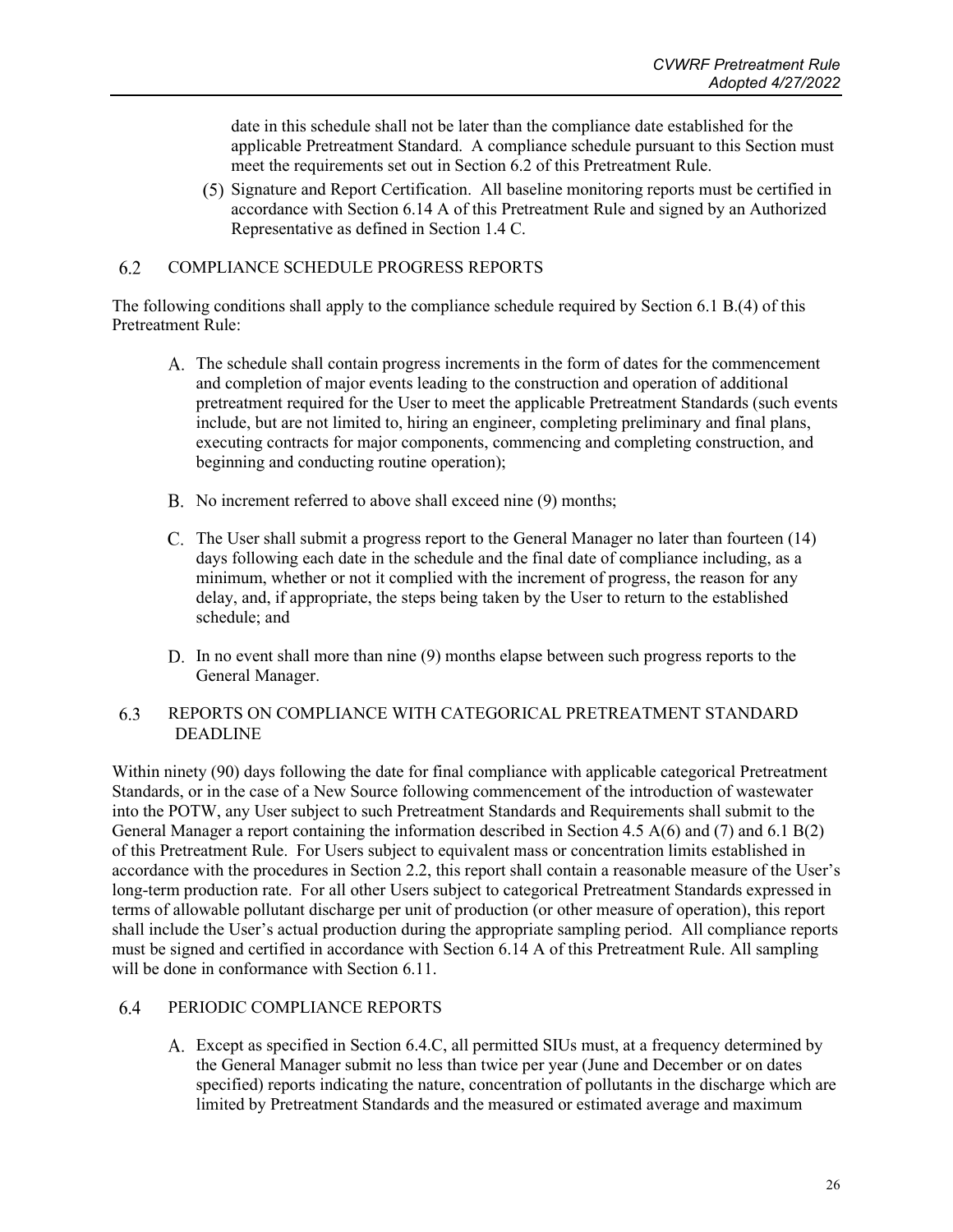daily flows for the reporting period. In cases where the Pretreatment Standard requires compliance with a Best Management Practice (BMP) or pollution prevention alternative, the User must submit documentation required by the General Manager or the Pretreatment Standard necessary to determine the compliance status of the User.

- The General Manager may authorize an Industrial User subject to a categorical Pretreatment Standard to forego sampling of a pollutant regulated by a categorical Pretreatment Standard if the Industrial User has demonstrated through sampling and other technical factors that the pollutant is neither present nor expected to be present in the discharge, or is present only at background levels from intake water and without any increase in the pollutant due to activities of the Industrial User. This authorization is subject to the following conditions:
	- $(1)$  The waiver may be authorized where a pollutant is determined to be present solely due to sanitary wastewater discharged from the facility provided that the sanitary wastewater is not regulated by an applicable categorical Standard and otherwise includes no process wastewater.
	- $(2)$  The monitoring waiver is valid only for the duration of the effective period of the individual wastewater discharge permit, but in no case longer than five (5) years. The User must submit a new request for the waiver before the waiver can be granted for each subsequent individual wastewater discharge permit. See Section 4.5 A(8).
	- In making a demonstration that a pollutant is not present, the Industrial User must provide data from at least one sampling of the facility's process wastewater prior to any treatment present at the facility that is representative of all wastewater from all processes.
	- $(4)$  The request for a monitoring waiver must be signed in accordance with Section 1.4 C and include the certification statement in 6.14 A.
	- Non-detectable sample results may be used only as a demonstration that a pollutant is not present if the EPA approved method from 40 CFR Part 136 with the lowest minimum detection level for that pollutant was used in the analysis.
	- Any grant of the monitoring waiver by the General Manager must be included as a condition in the User's permit. The reasons supporting the waiver and any information submitted by the User in its request for the waiver must be maintained by the General Manager for 3 years after expiration of the waiver.
	- Upon approval of the monitoring waiver and revision of the User's permit by the General Manager, the Industrial User must certify on each report with the statement in Section 6.14 C below, that there has been no increase in the pollutant in its wastestream due to activities of the Industrial User.
	- In the event that a waived pollutant is found to be present or is expected to be present because of changes that occur in the User's operations, the User must immediately: Comply with the monitoring requirements of Section 6.4 A, or other more frequent monitoring requirements imposed by the General Manager, and notify the General Manager.
	- This provision does not supersede certification processes and requirements established in categorical Pretreatment Standards, except as otherwise specified in the categorical Pretreatment Standard.
- The General Manager may reduce the requirement for periodic compliance reports, see Section 6.4 A, to a requirement to report no less frequently than once a year, unless required more frequently in the Pretreatment Standard or by the EPA/State, where the User's total categorical wastewater flow does not exceed any of the following: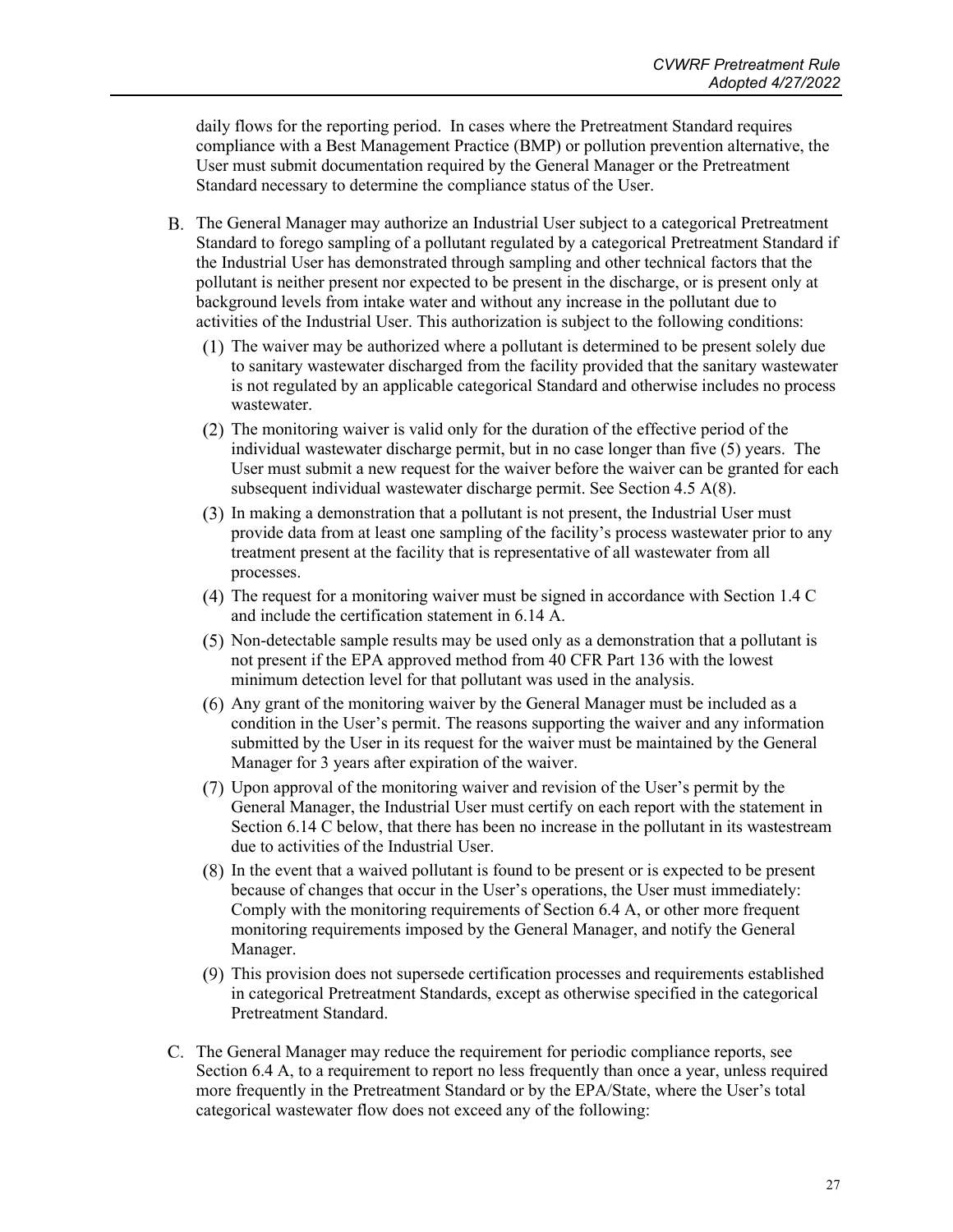- $f(1)$  five thousand  $(5,000)$  gallons per day as measured by a continuous effluent flow monitoring device unless the Industrial User discharges in batches.
- 0.01 percent of CVWRF's design dry-weather organic treatment capacity; and
- 0.01 percent of CVWRF's maximum allowable headworks loading for any pollutant regulated by the applicable categorical Pretreatment Standard for which approved Local Limits were developed in accordance with Section 2.4 of this Pretreatment Rule. Reduced reporting is not available to Industrial Users that have in the last two (2) years been

in Significant Noncompliance, as defined in Section 9 of this Pretreatment Rule. In addition, reduced reporting is not available to an Industrial User with daily flow rates, production levels, or pollutant levels that vary so significantly that, in the opinion of the General Manager, decreasing the reporting requirement for this Industrial User would result in data that are not representative of conditions occurring during the reporting period.

- All periodic compliance reports must be signed and certified in accordance with Section 6.14 A of this Pretreatment Rule.
- Wastewater samples must be representative of the User's discharge. Wastewater monitoring and flow measurement facilities shall be properly operated, kept clean, and maintained in good working order at all times. The failure of a User to keep its monitoring facility in good working order shall not be grounds for the User to claim that sample results are unrepresentative of its discharge.
- If a User subject to the reporting requirement in this section monitors any regulated pollutant at the appropriate sampling location more frequently than required by the General Manager, using the procedures prescribed in Section 6.11 of this Pretreatment Rule, the results of this monitoring shall be included in the report.
- G. The User may not be required to submit reports as stated above if:
	- $(1)$  The CVWRF performs all the required sampling and analyses,
	- (2) The User does not sample the discharge and
	- (3) The flow information is collected by the CVWRF.

#### <span id="page-31-0"></span>6.5 REPORTS OF CHANGED CONDITIONS

- Each User must notify the General Manager of any significant changes to the User's operations or system which might alter the nature, quality, or volume of its wastewater at least ninety (90) days before the change, including changes that may affect Slug Discharges to the POTW.
	- $(1)$  The General Manager may require the User to submit such information as may be deemed necessary to evaluate the changed condition, including the submission of a wastewater discharge permit application under Section 4.5 of this Pretreatment Rule.
	- The General Manager may issue an individual wastewater discharge permit under Section 5.7 of this Pretreatment Rule or modify an existing wastewater discharge permit under Section 5.4 of this Pretreatment Rule in response to changed conditions or anticipated changed conditions.
- The General Manager may approve, deny or conditionally approve the change based on the affects the change may have on the POTW and/or the Pretreatment Program.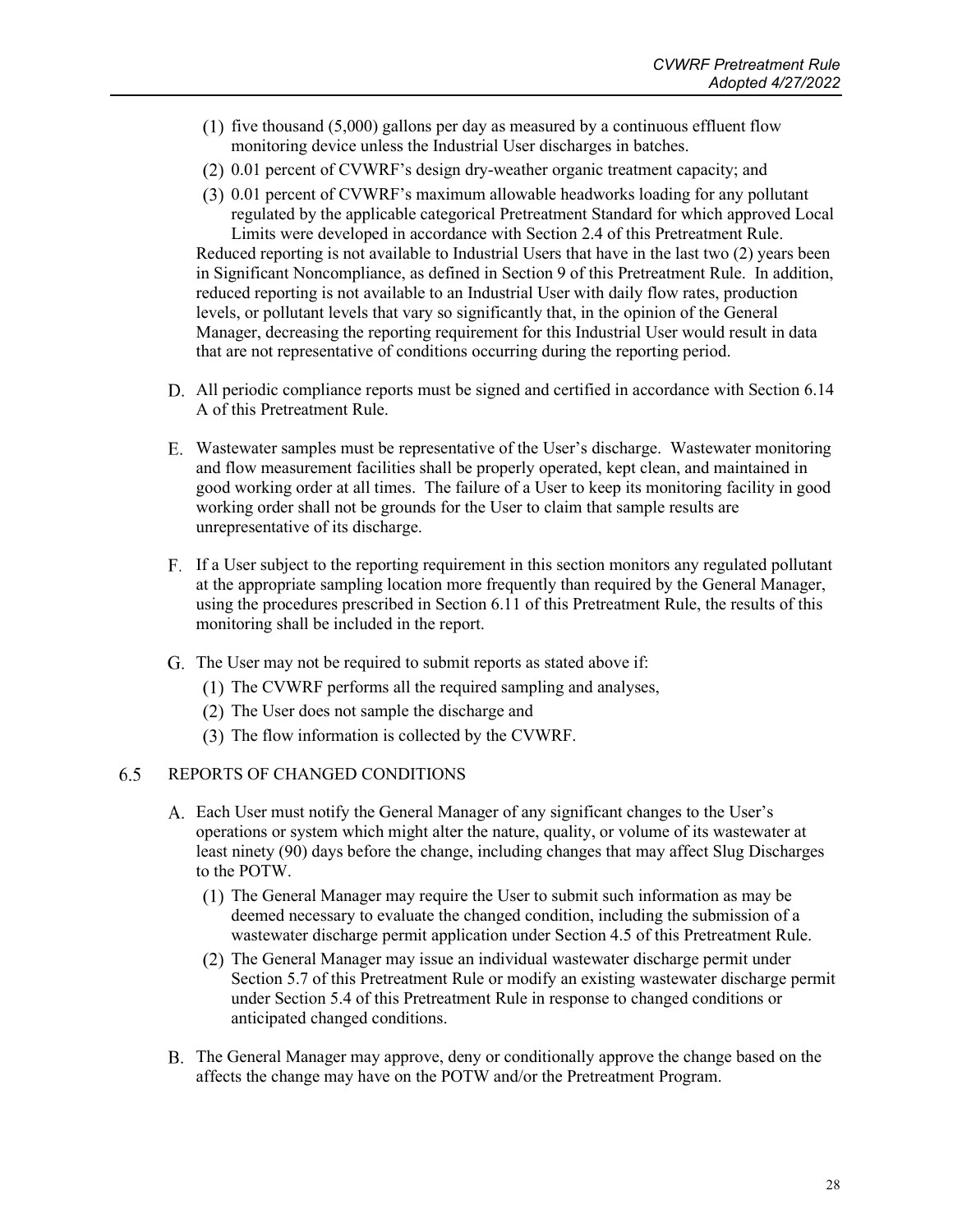#### <span id="page-32-0"></span>6.6 REPORTS OF POTENTIAL PROBLEMS

- In the case of any discharge, including, but not limited to, accidental discharges, discharges of a nonroutine, episodic nature, a noncustomary batch discharge, a Slug Discharge or Slug Load, that might cause potential problems for the POTW, the User shall immediately notify either in person or via a phone conversation with the General Manager of the incident. This notification shall include the location of the discharge, type of waste, concentration and volume, if known, and corrective actions taken by the User.
- B. Within five (5) days following such discharge, the User shall, unless waived by the General Manager, submit a detailed written report describing the cause(s) of the discharge and the measures to be taken by the User to prevent similar future occurrences. Such notification shall not relieve the User of any expense, loss, damage, or other liability which might be incurred as a result of damage to the POTW, natural resources, or any other damage to person or property; nor shall such notification relieve the User of any fines, penalties, or other liability which may be imposed pursuant to this Pretreatment Rule.
- A notice shall be permanently posted on the User's bulletin board or other prominent place advising employees who to call in the event of a discharge described in paragraph A, above. Employers shall ensure that all employees, who could cause such a discharge to occur, are advised of the emergency notification procedure.
- D. SIUs are required to notify the General Manager immediately of any changes at its facility affecting the potential for a Slug Discharge.

#### <span id="page-32-1"></span>6.7 REPORTS FROM UNPERMITTED USERS

All Users not required to obtain an individual wastewater discharge permit shall provide appropriate reports to the General Manager as the General Manager may require.

#### <span id="page-32-2"></span>6.8 NOTICE OF VIOLATION/REPEAT SAMPLING AND REPORTING

If sampling performed by a User indicates a violation, the User must notify the General Manager within twenty-four (24) hours of becoming aware of the violation. The User shall also repeat the sampling and analysis and submit the results of the repeat analysis to the General Manager within thirty (30) days after becoming aware of the violation. Resampling by the Industrial User is not required if the CVWRF performs sampling at the User's facility at least once a month, or if the CVWRF performs sampling at the User between the time when the initial sampling was conducted and the time when the User or the CVWRF receives the results of this sampling, or if the CVWRF has performed the sampling and analysis in lieu of the Industrial User. If the CVWRF performs the sampling and analysis and a violation occurs, in lieu of the User performing the sampling and analysis, then the CVWRF will perform the repeat sampling and analysis unless it notifies the User of the violation and requires the User to perform the repeat sampling and analysis.

#### <span id="page-32-3"></span>NOTIFICATION OF THE DISCHARGE OF HAZARDOUS WASTE 6.9

A. Any User who commences the discharge of hazardous waste shall notify the POTW, the EPA Regional Waste Management Division Director, and State hazardous waste authorities, in writing, of any discharge into the POTW of a substance which, if otherwise disposed of, would be a hazardous waste under 40 CFR Part 261. Such notification must include the name of the hazardous waste as set forth in 40 CFR Part 261, the EPA hazardous waste number,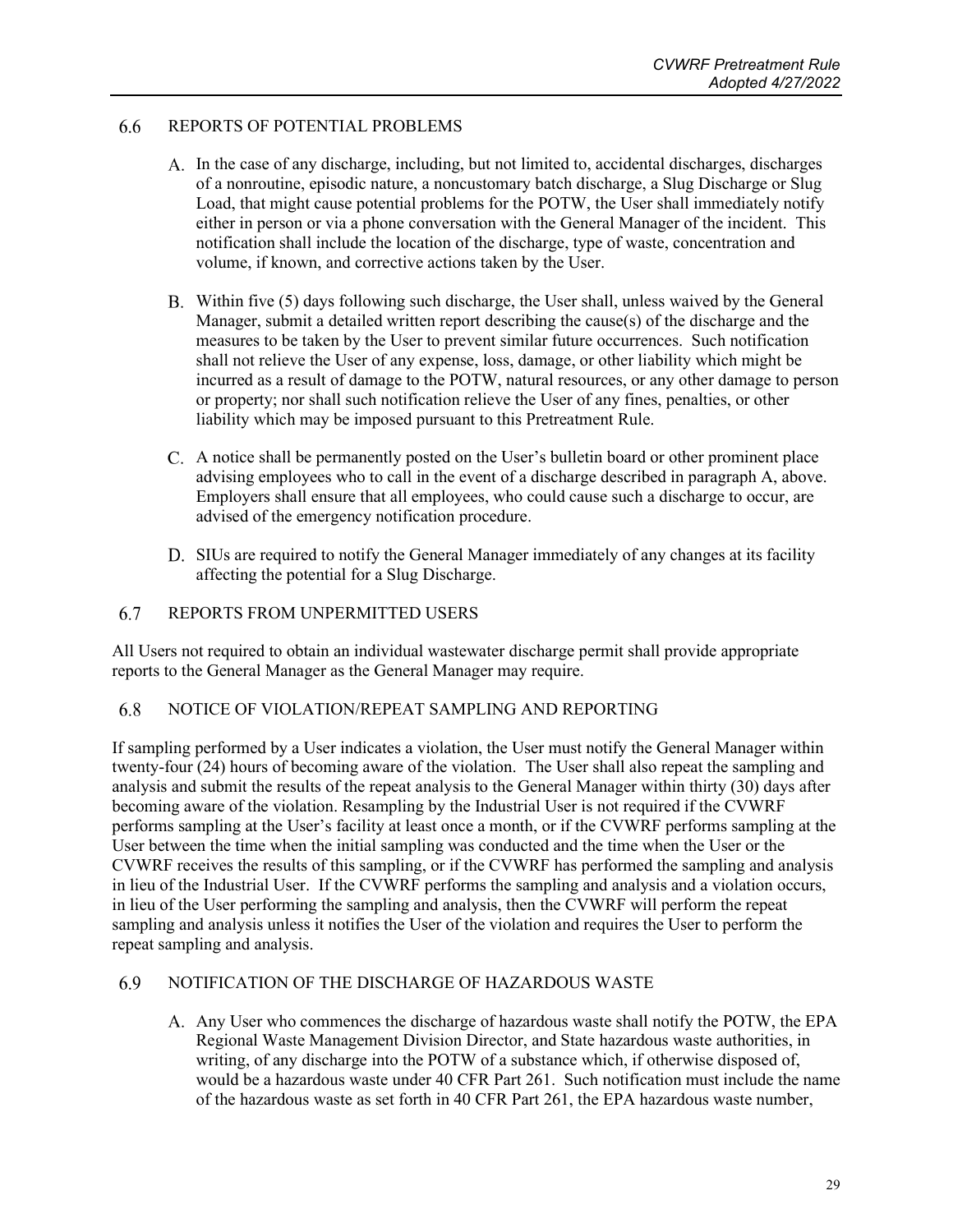and the type of discharge (continuous, batch, or other). If the User discharges more than one hundred (100) kilograms of such waste per calendar month to the POTW, the notification also shall contain the following information to the extent such information is known and readily available to the User:

- $(1)$  An identification of the hazardous constituents contained in the wastes,
- An estimation of the mass and concentration of such constituents in the wastestream discharged during that calendar month, and
- An estimation of the mass of constituents in the wastestream expected to be discharged during the following twelve (12) months.
- All notifications must take place no later than one hundred and eighty (180) days after the discharge commences. Any notification under this paragraph need be submitted only once for each hazardous waste discharged. However, notifications of changed conditions must be submitted under Section 6.5 of this Pretreatment Rule. The notification requirement in this Section does not apply to pollutants already reported by Users subject to categorical Pretreatment Standards under the self-monitoring requirements of Sections 6.1, 6.3, and 6.4 of this Pretreatment Rule.
- Dischargers are exempt from the requirements of paragraph A, above, during a calendar month in which they discharge no more than fifteen (15) kilograms of hazardous wastes, unless the wastes are acute hazardous wastes as specified in 40 CFR 261.30(d) and 261.33(e). Discharge of more than fifteen (15) kilograms of nonacute hazardous wastes in a calendar month, or of any quantity of acute hazardous wastes as specified in 40 CFR 261.30(d) and 261.33(e), requires a one-time notification. Subsequent months during which the User discharges more than such quantities of any hazardous waste do not require additional notification.
- D. In the case of any new regulations under section 3001 of RCRA identifying additional characteristics of hazardous waste or listing any additional substance as a hazardous waste, the User must notify the General Manager, the EPA Regional Waste Management Waste Division Director, and State hazardous waste authorities of the discharge of such substance within ninety (90) days of the effective date of such regulations.
- In the case of any notification made under this Section, the User shall certify that it has a program in place to reduce the volume and toxicity of hazardous wastes generated to the degree it has determined to be economically practical.
- This provision does not create a right to discharge any substance not otherwise permitted to be discharged by this Pretreatment Rule, a permit issued thereunder, or any applicable Federal or State law.

### <span id="page-33-0"></span>ANALYTICAL REQUIREMENTS CONSTANT

All pollutant analyses, including sampling techniques, to be submitted as part of a wastewater discharge permit application, report, permit or other requirement by this Pretreatment Rule shall be performed in accordance with the techniques prescribed in 40 CFR Part 136 and amendments thereto, unless otherwise specified in an applicable categorical Pretreatment Standard. If 40 CFR Part 136 does not contain sampling or analytical techniques for the pollutant in question, or where the EPA determines that the Part 136 sampling and analytical techniques are inappropriate for the pollutant in question, sampling and analyses shall be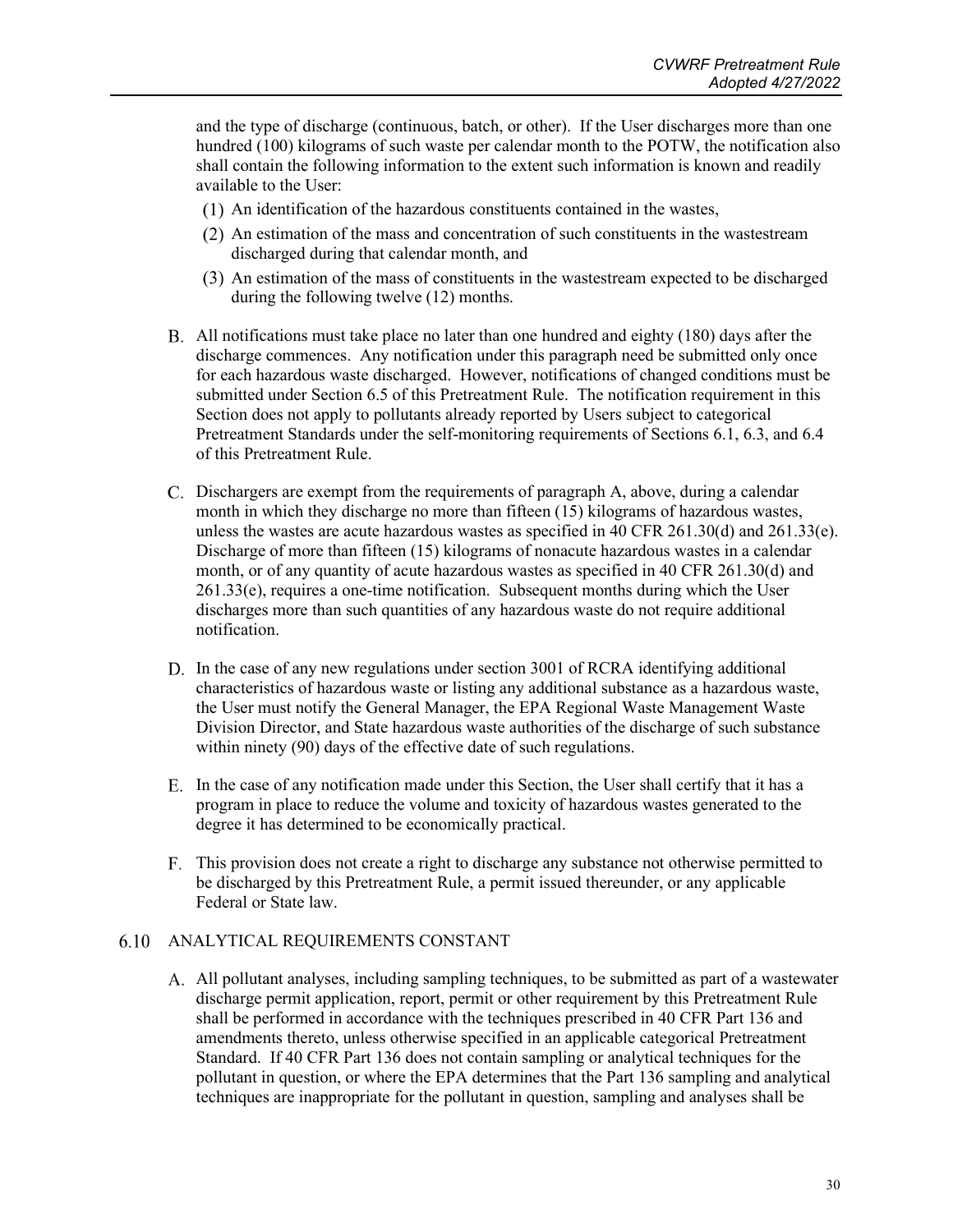performed by using validated analytical methods or any other applicable sampling and analytical procedures, including procedures suggested by the General Manager or other parties approved by EPA.

All laboratory samples collected for this Pretreatment Rule shall be analyzed by a laboratory that is certified by the State of Utah or if the analysis is completed by the permittee, the analysis shall meet the requirements in 40 CFR 136 and/or the requirements for the analysis approved by the General Manager.

#### <span id="page-34-0"></span>6.11 SAMPLE COLLECTION

Samples collected to satisfy reporting requirements must be based on data obtained through appropriate sampling and analysis performed during the period covered by the report, based on data that is representative of conditions occurring during the reporting period.

- Except as indicated in Section B and C below, the User must collect wastewater samples using 24-hour flow-proportional composite sampling techniques, unless time-proportional composite sampling or grab sampling is authorized by the General Manager. Where time-proportional composite sampling or grab sampling is authorized by the CVWRF, the samples must be representative of the discharge. Using protocols (including appropriate preservation) specified in 40 CFR Part 136 and appropriate EPA guidance, multiple grab samples collected during a 24-hour period may be composited prior to the analysis as follows: for cyanide, total phenols, and sulfides the samples may be composited in the laboratory or in the field; for volatile organics and oil and grease, the samples may be composited in the laboratory. Composite samples for other parameters unaffected by the compositing procedures as documented in approved EPA methodologies may be authorized by the CVWRF, as appropriate. In addition, grab samples may be required to show compliance with Instantaneous Limits.
- Samples for oil and grease, temperature, pH, cyanide, total phenols, sulfides, and volatile organic compounds must be obtained using grab collection techniques.
- For sampling required in support of baseline monitoring and 90-day compliance reports required in Section 6.1 and 6.3, a minimum of four (4) grab samples must be used for pH, cyanide, total phenols, oil and grease, sulfide and volatile organic compounds for facilities for which historical sampling data do not exist; for facilities for which historical sampling data are available, the General Manager may authorize a lower minimum. For the reports required by paragraphs Section 6.4, the Industrial User is required to collect the number of grab samples necessary to assess and assure compliance by with applicable Pretreatment Standards and Requirements.

#### <span id="page-34-1"></span>DATE OF RECEIPT OF REPORTS 6.12

Written reports will be deemed to have been submitted on the date postmarked. For reports, which are not mailed, postage prepaid, into a mail facility serviced by the United States Postal Service, the date of receipt of the report shall govern.

### <span id="page-34-2"></span>6.13 RECORDKEEPING

Users subject to the reporting requirements of this Pretreatment Rule shall retain, and make available for inspection and copying: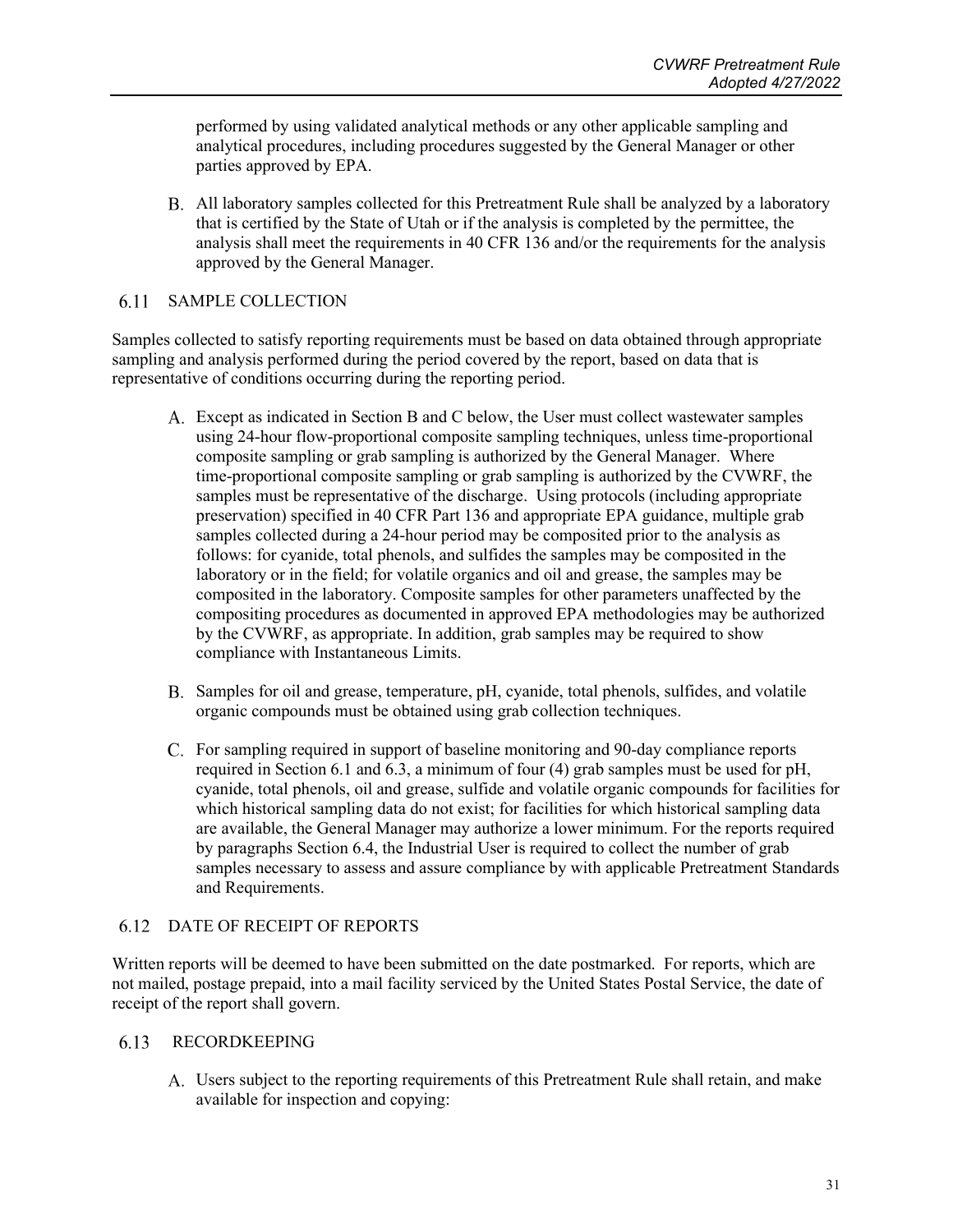- All records of information obtained pursuant to any monitoring activities required by this Pretreatment Rule.
- Any additional records of information obtained pursuant to monitoring activities undertaken by the User independent of such requirements, and
- Documentation associated with Best Management Practices established under Section 2.4 C.
- Records shall include the date, exact place, method, and time of sampling, and the name of the person(s) taking the samples; the dates analyses were performed; who performed the analyses; the analytical techniques or methods used; and the results of such analyses.
- These records shall remain available for a period of at least three (3) years. This period shall be automatically extended for the duration of any litigation concerning the User or the CVWRF, or where the User has been specifically notified of a longer retention period by the General Manager.

### <span id="page-35-0"></span>6.14 CERTIFICATION STATEMENTS

Certification of Permit Applications, User Reports and Initial Monitoring Waiver—The following certification statement is required to be signed and submitted by Users submitting permit applications in accordance with Section 4.6; Users submitting baseline monitoring reports under Section 6.1 B (5); Users submitting reports on compliance with the categorical Pretreatment Standard deadlines under Section 6.3; Users submitting periodic compliance reports required by Section 6.4 A–D, and Users submitting an initial request to forego sampling of a pollutant on the basis of Section 6.4 B(4). The following certification statement must be signed by an Authorized Representative as defined in Section 1.4 C:

*I certify under penalty of law that this document and all attachments were prepared under my direction or supervision in accordance with a system designed to assure that qualified personnel properly gather and evaluate the information submitted. Based on my inquiry of the person or persons who manage the system, or those persons directly responsible for gathering the information, the information submitted is, to the best of my knowledge and belief, true, accurate, and complete. I am aware that there are significant penalties for submitting false information, including the possibility of fine and/or imprisonment for knowing violations.*

- Annual Certification for NSCIUs—A facility determined to be a Non-Significant Categorical Industrial User by the General Manager pursuant to 1.4 PP(3) and 4.6 C must annually submit the following certification statement signed in accordance with the signatory requirements in 1.4 C. This certification must accompany an alternative report required by the General Manager:
	- Based on my inquiry of the person or persons directly responsible for managing compliance with the categorical Pretreatment Standards under 40 CFR \_\_\_\_, I certify that, to the best of my knowledge and belief that during the period from \_\_\_\_\_\_\_\_\_\_,  $\alpha$  to \_\_\_\_\_\_\_\_, \_\_\_\_\_\_\_\_ [months, days, year]:
		- (a) The facility described as  $[**facility name**]$  met the definition of a NSCIU as described in 1.4 PP (3);
		- (b) The facility complied with all applicable Pretreatment Standards and requirements during this reporting period;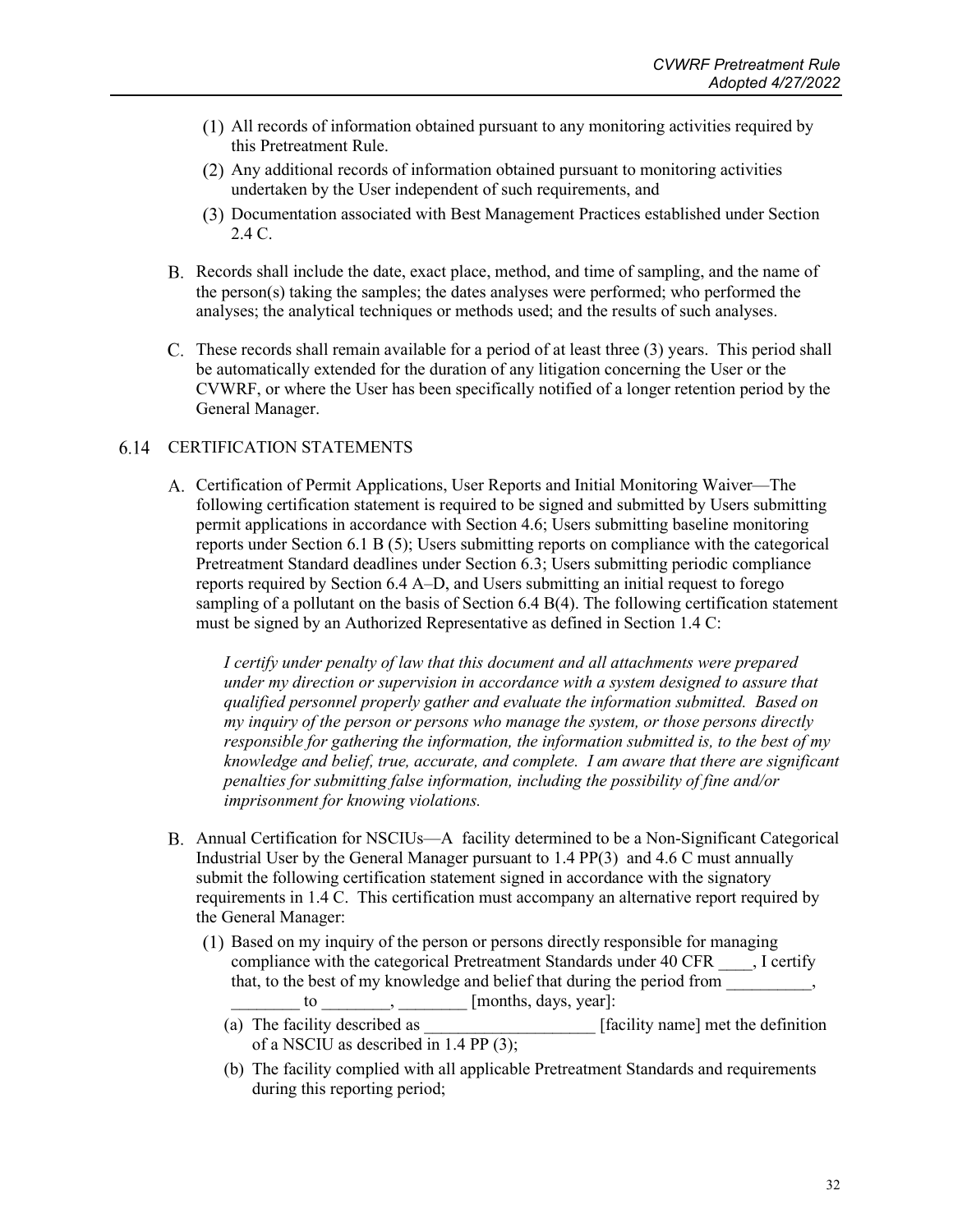- (c) the facility never discharged more than 100 gallons of total categorical wastewater on any given day during this reporting period; and
- (d) The facility during the reporting period never discharged untreated concentrated wastewater

This compliance certification is based on the following information.

 $\mathcal{L}_\text{max}$  , and the contract of the contract of the contract of the contract of the contract of the contract of the contract of the contract of the contract of the contract of the contract of the contract of the contr  $\mathcal{L}_\text{max}$  , and the contract of the contract of the contract of the contract of the contract of the contract of the contract of the contract of the contract of the contract of the contract of the contract of the contr

- C. Certification of Pollutants Not Present
	- Users that have an approved monitoring waiver based on Section 6.4 B must certify on each report with the following statement that there has been no increase in the pollutant in its wastestream due to activities of the User.
		- (a) Based on my inquiry of the person or persons directly responsible for managing compliance with the Pretreatment Standard for 40 CFR \_\_\_\_\_\_\_ [specify applicable National Pretreatment Standard part(s)], I certify that, to the best of my knowledge and belief, there has been no increase in the level of \_\_\_\_\_\_ [list pollutant(s)] in the wastewaters due to the activities at the facility since filing of the last periodic report under Section 6.4.A.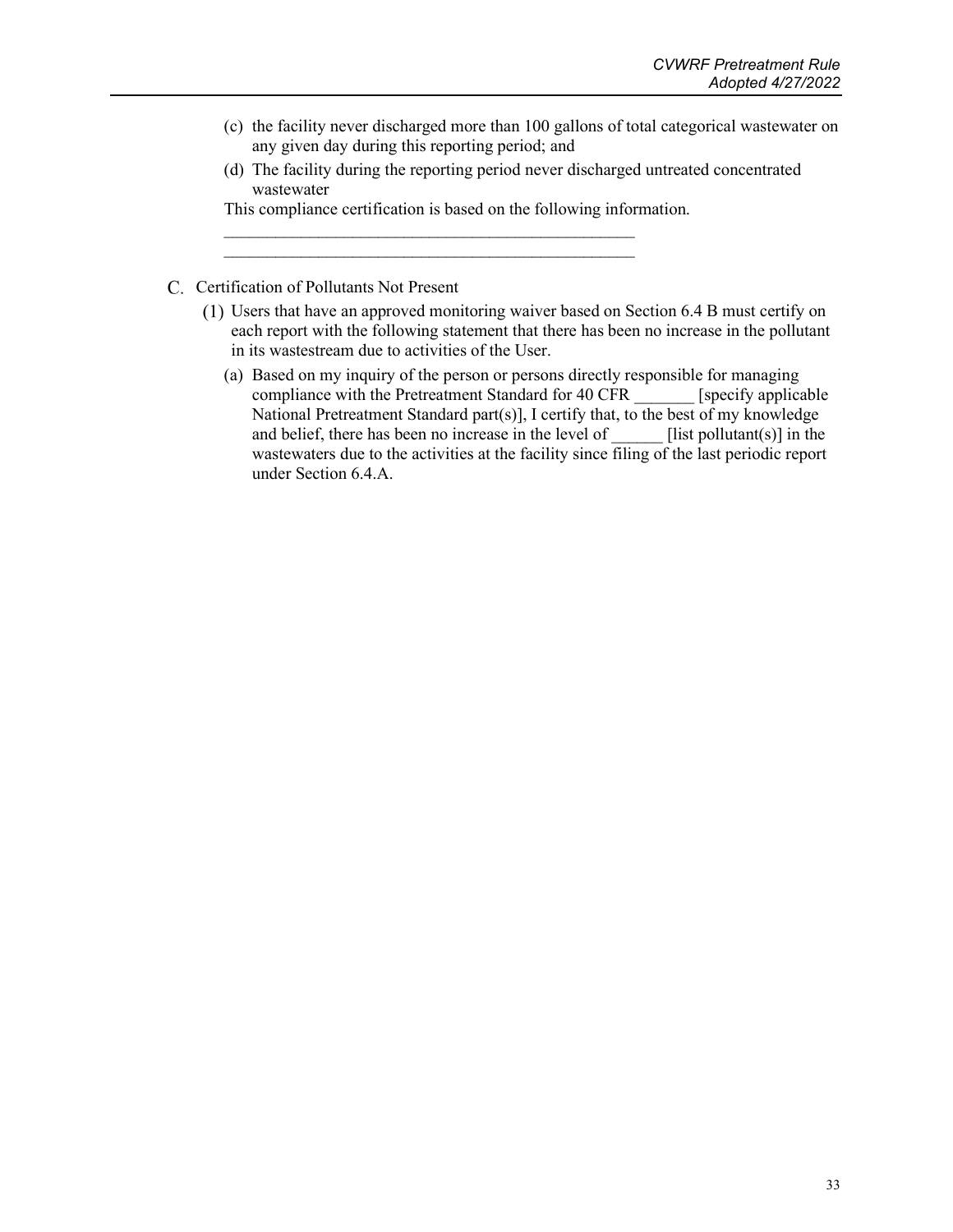### <span id="page-37-1"></span><span id="page-37-0"></span>SECTION 7 COMPLIANCE MONITORING

#### RIGHT OF ENTRY: INSPECTION AND SAMPLING  $7.1$

The General Manager shall have the right to enter the premises of any User to determine whether the User is complying with all requirements of this Pretreatment Rule and any individual wastewater discharge permit or order issued hereunder. Users shall allow the General Manager ready access to all parts of the premises for the purposes of inspection, sampling, records examination and copying, and/or the performance of any additional duties. Monitoring and inspections shall be conducted at a frequency as determined by the CVWRF and may be announced or unannounced.

- Where a User has security measures in force which require proper identification and clearance before entry into its premises, the User shall make necessary arrangements with its security guards so that, upon presentation of suitable identification, the General Manager shall be permitted to enter without delay for the purposes of performing specific responsibilities.
- The General Manager shall have the right to set up on the User's property, or require installation of, such devices as are necessary to conduct sampling and/or metering of the User's operations.
- The General Manager may require the User to install monitoring equipment as necessary. The facility's sampling and monitoring equipment shall be maintained at all times in a safe and proper operating condition by the User at its own expense. All devices used to measure wastewater flow and quality shall be calibrated as needed to ensure their accuracy.
- Any temporary or permanent obstruction to safe and easy access to the facility to be inspected and/or sampled shall be promptly removed by the User at the written or verbal request of the General Manager and shall not be replaced. The costs of clearing such access shall be born borne by the User.
- Unreasonable delays in allowing the General Manager access to the User's premises shall be a violation of this Pretreatment Rule.
- The CVWRF may use a camera to photograph areas of the facility as necessary for carrying out the duties of the Industrial Pretreatment Personnel including, but not limited to, documentation of the User's compliance status and for reinforcement of written reports. The User shall be allowed to review copies of the photographs for confidentiality claims.

#### <span id="page-37-2"></span> $7.2$ SEARCH WARRANTS

If the General Manager has been refused access to a building, structure, or property, or any part thereof, and is able to demonstrate probable cause to believe that there may be a violation of this Pretreatment Rule, or that there is a need to inspect and/or sample as part of a routine inspection and sampling program of the CVWRF designed to verify compliance with this Pretreatment Rule or any permit or order issued hereunder, or to protect the overall public health, safety and welfare of the community, the General Manager may seek issuance of a search warrant from the Third District Court of Salt Lake County, Utah.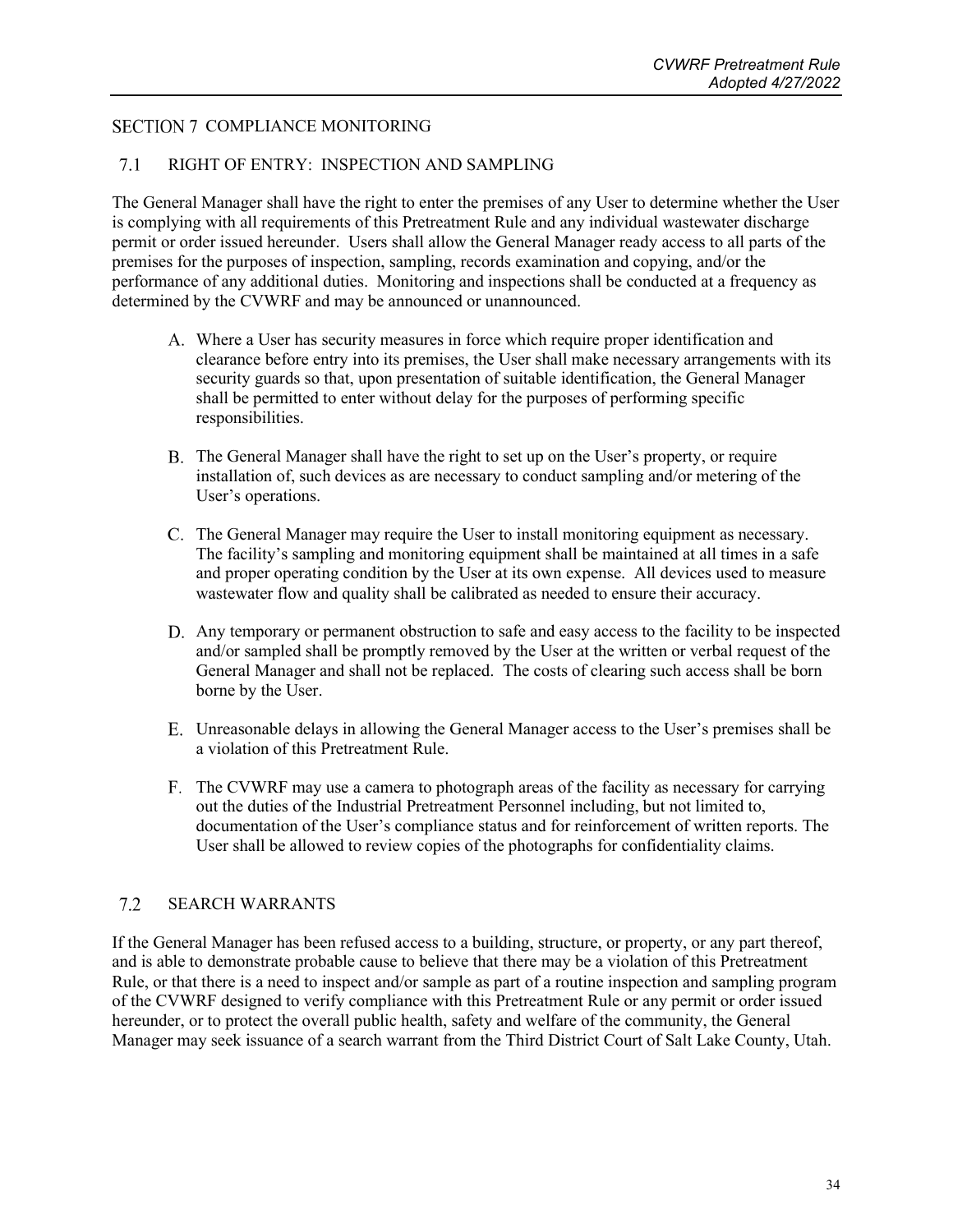### <span id="page-38-0"></span>SECTION 8 CONFIDENTIAL INFORMATION

Information and data on a User obtained from reports, surveys, wastewater discharge permit applications, individual wastewater discharge permits, and monitoring programs, and from the General Manager's inspection and sampling activities, shall be available to the public without restriction, unless the User specifically requests, and is able to demonstrate to the satisfaction of the General Manager, that the release of such information would divulge information, processes, or methods of production entitled to protection as trade secrets under applicable State law. Any such request must be asserted at the time of submission of the information or data. When requested and demonstrated by the User furnishing a report that such information should be held confidential, the portions of a report which might disclose trade secrets or secret processes shall not be made available for inspection by the public, but shall be made available immediately upon request to governmental agencies for uses related to the NPDES program or pretreatment program, and in enforcement proceedings involving the person furnishing the report. Wastewater constituents and characteristics and other effluent data, as defined at 40 CFR 2.302 shall not be recognized as confidential information and shall be available to the public without restriction.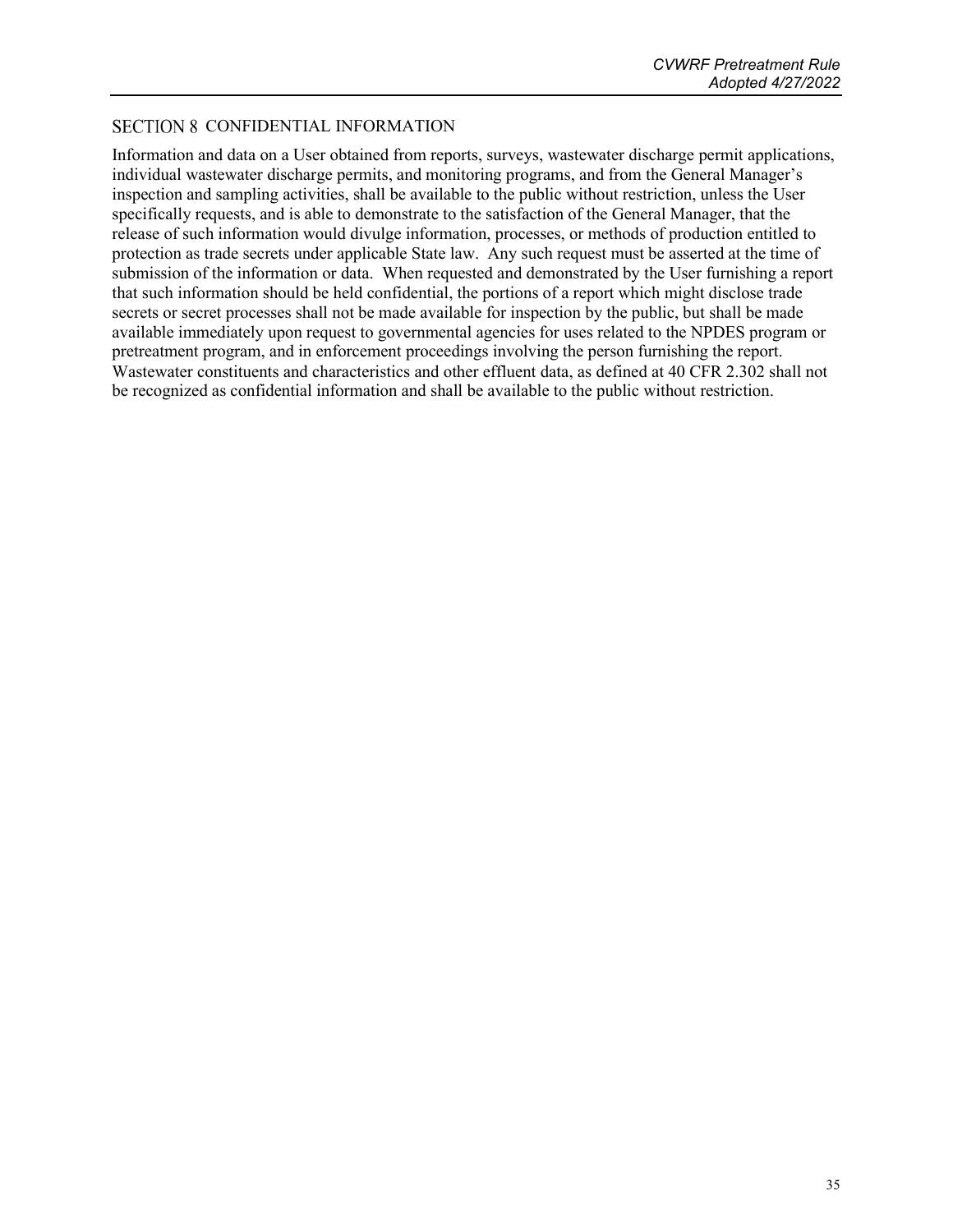### <span id="page-39-0"></span>SECTION 9 PUBLICATION OF USERS IN SIGNIFICANT NONCOMPLIANCE

The General Manager shall publish annually, in a newspaper of general circulation that provides meaningful public notice within the jurisdictions served by the POTW, a list of the Users which, at any time during the previous twelve (12) months, were in Significant Noncompliance with applicable Pretreatment Standards and Requirements. The term Significant Noncompliance shall be applicable to all SIUs (or any other Industrial User that violates paragraphs C., D., or H. of this Section) and shall mean:

- Chronic violations of wastewater discharge limits, defined here as those in which sixty-six (66) percent or more of all the measurements taken for the same pollutant parameter taken during a six (6) month period exceed (by any magnitude) a numeric Pretreatment Standard or Requirement, as defined in Section 2, this includes Instantaneous Limits;
- Technical Review Criteria (TRC) violations, defined here as those in which thirty-three (33) percent or more of wastewater measurements taken for the same pollutant parameter during a six (6) month period equals or exceeds the product of the numeric Pretreatment Standard or Requirement, as defined by Section 2, this includes Instantaneous Limits, multiplied by the applicable TRC criteria (TRC=1.4 for BOD, TSS, fats, oils and grease, and TRC=1.2 for all other pollutants except pH);
- Any other violation of a Pretreatment Standard or Requirement as defined by Section 2 (Daily Maximum, long-term average, Instantaneous Limit, or narrative standard) that the General Manager determines has caused, alone or in combination with other discharges, Interference or Pass Through, including endangering the health of POTW personnel or the general public;
- Any discharge of a pollutant that has caused imminent endangerment to the public or to the environment, or has resulted in the General Manager's exercise of its emergency authority to halt or prevent such a discharge;
- Failure to meet, within ninety (90) days of the scheduled date, a compliance schedule milestone contained in an individual wastewater discharge permit or enforcement order for starting construction, completing construction, or attaining final compliance;
- F. Failure to provide within forty-five (45) days after the due date, any required reports, including baseline monitoring reports, reports on compliance with categorical Pretreatment Standard deadlines, periodic self-monitoring reports, and reports on compliance with compliance schedules;
- Failure to accurately report noncompliance; or
- Any other violation(s), which may include a violation of Best Management Practices, which the General Manager determines will adversely affect the operation or implementation of the local pretreatment program.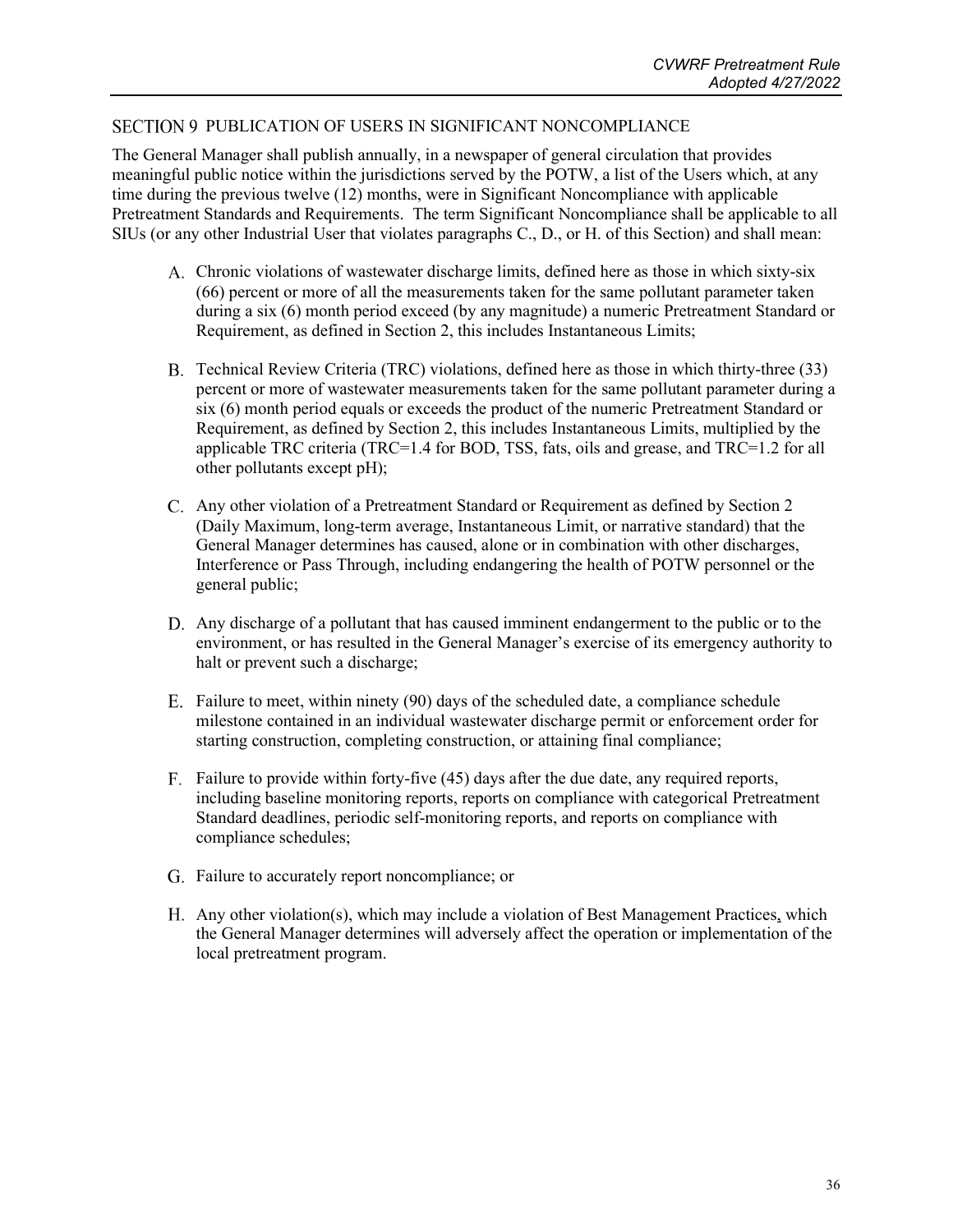### <span id="page-40-1"></span><span id="page-40-0"></span>SECTION 10 ADMINISTRATIVE ENFORCEMENT REMEDIES

### 10.1 NOTIFICATION OF VIOLATION

When the General Manager finds that a User has violated, or continues to violate, any provision of this Pretreatment Rule, an individual wastewater discharge permit, or order issued hereunder, or any other Pretreatment Standard or Requirement, the General Manager may serve upon that User a written Notice of Violation. Within thirty (30) days of the receipt of such notice, an explanation of the violation and a plan for the satisfactory correction and prevention thereof, to include specific required actions, shall be submitted by the User to the General Manager. Submission of such a plan in no way relieves the User of liability for any violations occurring before or after receipt of the Notice of Violation. Nothing in this Section shall limit the authority of the General Manager to take any action, including emergency actions or any other enforcement action, without first issuing a Notice of Violation.

### <span id="page-40-2"></span>10.2 CONSENT ORDERS

The General Manager may enter into Consent Orders, assurances of compliance, or other similar documents establishing an agreement with any User responsible for noncompliance. Such documents shall include specific action to be taken by the User to correct the noncompliance within a time period specified by the document. Such documents shall have the same force and effect as the administrative orders issued pursuant to Sections 10.4 and 10.5 of this Pretreatment Rule and shall be judicially enforceable.

### <span id="page-40-3"></span>10.3 SHOW CAUSE HEARING

The General Manager may order a User which has violated, or continues to violate, any provision of this Pretreatment Rule, an individual wastewater discharge permit, or order issued hereunder, or any other Pretreatment Standard or Requirement, to appear before the General Manager and show cause why the proposed enforcement action should not be taken. Notice shall be served on the User specifying the time and place for the meeting, the proposed enforcement action, the reasons for such action, and a request that the User show cause why the proposed enforcement action should not be taken. The notice of the meeting shall be served personally or by registered or certified mail (return receipt requested) at least seven (7) days prior to the hearing. Such notice may be served on any Authorized Representative of the User as defined in Section 1.4 C and required by Section 4.6 A. A show cause hearing shall not be a bar against, or prerequisite for, taking any other action against the User.

### <span id="page-40-4"></span>10.4 COMPLIANCE ORDERS

When the General Manager finds that a User has violated, or continues to violate, any provision of this Pretreatment Rule, an individual wastewater discharge permit, or order issued hereunder, or any other Pretreatment Standard or Requirement, the General Manager may issue an order to the User responsible for the discharge directing that the User come into compliance within a specified time. If the User does not come into compliance within the time provided, sewer service may be discontinued unless adequate treatment facilities, devices, or other related appurtenances are installed and properly operated. Compliance orders also may contain other requirements to address the noncompliance, including additional self-monitoring and management practices designed to minimize the amount of pollutants discharged to the sewer. A compliance order may not extend the deadline for compliance established for a Pretreatment Standard or Requirement, nor does a compliance order relieve the User of liability for any violation, including any continuing violation. Issuance of a compliance order shall not be a bar against, or a prerequisite for, taking any other action against the User.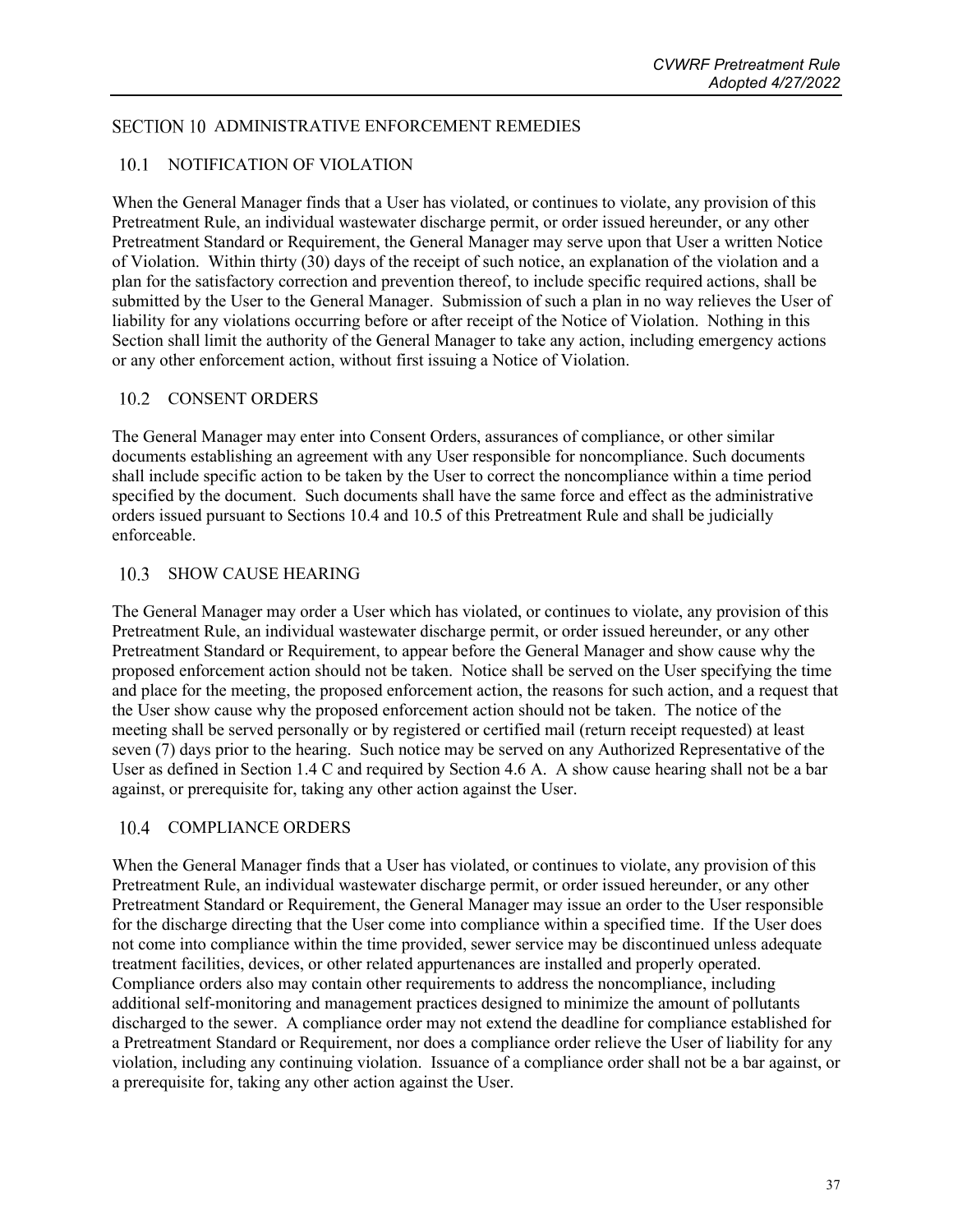### <span id="page-41-0"></span>10.5 CEASE AND DESIST ORDERS

- A. When the General Manager finds that a User has violated, or continues to violate, any provision of this Pretreatment Rule, an individual wastewater discharge permit, or order issued hereunder, or any other Pretreatment Standard or Requirement, or that the User's past violations are likely to recur, the General Manager may issue an order to the User directing it to cease and desist all such violations and directing the User to:
	- Immediately comply with all requirements; and
	- Take such appropriate remedial or preventive action as may be needed to properly address a continuing or threatened violation, including halting operations and/or terminating the discharge.
- Issuance of a cease and desist order shall not be a bar against, or a prerequisite for, taking any other action against the User.

### <span id="page-41-1"></span>10.6 ADMINISTRATIVE FINES

- A. When the General Manager finds that a User has violated, or continues to violate, any provision of this Pretreatment Rule, an individual wastewater discharge permit, or order issued hereunder, or any other Pretreatment Standard or Requirement, the General Manager may fine such User in an amount not to exceed \$10,000. Such fines shall be assessed on a per-violation, per-day basis. In the case of monthly or other long-term average discharge limits, fines shall be assessed for each day during the period of violation.
	- $(1)$  A fine not exceeding \$ 25,000 per day shall be assessed against any User who willfully or with gross negligence:
		- (a) discharges pollutants in violation of provisions Section 2 or in violation of any condition or limitation included in a wastewater discharge permit issued pursuant to Section 5.
		- (b) violates the provisions of Section 7.
		- (c) violates a Pretreatment Standard or toxic effluent standard of CVWRF.
			- (i) Any User that violates the provisions of this subsection willfully and with gross negligence the second time, should be punished by a fine, not exceeding \$50,000 per day.
- Unpaid charges, fines, and penalties shall, after sixty (60) calendar days, be assessed an additional penalty of ten (10) percent and ten (10) percent of the unpaid balance, and interest shall accrue thereafter at a rate of one (1) percent per month. A lien against the User's property shall be sought for unpaid charges, fines, and penalties.
- Users desiring to dispute such fines must file a written request for the General Manager to reconsider the fine along with full payment of the fine amount within thirty (30) days of being notified of the fine. Where a request has merit, the General Manager may convene a hearing on the matter. In the event the User's appeal is successful, the payment, together with any interest accruing thereto, shall be returned to the User. The General Manager may add the costs of preparing administrative enforcement actions, such as notices and orders, to the fine.
- D. Issuance of an administrative fine shall not be a bar against, or a prerequisite for, taking any other action against the User.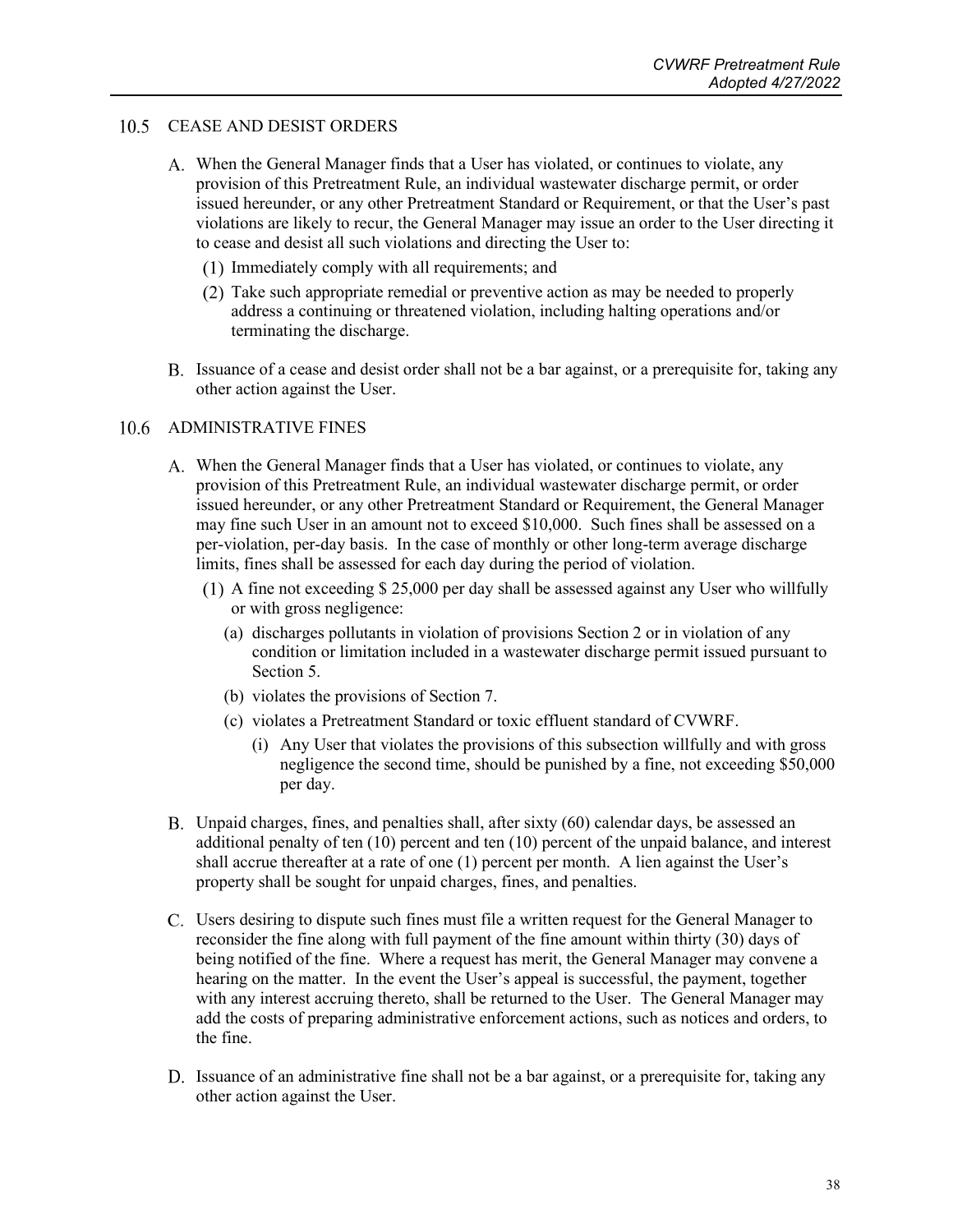### <span id="page-42-0"></span>10.7 EMERGENCY SUSPENSIONS

- The General Manager may immediately suspend a User's discharge, after informal notice to the User, whenever such suspension is necessary to stop an actual or threatened discharge, which reasonably appears to present, or cause an imminent or substantial endangerment to the health or welfare of persons. The General Manager may also immediately suspend a User's discharge, after notice and opportunity to respond, that threatens to interfere with the operation of the POTW, or which presents, or may present, an endangerment to the environment.
	- $(1)$  Any User notified of a suspension of its discharge shall immediately stop or eliminate its contribution. In the event of a User's failure to immediately comply voluntarily with the suspension order, the General Manager may take such steps as deemed necessary, including immediate severance of the sewer connection, to prevent or minimize damage to the POTW, its receiving stream, or endangerment to any individuals. The General Manager may allow the User to recommence its discharge when the User has demonstrated to the satisfaction of the General Manager that the period of endangerment has passed, unless the termination proceedings in Section 10.8 of this Pretreatment Rule are initiated against the User.
	- A User that is responsible, in whole or in part, for any discharge presenting imminent endangerment shall submit a detailed written statement, describing the causes of the harmful contribution and the measures taken to prevent any future occurrence, to the General Manager prior to the date of any show cause or termination hearing under Sections 10.3 or 10.8 of this Pretreatment Rule.
- Nothing in this Section shall be interpreted as requiring a hearing prior to any Emergency Suspension of a permit and/or discharge to the POTW.

#### <span id="page-42-1"></span>10.8 TERMINATION OF DISCHARGE

In addition to the provisions in Section 5.6 of this Pretreatment Rule, any User who violates the following conditions is subject to discharge termination:

- A. Violation of individual wastewater discharge permit conditions;
- Failure to accurately report the wastewater constituents and characteristics of its discharge;
- Failure to report significant changes in operations or wastewater volume, constituents, and characteristics prior to discharge;
- D. Refusal of access to the User's premises for the purpose of inspection, monitoring, or sampling; or
- Violation of the Pretreatment Standards in Section 2 of this Pretreatment Rule.

Such User will be notified of the proposed termination of its discharge and be offered an opportunity to show cause under Section 10.3 of this Pretreatment Rule why the proposed action should not be taken. Exercise of this option by the General Manager shall not be a bar to, or a prerequisite for, taking any other action against the User.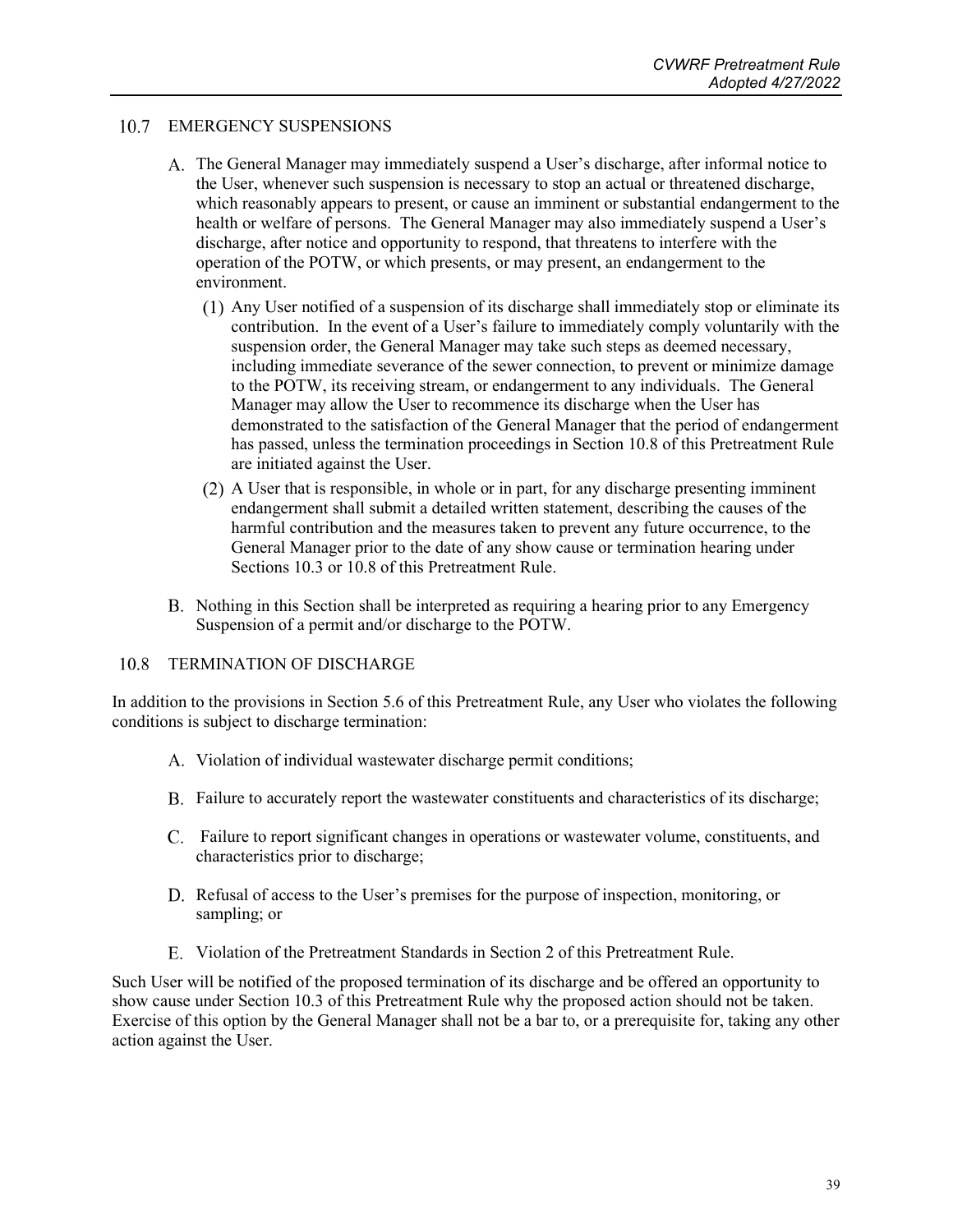### <span id="page-43-1"></span><span id="page-43-0"></span>SECTION 11 JUDICIAL ENFORCEMENT REMEDIES

### 11.1 INJUNCTIVE RELIEF

When the General Manager finds that a User has violated, or continues to violate, any provision of this Pretreatment Rule, an individual wastewater discharge permit, or order issued hereunder, or any other Pretreatment Standard or Requirement, the General Manager may petition the Third District Court of Salt Lake County through the CVWRF's Attorney for the issuance of a temporary or permanent injunction, as appropriate, which restrains or compels the specific performance of the individual wastewater discharge permit, order, or other requirement imposed by this Pretreatment Rule on activities of the User. The General Manager may also seek such other action as is appropriate for legal and/or equitable relief, including a requirement for the User to conduct environmental remediation. A petition for injunctive relief shall not be a bar against, or a prerequisite for, taking any other action against a User.

### <span id="page-43-2"></span>11.2 CIVIL PENALTIES

- A User who has violated, or continues to violate, any provision of this Pretreatment Rule, an individual wastewater discharge permit, or order issued hereunder, or any other Pretreatment Standard or Requirement shall be liable to the CVWRF for a maximum civil penalty of \$10,000 per violation, per day. In the case of a monthly or other long-term average discharge limit, penalties shall accrue for each day during the period of the violation.
- The General Manager may recover reasonable attorneys' fees, court costs, and other expenses associated with enforcement activities, including sampling and monitoring expenses, and the cost of any actual damages incurred by the CVWRF.
- In determining the amount of civil liability, the Court shall take into account all relevant circumstances, including, but not limited to, the extent of harm caused by the violation, the magnitude and duration of the violation, any economic benefit gained through the User's violation, corrective actions by the User, the compliance history of the User, and any other factor as justice requires.
- Filing a suit for civil penalties shall not be a bar against, or a prerequisite for, taking any other action against a User.

### <span id="page-43-3"></span>11.3 CRIMINAL PROSECUTION

CVWRF will refer criminal violations of any Pretreatment Standards or permit conditions to the appropriate authorities and assist in the prosecution of any criminal actions taken.

### <span id="page-43-4"></span>11.4 REMEDIES NONEXCLUSIVE

The remedies provided for in this Pretreatment Rule are not exclusive. The General Manager may take any, all, or any combination of these actions against a noncompliant User. Enforcement of pretreatment violations will generally be in accordance with the CVWRF's enforcement response plan. However, the General Manager may take other action against any User when the circumstances warrant. Further, the General Manager is empowered to take more than one enforcement action against any noncompliant User.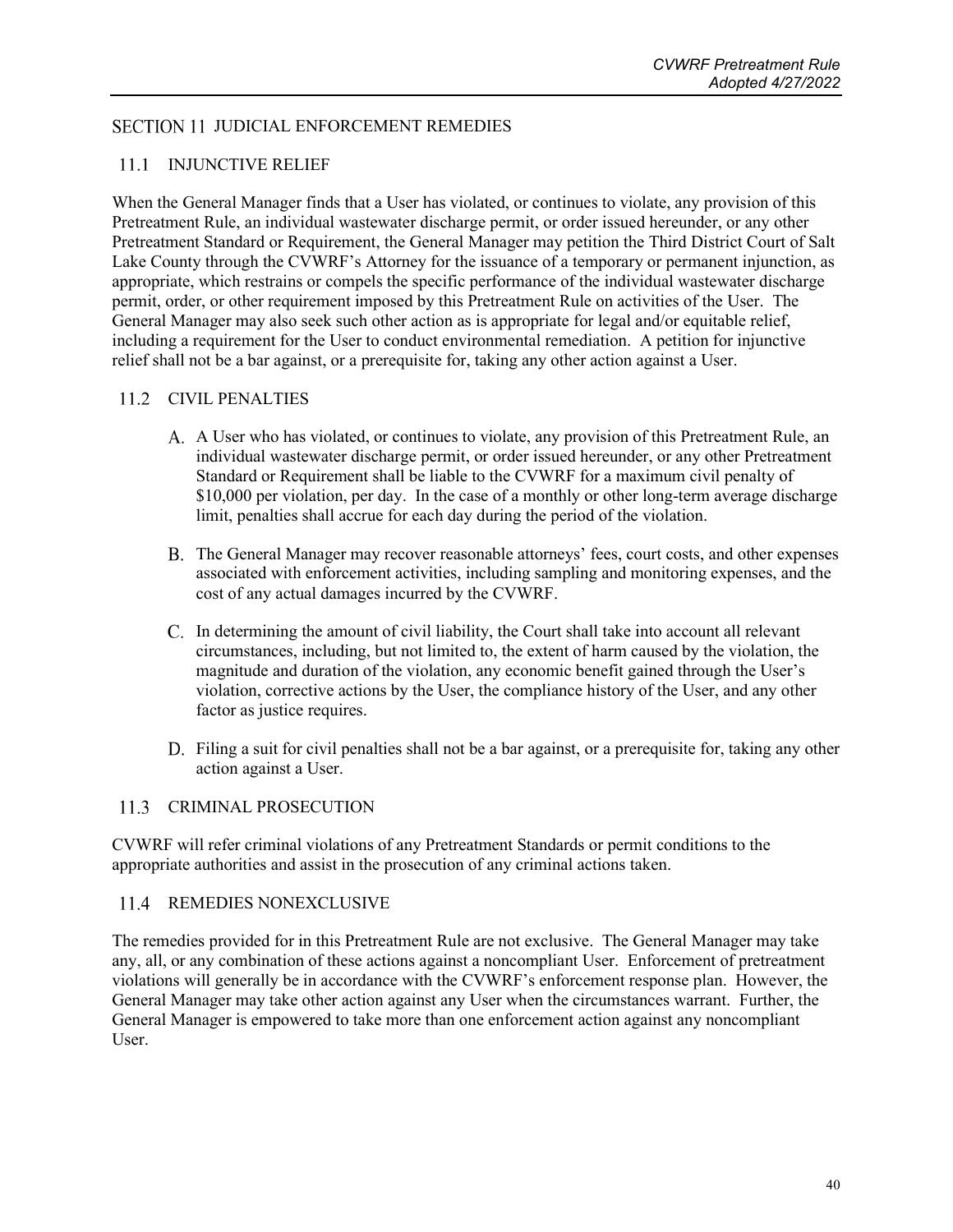### <span id="page-44-1"></span><span id="page-44-0"></span>SECTION 12 SUPPLEMENTAL ENFORCEMENT ACTION

### 12.1 PENALTIES FOR LATE REPORTS

A penalty of \$100 shall be assessed to any User for each day that a report required by this Pretreatment Rule, a permit or order issued hereunder is late, beginning ten days after the date the report is due. Actions taken by the General Manager to collect late reporting penalties shall not limit the General Manager's authority to initiate other enforcement actions that may include penalties for late reporting violations.

### <span id="page-44-3"></span><span id="page-44-2"></span>SECTION 13 AFFIRMATIVE DEFENSES TO DISCHARGE VIOLATIONS

### 13.1 UPSET

- For the purposes of this Section, upset means an exceptional incident in which there is unintentional and temporary noncompliance with categorical Pretreatment Standards because of factors beyond the reasonable control of the User. An upset does not include noncompliance to the extent caused by operational error, improperly designed treatment facilities, inadequate treatment facilities, lack of preventive maintenance, or careless or improper operation.
- An upset shall constitute an affirmative defense to an action brought for noncompliance with categorical Pretreatment Standards if the requirements of paragraph C., below, are met.
- A User who wishes to establish the affirmative defense of upset shall demonstrate, through properly signed, contemporaneous operating logs, or other relevant evidence that:
	- $(1)$  An upset occurred, and the User can identify the cause(s) of the upset;
	- (2) The facility was at the time being operated in a prudent and workman-like manner and in compliance with applicable operation and maintenance procedures; and
	- The User has submitted the following information to the General Manager within twenty-four (24) hours of becoming aware of the upset if this information is provided orally, a written submission must be provided within five (5) days:
		- (a) A description of the indirect discharge and cause of noncompliance;
		- (b) The period of noncompliance, including exact dates and times or, if not corrected, the anticipated time the noncompliance is expected to continue; and
		- (c) Steps being taken and/or planned to reduce, eliminate, and prevent recurrence of the noncompliance.
- D. In any enforcement proceeding, the User seeking to establish the occurrence of an upset shall have the burden of proof.
- Users shall have the opportunity for a judicial determination on any claim of upset only in an enforcement action brought for noncompliance with categorical Pretreatment Standards.
- Users shall control production of all discharges to the extent necessary to maintain compliance with categorical Pretreatment Standards upon reduction, loss, or failure of its treatment facility until the facility is restored or an alternative method of treatment is provided. This requirement applies in the situation where, among other things, the primary source of power of the treatment facility is reduced, lost, or fails.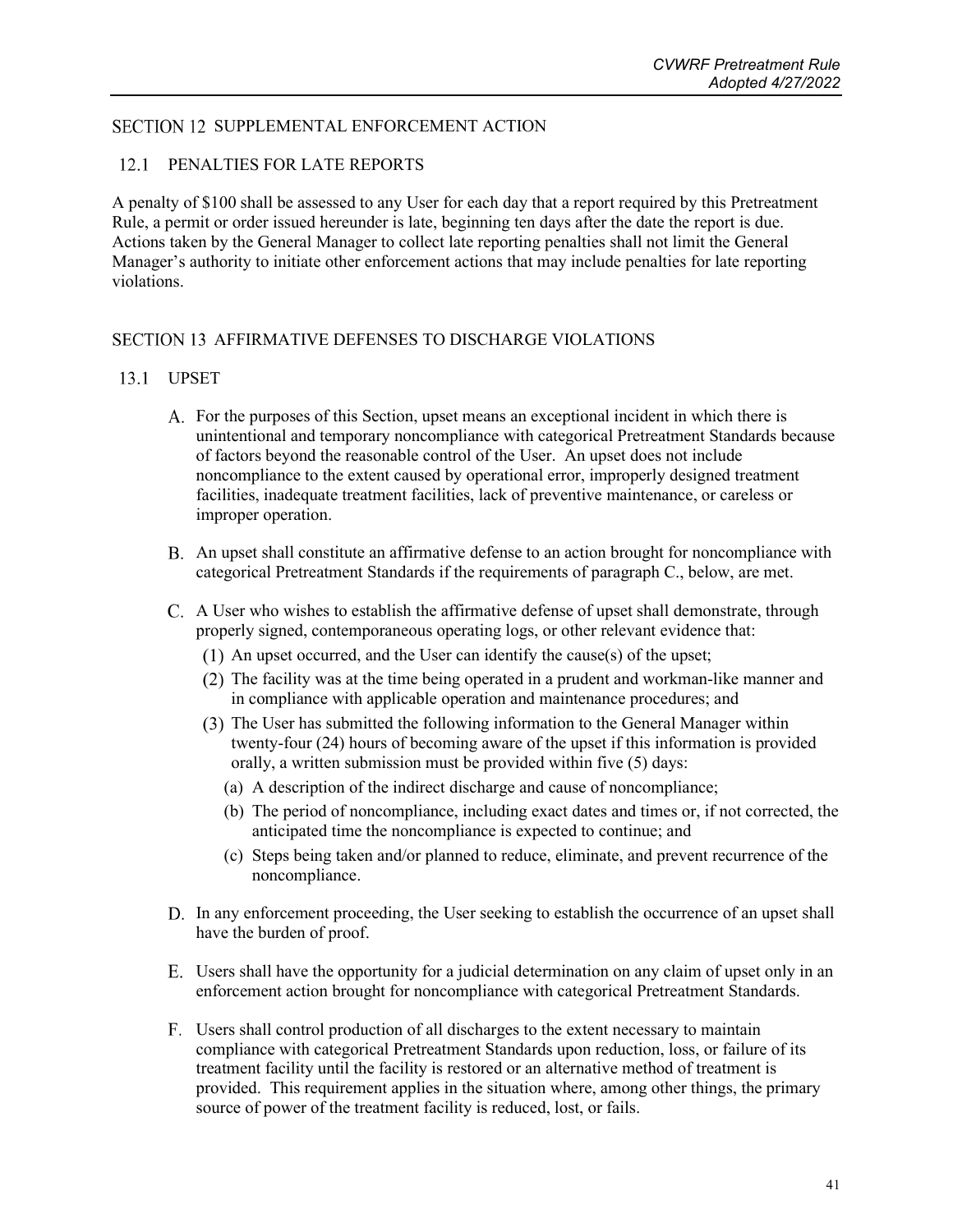#### <span id="page-45-0"></span>13.2 PROHIBITED DISCHARGE STANDARDS

A User shall have an affirmative defense to an enforcement action brought against it for noncompliance with the general prohibitions in Section 2.1 of this Pretreatment Rule or the specific prohibitions in Sections 2.1 C. (3) through (10) and (12) through (19) of this Pretreatment Rule if it can prove that it did not know, or have reason to know, that its discharge, alone or in conjunction with discharges from other sources, would cause Pass Through or Interference and that either:

- A Local Limit exists for each pollutant discharged and the User was in compliance with each limit directly prior to, and during, the Pass Through or Interference; or
- No Local Limit exists, but the discharge did not change substantially in nature or constituents from the User's prior discharge when the CVWRF was regularly in compliance with its UPDES permit, and in the case of Interference, was in compliance with applicable sludge use or disposal requirements.

### <span id="page-45-1"></span>13.3 BYPASS

- A. For the purposes of this Section,
	- Bypass means the intentional diversion of wastestreams from any portion of a User's treatment facility.
	- (2) Severe property damage means substantial physical damage to property, damage to the treatment facilities which causes them to become inoperable, or substantial and permanent loss of natural resources which can reasonably be expected to occur in the absence of a bypass. Severe property damage does not mean economic loss caused by delays in production.
- A User may allow any bypass to occur which does not cause Pretreatment Standards or Requirements to be violated, but only if it also is for essential maintenance to assure efficient operation. These bypasses are not subject to the provision of paragraphs C. and D. of this Section.
- C. Bypass Notifications
	- If a User knows in advance of the need for a bypass, it shall submit prior notice to the General Manager, at least ten (10) days before the date of the bypass, if possible.
	- A User shall submit oral notice to the General Manager of an unanticipated bypass that exceeds applicable Pretreatment Standards within twenty-four (24) hours from the time it becomes aware of the bypass. A written submission shall also be provided within five (5) days of the time the User becomes aware of the bypass. The written submission shall contain a description of the bypass and its cause; the duration of the bypass, including exact dates and times, and, if the bypass has not been corrected, the anticipated time it is expected to continue; and steps taken or planned to reduce, eliminate, and prevent reoccurrence of the bypass. The General Manager may waive the written report on a case-by-case basis if the oral report has been received within twenty-four (24) hours.

### D. Bypass

Bypass is prohibited, and the General Manager may take an enforcement action against a User for a bypass, unless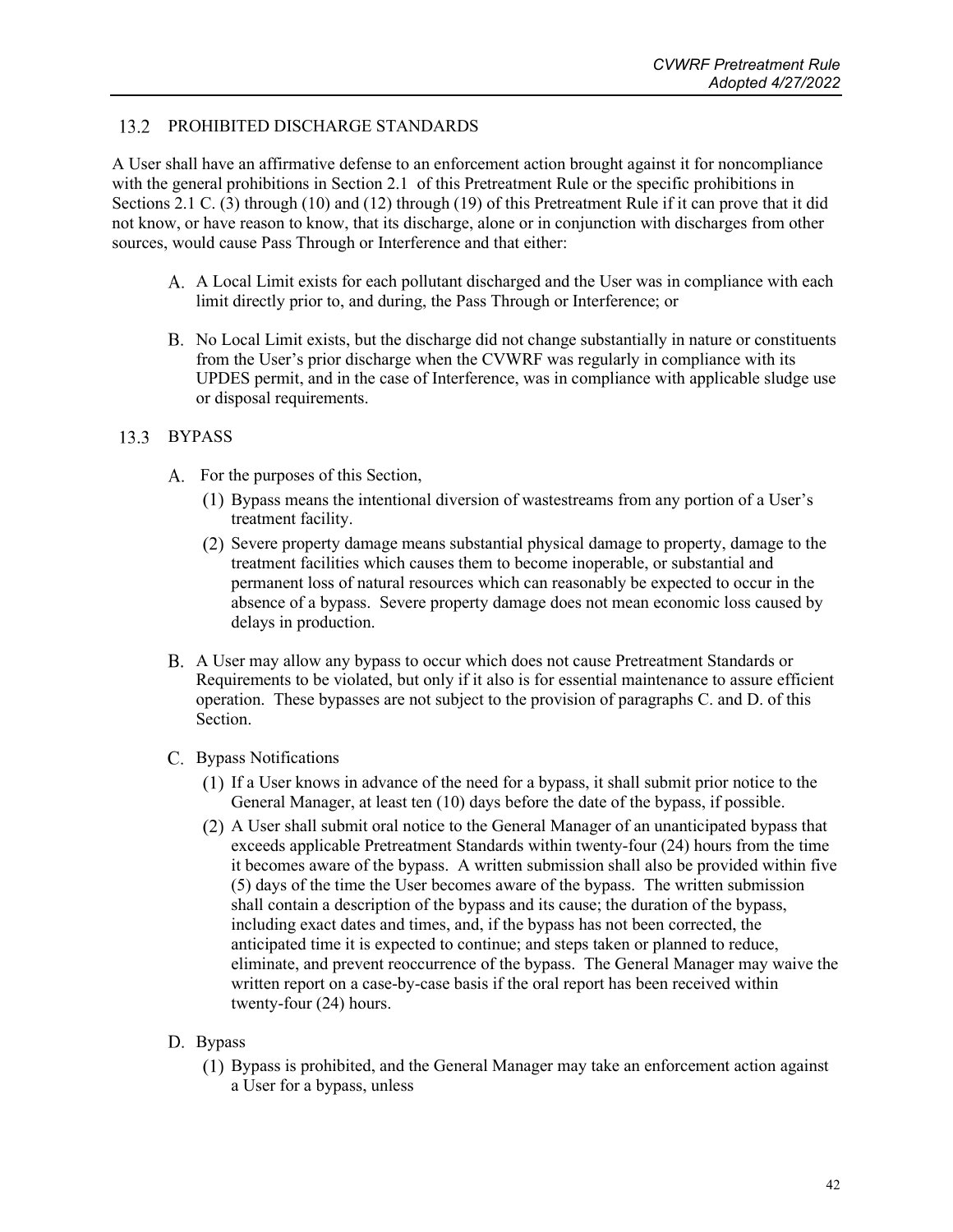- (a) Bypass was unavoidable to prevent loss of life, personal injury, or severe property damage;
- (b) There were no feasible alternatives to the bypass, such as the use of auxiliary treatment facilities, retention of untreated wastes, or maintenance during normal periods of equipment downtime. This condition is not satisfied if adequate back-up equipment should have been installed in the exercise of reasonable engineering judgment to prevent a bypass which occurred during normal periods of equipment downtime or preventive maintenance; and
- (c) The User submitted notices as required under paragraph C. of this Section.
- (2) The General Manager may approve an anticipated bypass, after considering its adverse effects, if the General Manager determines that it will meet the three conditions listed in paragraph D. (1) of this Section.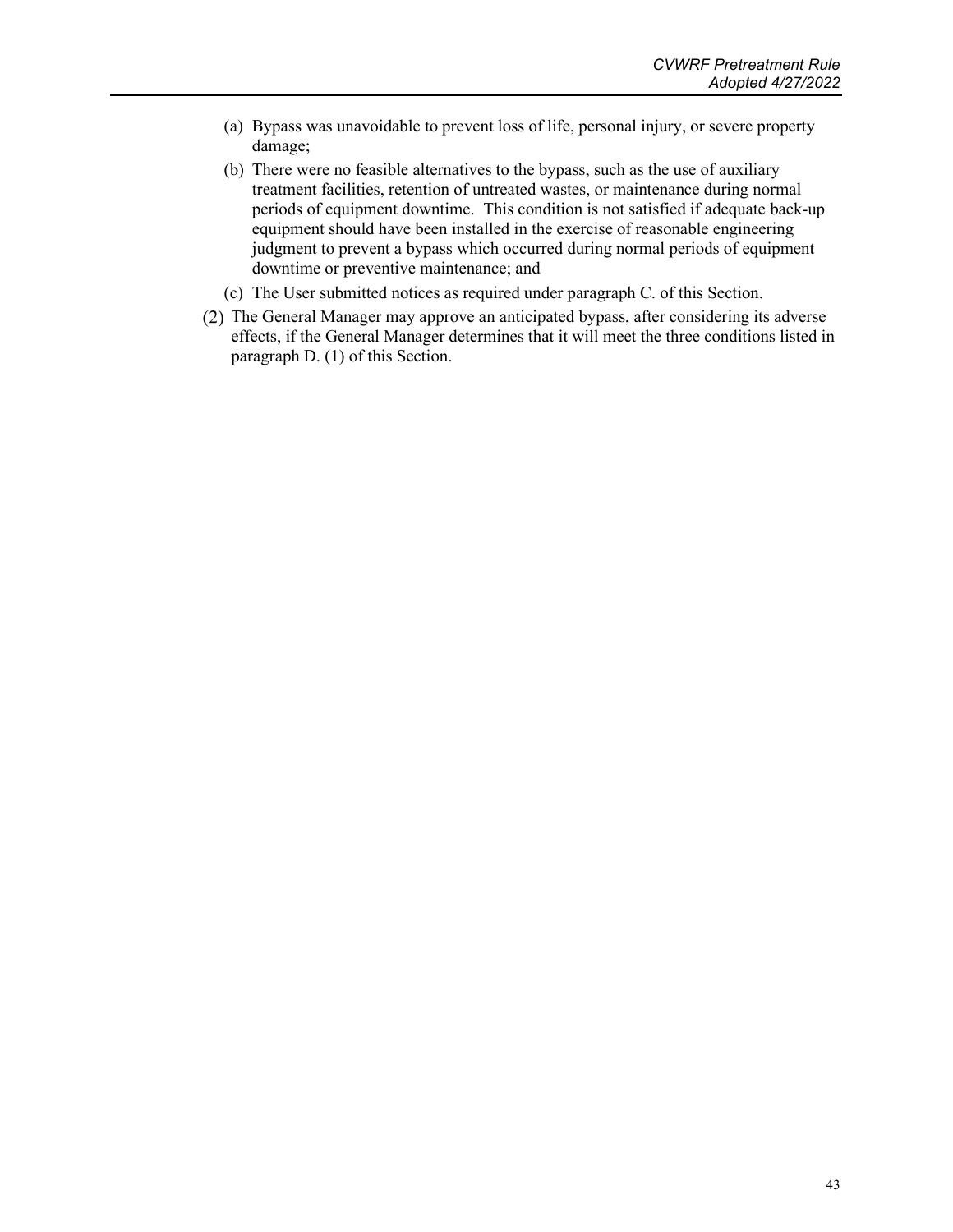### <span id="page-47-0"></span>SECTION 14 WASTEWATER TREATMENT RATES/USER FEES

User fees are currently assessed by each Member Entity of CVWRF pursuant to the CVWRF Interlocal Agreement.

### <span id="page-47-2"></span><span id="page-47-1"></span>SECTION 15 MISCELLANEOUS PROVISIONS

#### $15.1$ PRETREATMENT CHARGES AND FEES

The CVWRF may adopt reasonable fees for reimbursement of costs of setting up and operating the CVWRF's Pretreatment Program, which may include:

- Fees for wastewater discharge permit applications including the cost of processing such applications;
- Fees for monitoring, inspection, and surveillance procedures including the cost of collection and analyzing a User's discharge, and reviewing monitoring reports and certification statements submitted by Users;
- Fees for reviewing and responding to accidental discharge procedures and construction;
- D. Fees for filing appeals;
- Fees to recover administrative and legal costs (not included in Section 15.1 B) associated with the enforcement activity taken by the General Manager to address IU noncompliance; and
- Other fees as the CVWRF may deem necessary to carry out the requirements contained herein. These fees relate solely to the matters covered by this Pretreatment Rule and are separate from all other fees, fines, and penalties chargeable by the CVWRF.

### <span id="page-47-3"></span>15.2 SEVERABILITY

If any provision of this Pretreatment Rule is invalidated by any court of competent jurisdiction, the remaining provisions shall not be affected and shall continue in full force and effect.